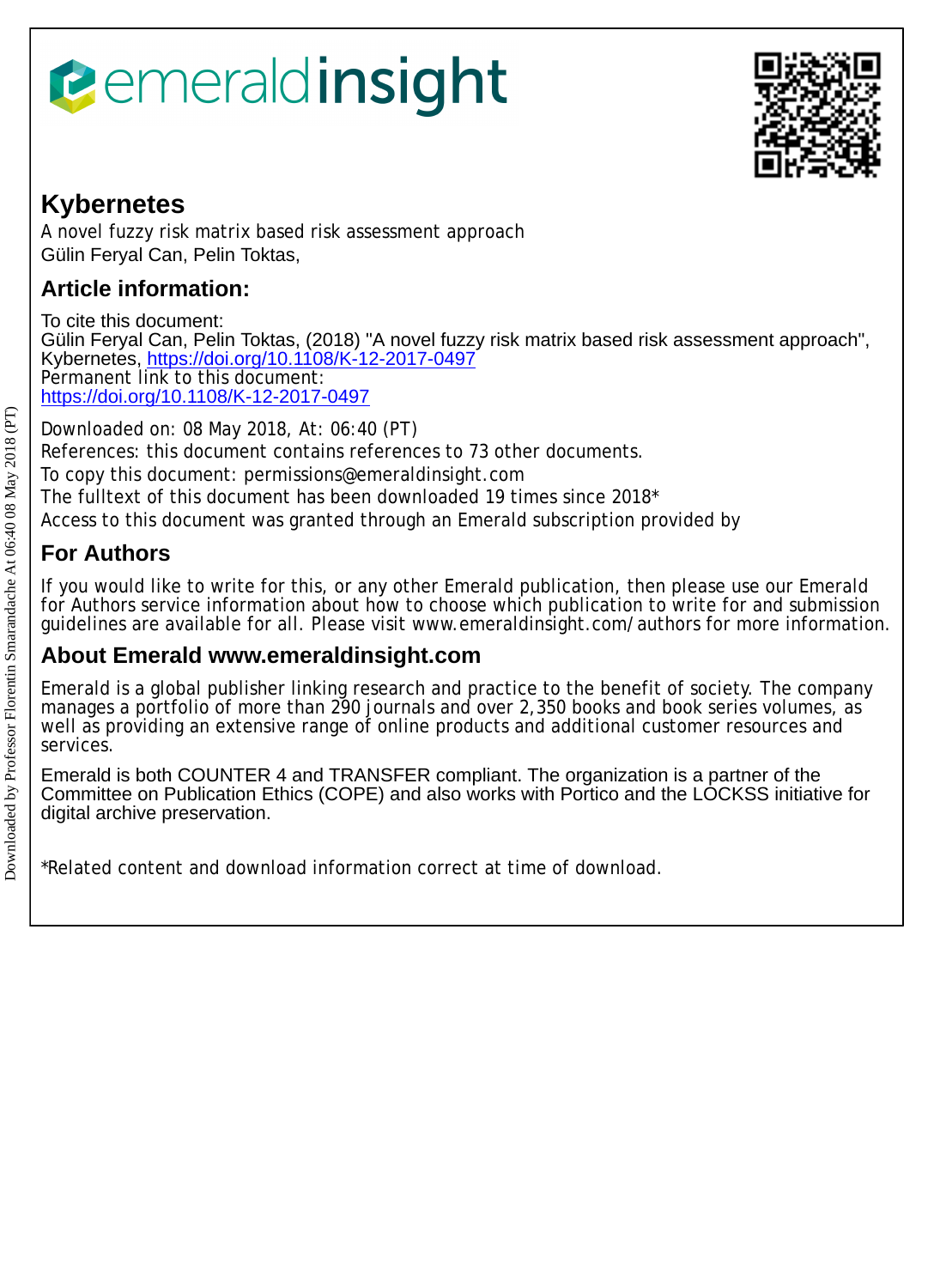## A novel fuzzy risk matrix based risk assessment approach

Gülin Feryal Can

Department of Industrial Engineering, Baskent University, Ankara, Turkey and Faculty of Engineering, Başkent University, Bağlıca Kampüsü, Turkey, and

> Pelin Toktas Baskent University, Ankara, Turkey

#### Abstract

Purpose – Traditional risk assessment (RA) methodologies cannot model vagueness in risk and cannot prioritize corrective-preventive measures (CPMs) by considering effectiveness of those on risk types (RTs). These cannot combine and reflect accurately different subjective opinions and cannot be used in a linguistic manner. Risk factors (RFs) are assumed to have the same importance and interrelations between RFs are not considered. This study aims to overcome these disadvantages by combining fuzzy logic with multi-criteria decision-making in a dynamic manner.

Design/methodology/approach – This study proposes a novel three-stage fuzzy risk matrix-based RA integrating fuzzy decision-making trial and evaluation laboratory (F-DEMATEL) and fuzzy multi-attributive border approximation area comparison (F-MABAC). At the first stage, importance weights of RFs are computed by F-DEMATEL. At the second stage, risk degrees of RTs are computed via using fuzzy risk matrix. At the third stage, CPMs are ranked by F-MABAC. Finally, a numerical example for RA in a warehouse is given.

Findings – Results show that developing instructions for material loading or unloading is the most important CPM and severity is the most important RF for the warehouse.

**Originality/value** – This study has originality in terms of having fuzzy dynamic structure. At first, RFs are assumed to be criteria sets then, RTs are assumed to be criteria set considering their risk degrees to rank CPMs in a fuzzy manner. Risk degrees of RTs are used for weights of RTs and effectiveness of CPMs are used for performance values of CPMs.

Keywords Fuzzy logic, Risk assessment, F-DEMATEL, F-MABAC

Paper type Research paper

#### 1. Introduction

A warehouse is large, busy area where raw materials or manufactured goods may be stored before their export or distribution for sale. Places in which to work and the conditions of work can change quickly in warehouses. In this term, warehouses include many different kinds of risk types (RTs). In warehouses, lifting, stacking, pushing, pulling, storage, equipment using, etc. are performed by workers and these tasks lead to emerge different types of work-related risks. Thus, risk assessment (RA) has a vital role for workers and work environment. Workers are protected from occupational accidents and ill health. Work environment is also protected from the various damages via using RA. In this concept, employers must perform RA regularly regarding safety and health at work, and determine corrective-protective measures (CPMs) to take.

Risk has uncertain and vague structure. The realization and consequences of risks are generally indefinite. In RA, risks should be precisely determined for worker and work place protection. Data and information for former times are important for this estimation.



Kybernetes © Emerald Publishing Limited 0368-492X DOI [10.1108/K-12-2017-0497](http://dx.doi.org/10.1108/K-12-2017-0497)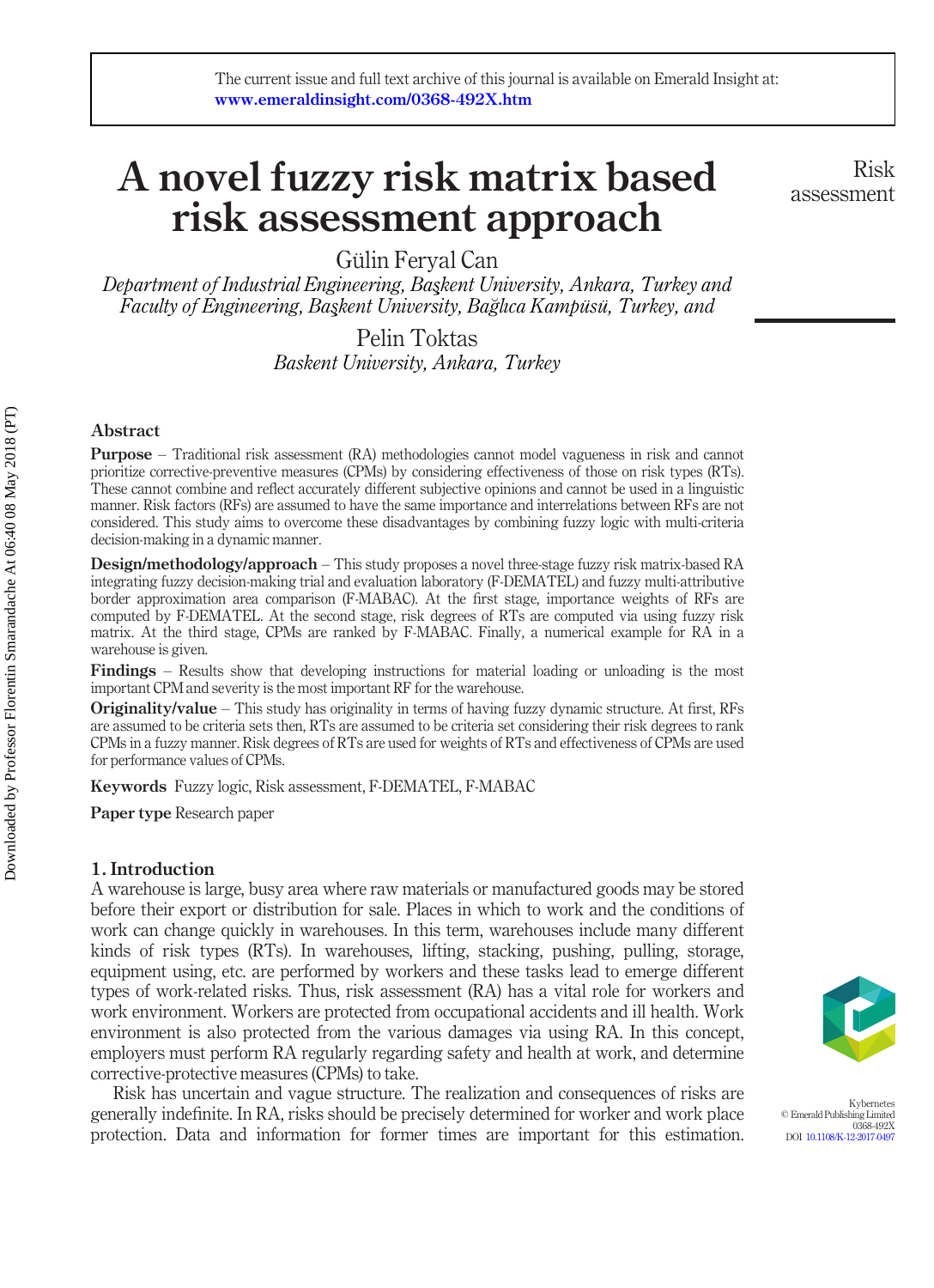However, insufficient access to data and information for former times related to cause and effect relations of certain risks renders hard RA. In addition, RA involves subjectivity because of occupational health and safety team performing RA. This team has experts who work in different departments of the company, and have different levels of knowledge and experience. Each member of this team may not understand the causes of risks and their characteristics completely. These experts-related problems cause subjective information that provides imprecise data. For these reasons, performance of traditional RA models is insufficient for determining the risk degrees in a vague environment.

Traditional RA models use scales with crisp values in their procedure. These scales are inadequate for risk evaluation. In traditional RA procedure, risk factors (RFs) are evaluated before the risk occurs. This kind of estimation is related to the future state. Because of this, it is difficult to give a direct and correct numerical value to RFs by a crisp manner. In addition, these models use verbal expressions named as linguistic data for evaluation of risks, such as "likely, very important or high," etc. more than it uses numerical values. The linguistic variable has values as words or sentences in a natural or artificial language. Fuzzy logic is a powerful tool to model linguistic data. Linguistic terms are converted to numerical ones by using fuzzy operators [\(Ross, 2010;](#page-30-0) [Zadeh, 1965](#page-31-0)). In this way, fuzzy logic can reflect the human thinking system. Reasons given above show that using fuzzy models is a hot topic to understand and to assess occupational risks.

RA process has a multi-criteria decision-making (MCDM) structure because of involving different experts as a decision-maker group, different RTs as criteria and different CPMs as alternatives. It is aimed to select the best alternative in MCDM process. MCDM process can be implemented easily with quantitative criteria by using traditional MCDM methodologies. However, these tools are insufficient for qualitative criteria because these criteria involve subjectivity and these are mainly vague and ill-defined [\(Samantra](#page-30-1) *et al.*, 2017). Experts evaluate the alternatives according to subjective criteria via using linguistic variables in fuzzy environment to select the best alternative. For RA, expert team is formed from people who recognize the work done and the working environment. Thanks to this feature, fuzzy logic and MCDM structure can be used in RA and disadvantages of traditional RA models are overcome. In addition, traditional RA models assume that RFs have the same importance levels for all RTs, but in real case, these factors have relatively different importance levels. In addition, assessment aggregation of different experts cannot be realized accurately with traditional RA. MCDM structure can also solve this problem with its mathematical aggregation procedure. Differentiation between experts for RA can be modeled by this procedure.

In this concept, this study proposes a three-stage fuzzy risk matrix based MCDM approach for RA. At the first stage, fuzzy decision-making trial and evaluation laboratory (F-DEMATEL) method, which is one of the MCDM methods, is used for determining importance weights of the RFs considering interactions between the RFs. DEMATEL developed by [Fontela and Gabus \(1974\)](#page-27-0) can represent strengths of influence between the RFs [\(Tzeng](#page-30-2) et al., 2010; Kumar et al.[, 2017a](#page-28-0), [2017b](#page-28-1), [2017c](#page-28-2)). DEMATEL can present the cause–effect relations between the RFs by dividing them into cause and effect groups (Kumar et al.[, 2017c](#page-28-2)). DEMATEL could improve understanding of the complex decision problems by the clustering of intertwined problems by determining the interdependence among the elements of a system through a causal diagram [\(Kumar and Dash, 2016\)](#page-28-3). DEMATEL has the potential not only to present visual relationships among the criteria but also to show the direction of the relationships (Kumar et al.[, 2017a\)](#page-28-0). To aggregate and to demystify experts' evaluations for RA in DEMATEL, consisting of vague and ambiguous verbal expressions F-DEMATEL is performed (Shahi et al.[, 2018;](#page-30-3) [Ocampo](#page-29-0) et al., 2018).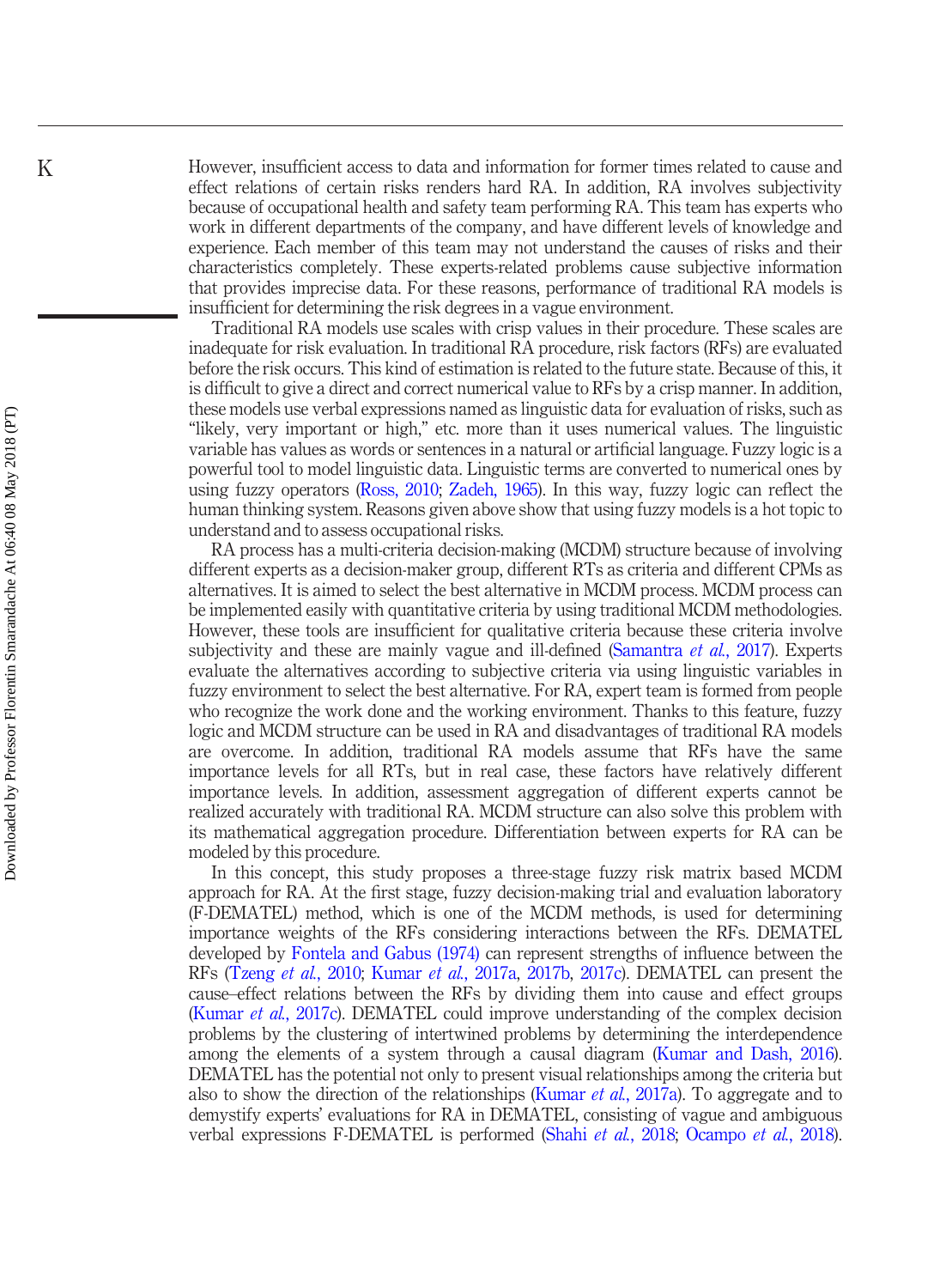F-DEMATEL allows the construction and analysis of a structural decision model in a vague environment [\(Kazancoglu](#page-28-4) *et al.*, 2018). At the second stage, fuzzy risk degrees of RTs are computed considering the importance weights of RFs. For this aim, fuzzy risk matrix is used. This matrix is established via using fuzzy scales of the RFs. The fuzzy scores in these scales are multiplied together and fuzzy risk degree combinations are obtained. These combinations form the fuzzy risk matrix. Fuzzy risk degrees of RTs are computed by multiplying fuzzy importance weights of RFs with the fuzzy risk degree combinations and in this way, weighted fuzzy risk degrees are obtained. In this part, fuzzy importance weights of RFs have an important role to determine the effect of each RF on fuzzy risk degree of each RT. At the third stage, after determining CPMs for each RT, these are ranked by using fuzzy multi-attributive border approximation area comparison (F-MABAC) advanced by the research center at the University of Defense in Belgrade according to weighted fuzzy risk degrees of RTs (Pamučar and Cirović, 2015). MABAC is a reliable and powerful tool for giving logical decisions (Pamučar and Ćirović, 2015; [Chatterjee](#page-27-1) et al., 2017). It uses the distance function to aggregate the differences between the opinions of experts in RA in an accurate manner. MABAC has a simple mathematical computation, a systematic procedure that represents the rationale of human decision-making (Pamučar and Cirović, 2015, [Biswas](#page-27-2) [and Das, 2018;](#page-27-2) Pamucar *et al.*[, 2018\)](#page-29-2). The proposed approach is used in the warehouse acceptance process of the tractor production firm.

The rest of the paper is organized as follows: in the second part, the literature review for RA, DEMATEL and MABAC is given. In the third part, fuzzy algebra, MBAC and the proposed approach are explained. In the fourth part, application of the proposed RA approach in a warehouse is presented.

#### 2. Literature review

There are various studies related to RA implementation in the literature. [Karwowski and](#page-28-5) [Mital \(1986\)](#page-28-5) mentioned the benefits of the application of fuzzy set theory in industrial safety engineering. They stated that RA has fuzzy aspects because of covering linguistic parameters. [McCauley-Bell and Badiru \(1992\)](#page-29-3) defined the risk levels for the different workers and different tasks by developing an expert system based on fuzzy logic. [McCauley-Bell and Crumpton \(1997\)](#page-29-4) investigated the relation of personal and organizational factors concerning working conditions for carpal tunnel syndrome with a fuzzy model. [Maiti](#page-29-5) [and Bhattacherjee \(1999\)](#page-29-5) tried to assess injury risk of coal miners using binary logit model and multinomial logit model. Sii *et al.* [\(2001\)](#page-30-4) used fuzzy IF–THEN rules to identify the risk degrees of danger sources in work environment. [Pokoradi \(2002\)](#page-29-6) mentioned the contribution and importance of fuzzy logic in RA. [Markowski and Mannan \(2008\)](#page-29-7) proposed a fuzzy risk matrix including accident types and frequencies in work environment as inputs for RA. Gürcanlı [and Müngen \(2009\)](#page-28-6) assessed the risks in tunnel construction by using fuzzy logicbased RA method. Jeong et al. [\(2010\)](#page-28-7) suggested a risk matrix based on fuzzy inference logic to analyze nuclear and nonnuclear risks that could be encountered employees in a nuclear facility. [Nieto-Morote and Ruz-Vila \(2011\)](#page-29-8) used fuzzy inference algorithm in RA. [Beriha](#page-27-3) et al. [\(2010\)](#page-27-3) implemented fuzzy logic to estimate different kinds of accidents having less fatal natures. [Samantra](#page-30-1) et al. (2017) developed a fuzzy MCDM method, which has a unique hierarchical structure to assess occupational health hazards in an underground coal mine. [Özceylan](#page-29-9) et al. (2017) proposed a geographic information system (GIS)-based approach to quantify the factors on each link in the transportation network that contribute to a possible route that minimizes the transport distance, the population exposure, the probability of an incident and the emergency response. [Ilbahar](#page-28-8) *et al.* (2018) suggested Pythagorean Fuzzy Proportional Risk Assessment, including Fine Kinney, Pythagorean fuzzy analytic

Risk assessment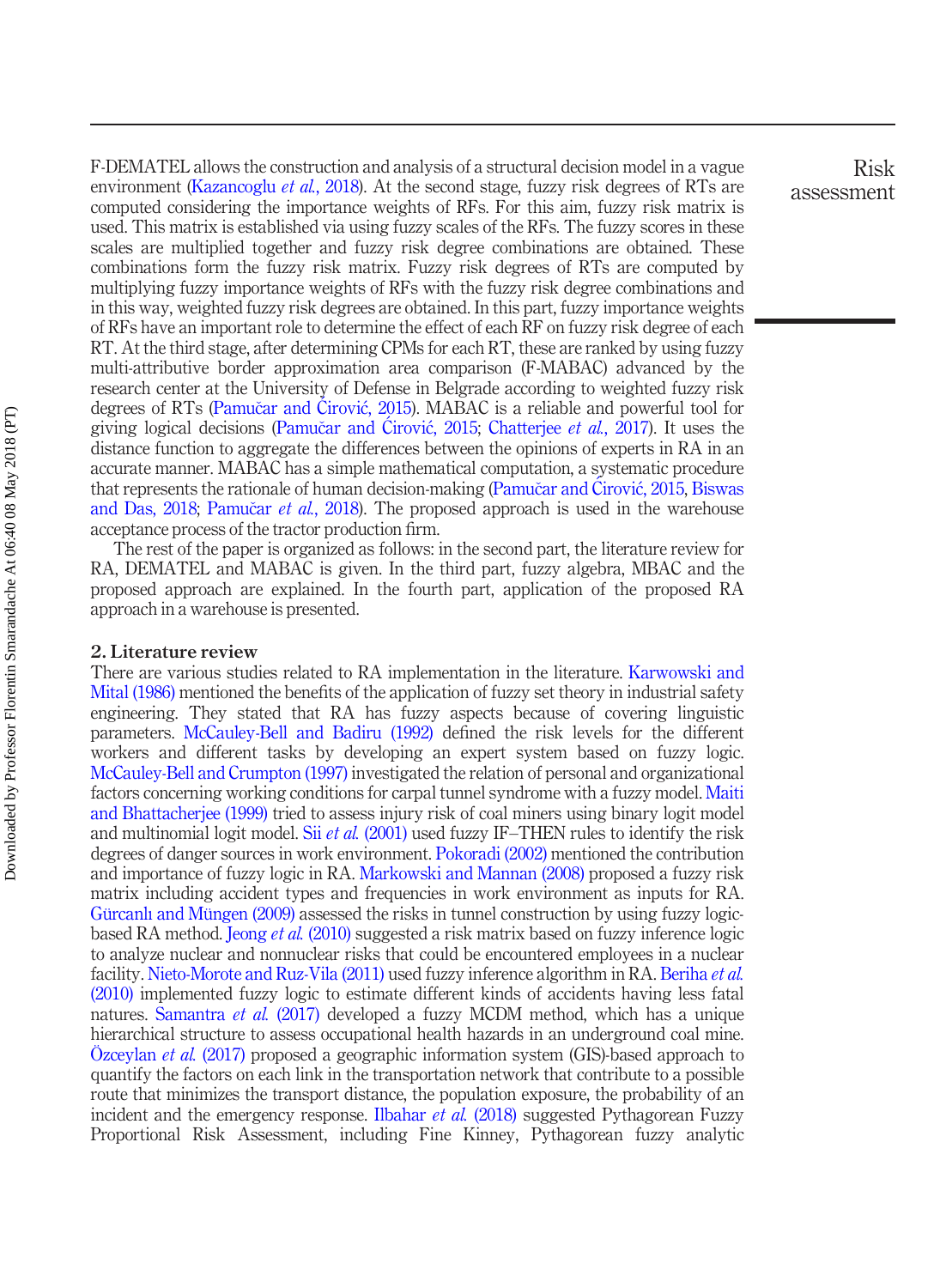hierarchy process (AHP) and a fuzzy inference system for RA. [Demir](#page-27-4) et al. (2018) examined occupational health and safety activities in five dimensions as tangibility, reliability, responsiveness, assurance and empathy using the SERVQUAL scale. [Gul and Celik \(2018\)](#page-28-9) proposed a combination of Fine–Kinney method and a fuzzy rule-based expert system to make RA in rail transportation system. [Tremblay and Badri \(2018\)](#page-30-5) proposed a novel occupational health and safety tool for small- and medium-sized enterprises to overcome overloading of experts in accident prevention. [Oliveira](#page-29-10) et al. (2018) used MACBETH-Choquet integration to model interdependent impacts, and a system of rules to risk probability assessment.

In addition, there are limited studies that implement MABAC. Pamučar and Ćirović [\(2015\)](#page-29-1) applied DEMATEL–MABAC integration to determine the best forklift alternative. Xue *et al.* [\(2016\)](#page-31-1) used interval-valued intuitionistic fuzzy MABAC to determine the best material for production. [Peng and Yang \(2016\)](#page-29-11) performed Choquet integral operator for Pythagorean fuzzy aggregation operators, such as Pythagorean fuzzy Choquet integral average operator and Pythagorean fuzzy Choquet integral geometric operator with MABAC method. Yu et al. [\(2017\)](#page-31-2) used MABAC based on the likelihood of interval type-2 fuzzy numbers for hotel selection from a tourism website. Roy *et al.* [\(2016\)](#page-30-6) represented a type-2 fuzzy multi-attribute decision-making methodology-integrated trapezoidal interval type-2 fuzzy numbers and MABAC to select the suitable software company. Roy et al. [\(2016\)](#page-30-7) proposed rough number-based AHP and rough number-based MABAC integration to select the most appropriate cities in India for medical tourism. Božanić *et al.* [\(2016\)](#page-27-5) used fuzzy AHP (F-AHP) and MABAC to determine locations for the preparation of laying-up positions. [Liu](#page-28-10) et al. [\(2017\)](#page-28-10) performed an integrated risk prioritization approach based on FMEA by using interval-valued intuitionistic fuzzy sets and MABAC. They used a linear programming model to obtain the optimal weights of RFs when the weight information is incompletely known. [Chatterjee](#page-27-1) et al. (2017) advanced the analytical network process (ANP) with D numbers to model ambiguous evaluations and to determine the weight of RFs. In addition, an extended MABAC method in D number is proposed to select the best risk response strategy. [Gigovi](#page-28-11)c *et al.* (2017) developed a new model by integrating GIS and DEMATEL, the ANP and MABAC to determine locations for the installation of wind farms Serbia. [Sun](#page-30-8) et al. [\(2017\)](#page-30-8) developed a projection-based MABAC with hesitant fuzzy linguistic term sets to make prioritization of patients easier for hospital management. Pamucar *et al.* [\(2018\)](#page-29-2) suggested a new MCDM approach consisting of interval-valued fuzzy-rough numbers (IVFRN), best-worst method (BWM) and MABAC. In addition, they tested IVFRN BWM-MABAC model to show the stability of the ranking results. Peng *et al.* [\(2017\)](#page-29-12) proposed a new axiomatic definition of interval-valued fuzzy distance measure and similarity measure in the form of interval-valued fuzzy number and the objective weights of parameters are computed via grey system theory by developing the combined weights consisting of both the subjective information and the objective information. Then, they used three algorithms as MABAC, evaluation based on distance from average solution (EDAS) and new similarity measure to solve interval-valued fuzzy soft decision-making problems. [Peng and Dai \(2017b\)](#page-29-13) developed a new axiomatic definition of interval neutrosophic similarity measure based on interval neutrosophic number. The combined weight of attributes includes subjective and objective informations are determined using Shannon entropy theory. They advanced three approaches to obtain solution for interval neutrosophic decision-making problems as MABAC, EDAS and similarity measure. [Biswas and Das \(2018\)](#page-27-2) used entropy-based MABAC to select hybrid vehicle for green environment. [Sennaroglu and Celebi \(2018\)](#page-30-9) aimed to select the best location for a military airport via using AHP, PROMETHEE and VIKOR methods. The results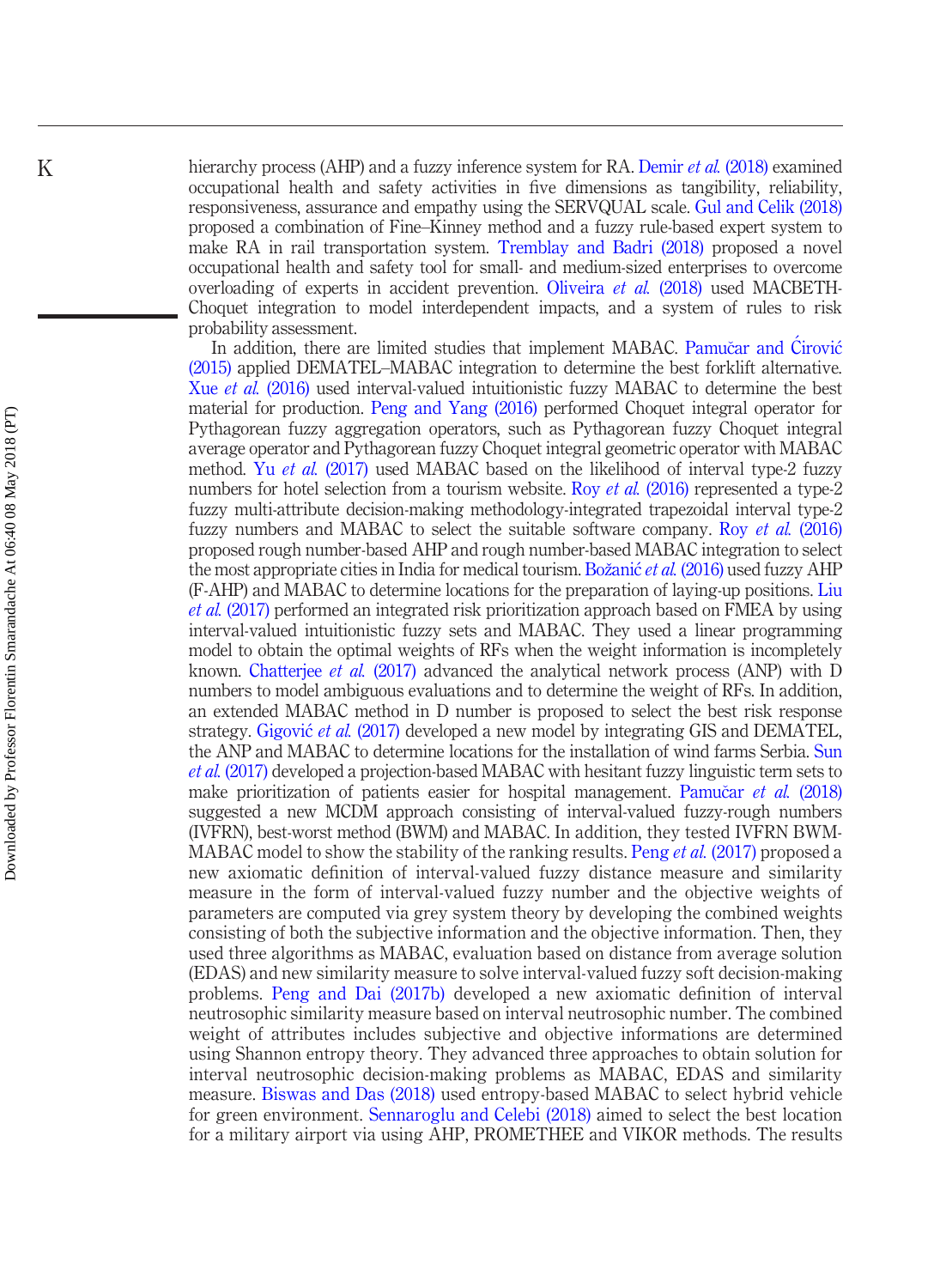produced from PROMETHEE and VIKOR methods are compared with the results of complex proportional assessment (COPRAS), multi-attributive ideal-real comparative analysis (MAIRCA) and MABAC for sensitivity analysis.

There are many studies that implement F-DEMATEL for different decision problems [\(Büyüközkan and Çifçi, 2012](#page-27-6); [Lin, 2013](#page-28-12); [Yeh and Huang, 2014;](#page-31-3) [Patil and Kant, 2014](#page-29-14); [Liu](#page-28-13) et al.[, 2015;](#page-28-13) [Abdullah and Zulki](#page-27-7)fli, 2015; [Luthra](#page-28-14) et al., 2016; [Sangaiah](#page-30-10) et al., 2017). Additionally, [Chang and Cheng \(2010\)](#page-27-8) proposed an intuitionistic fuzzy DEMATEL (IF-DEMATEL) to improve the performance of failure modes and effects analysis. [Nikjoo](#page-29-15) [and Saeedpoor \(2014\)](#page-29-15) combined IF-DEMATEL with strengths, weaknesses, opportunities and threats (SWOT) analysis to determine the most important components of the SWOT matrix. [Keshavarzfard and Makui \(2015\)](#page-28-15) used intuitionistic fuzzy AHP (IF-AHP) and IF-DEMATEL to choose managers in the automobile industry in Iran. Wu et al. [\(2017\)](#page-30-11) integrated big data and F-DEMATEL to determine the critical factors for employee engagement for hospitality industry. [Vinodh](#page-30-12) et al. (2016) applied a hybrid MCDM approach based on F-DEMATEL, fuzzy ANP (F-ANP) and fuzzy technique for order preference by similarity to ideal solution (F-TOPSIS) to select agile concept. [Gölcük and Baykasoglu \(2016\)](#page-28-16) used ANP to analyze criteria interaction in DEMATEL. [Tooranloo](#page-30-13) *et al.* (2017) performed a hybrid approach on the basis of F-AHP and Type-2 F-DEMATEL to identify the factors that affect success of sustainable human resource management implementation. [Toosi and](#page-30-14) [Samani \(2017\)](#page-30-14) prioritized watersheds by implementing a novel hybrid approach including F-DEMATEL, F-ANP and Fuzzy VIseKriterijumska Optimizacija I Kompromisno Resenje (F-VIKOR). [Baykasoglu and Gölcük \(2017\)](#page-27-9) proposed a hierarchical multi-attribute decisionmaking model by integrating interval Type-2 fuzzy sets with DEMATEL and TOPSIS combination. [Pandey and Kumar \(2017\)](#page-29-16) used F-AHP and F-DEMATEL integration to evaluate criteria for human resource for science and technology. [Peng and Dai \(2017a\)](#page-29-17) proposed three novel hesitant fuzzy soft set-based methods such as MABAC, weighted aggregated sum product assessment (WASPAS) and COPRAS. Shannon entropy theory is implemented to compute the objective weights of parameters. Lin  $et al.$  [\(2018\)](#page-28-17) advanced the approximate fuzzy DEMATEL (AFDEMATEL) to analyze uncertain influential factors in supply chain management. Shahi et al. [\(2018\)](#page-30-3) modified F-DEMATEL and GIS by spatial combination process to build a nuclear power plant to present both the cause and effect relationship among effective criteria in the decision-making process and the importance weight for each criterion. [Abdullah and Zulki](#page-27-10)fli (2018) performed a new F-DEMATEL based on interval type-2 fuzzy sets. [Kazancoglu](#page-28-4) *et al.* (2018) implemented F-DEMATEL to assess performance of green supply chain management. [Ocampo](#page-29-0) et al. (2018) performed F-DEMATEL to identify the antecedents of organizational citizenship behavior in the hospitality industry and to identify their causal relationships. Wang *et al.* [\(2018a\)](#page-30-15) aimed to present a novel group multi-attribute decision analysis approach for prioritizing the municipal solid waste treatment alternatives based on integration of DEMATEL and the interval-valued fuzzy set theory. Wang et al. [\(2018b\)](#page-30-16) combined DEMATEL and interpretative structural modeling to obtain the influencing degree, influenced degree, centrality and causality of various influencing factors of mining safety in China.

As seen from the literature, fuzzy form of MABAC has not been implemented by the researchers and it has not been also performed for RA. F-DEMATEL and F-MABAC can provide many advantages for RA process. DEMATEL can classify and handle individual subjective perceptions, brief and impressionistic human outlook into problem complexity ([Tzeng](#page-30-2) et al., 2010). It can represent power of influence between the RFs ([Tzeng](#page-30-2) et al., 2010; Kumar et al.[, 2017a,](#page-28-0) [2017b,](#page-28-1) [2017c](#page-28-2); Suo et al.[, 2012](#page-30-17)). MABAC can

Risk assessment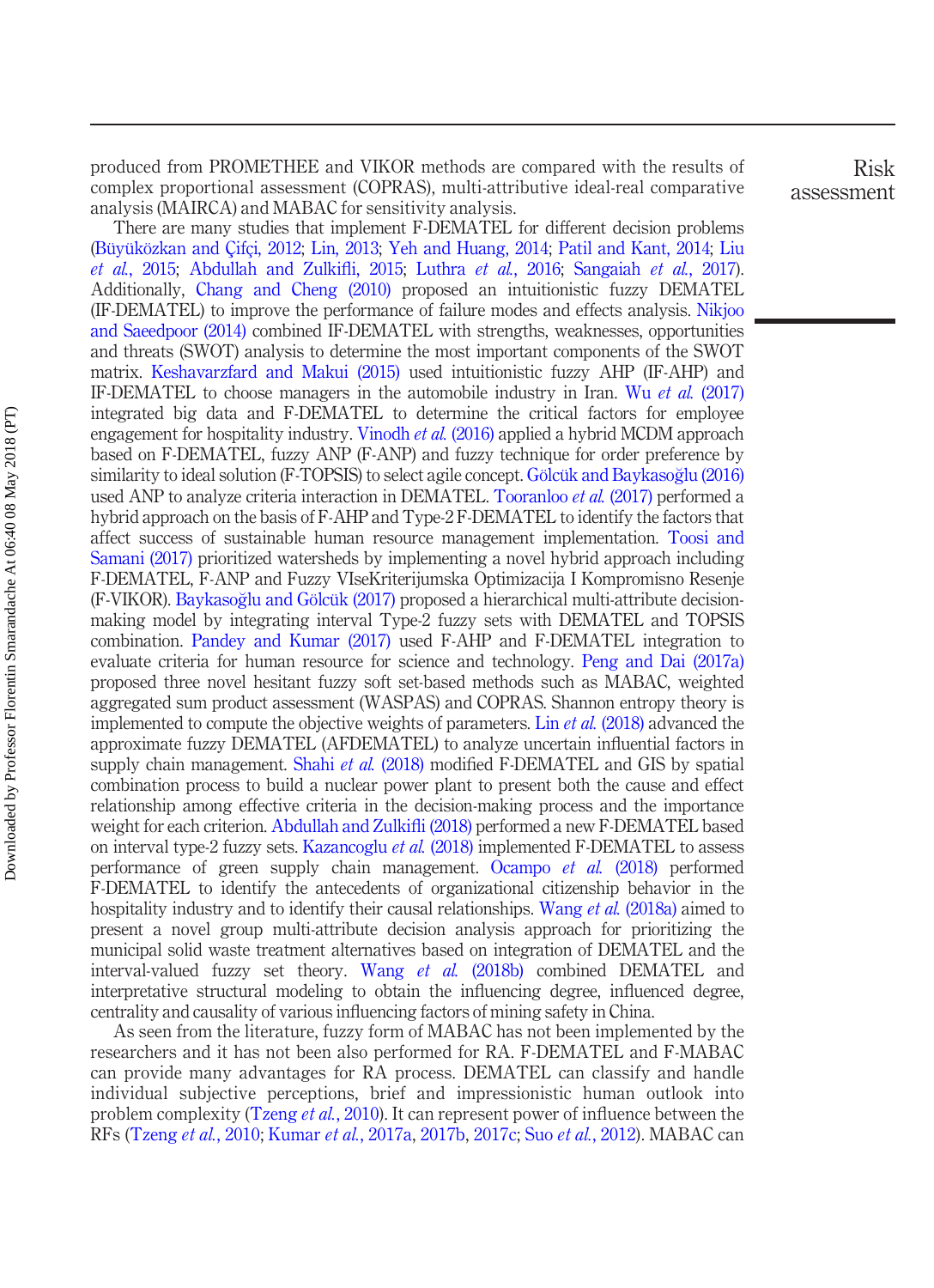model the assessment differentiations between experts in terms of CPMs ranking by using distance function.

#### 3. Methods

#### 3.1 Fuzzy logic and algebra

Fuzzy logic was first developed by Dr Lotfi Zadeh in the 1960s. Fuzzy logic not only consists 0 and 1 as extreme cases of truth (or "the state of matters" or "fact") but also includes the various states of truth in between ([Nguyen and Elbert, 2005](#page-29-18); [Ross, 2016](#page-30-18)). Therefore, fuzzy logic works closer to the way of human brains working. Human aggregate data and form a number of partial truths which we aggregate further into higher truths which in turn, when certain thresholds are exceeded, cause certain further results such as motor reaction. Actually, fuzzy logic may be viewed as an approach to compute with words rather than numbers. Even though, words are naturally less precise than numbers, their use is closer to human intuition. Fuzzy logic emerged in the context of the theory of fuzzy sets ([Zadeh,](#page-31-0) [1965](#page-31-0)). A fuzzy set assigns a degree of membership, typically a real number from the interval [0, 1] to elements of a universe.

A fuzzy set  $\tilde{A}$  in universe of discourse,  $X; X = \{x_1, x_2, \ldots, x_n\}$ , is defined by a membership function  $\mu_{\tilde{A}}(x)$ .  $\mu_{\tilde{A}}(x)$  is called as the grade of membership x in  $\tilde{A}$ . x has a membership degree in the interval  $[0, 1]$  as an element in X. A membership function is a curve that defines how each point in the input space is mapped to a membership value (or degree of membership) between 0 and 1. The input space is sometimes referred to as the universe of discourse. Membership functions allow to graphically representing a fuzzy set.

A fuzzy number is a quantity whose value is imprecise, rather than exact as is the case with "ordinary" (single-valued) numbers. There are various types of fuzzy numbers, such as triangular and trapezoidal. A fuzzy number is a fuzzy subset of  $X$  [\(Huang](#page-28-18) *et al.*, 2001). From many perspectives, fuzzy numbers depict the physical world more realistically than singlevalued numbers.

#### 3.2 Triangular fuzzy number

There are three parameters to denote a triangular fuzzy number (TFN) as  $(a_1, a_2, a_3)$ .  $a_1$ represents the smallest possible value,  $a_2$  indicates the most promising value,  $a_3$  denotes the largest possible value of  $\tilde{A}$  providing that  $a_1 \le a_2 \le a_3$ . In this study, all fuzzy numbers are formed as TFNs. Membership function of a TFN  $\vec{A}$  is defined as in equation (1) and is given in [Figure 1](#page-6-0):



<span id="page-6-0"></span>Figure 1. Triangular fuzzy number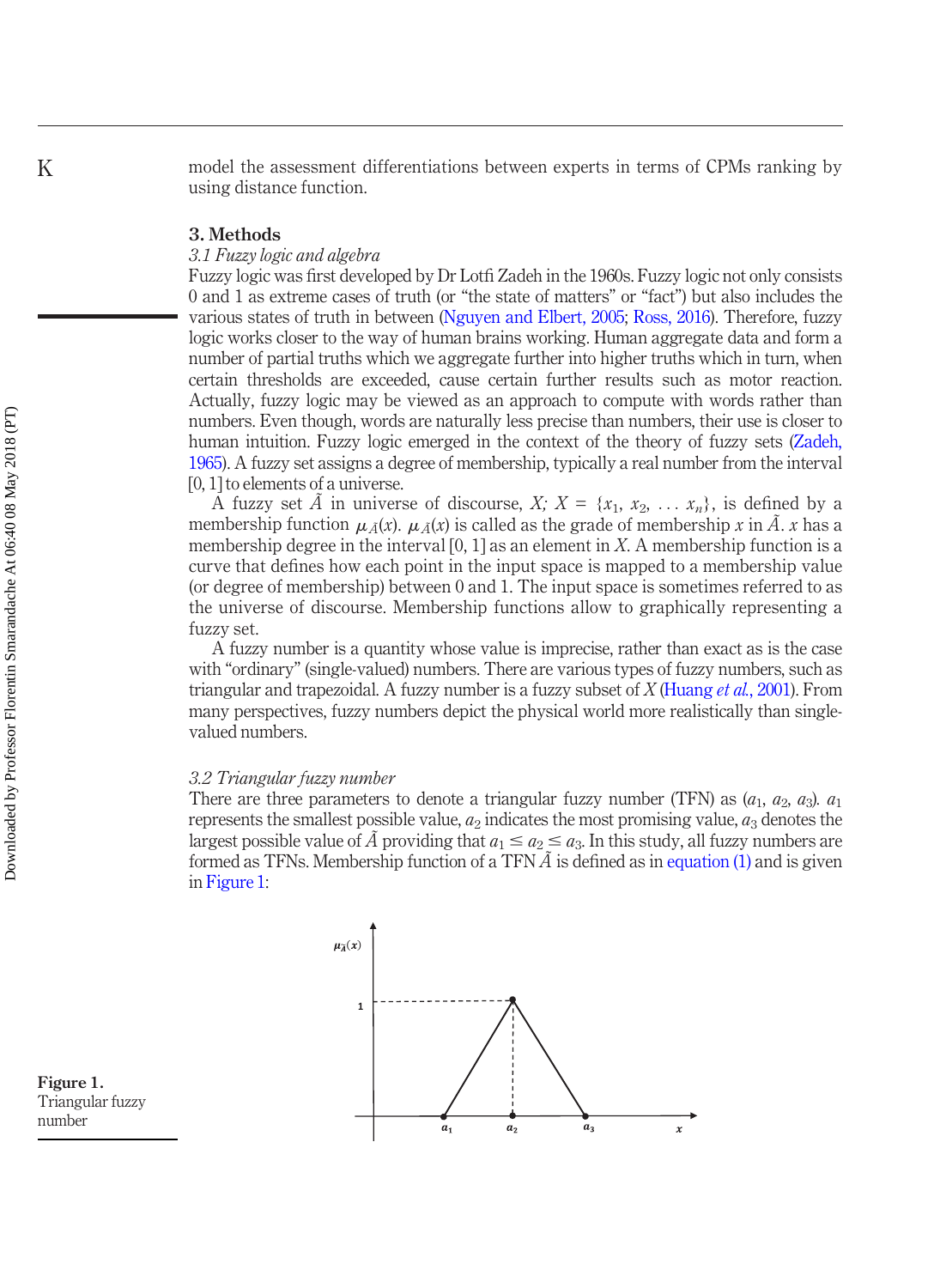<span id="page-7-0"></span>
$$
\mu_{\tilde{A}}(x) = \begin{cases}\n0, & x < a_1 \\
\frac{x - a_1}{a_1 - a_2}, & a_1 \le x \le a_2 \\
\frac{a_3 - x}{a_3 - a_2}, & a_2 \le x \le a_3 \\
0, & x > a_3\n\end{cases}
$$
\n(1)

Let  $\tilde{A} = (a_1, a_2, a_3)$  and  $\tilde{B} = (b_1, b_2, b_3)$  be two positive TFNs and r be a positive real number, then the basic arithmetic operations of TFNs can be defined as in equation (2-6):

$$
\tilde{A} + \tilde{B} = (a_1 + b_1, a_2 + b_2, a_3 + b_3)
$$
\n(2)

$$
\tilde{A} - \tilde{B} = (a_1 - b_3, a_2 - b_2, a_3 - b_1)
$$
\n(3)

$$
\tilde{A} \times \tilde{B} \cong (a_1b_1, a_2b_2, a_3b_3) \tag{4}
$$

$$
r \times \tilde{A} = (ra_1, ra_2, ra_3) \tag{5}
$$

$$
\tilde{A} \div \tilde{B} \cong \left(\frac{a_1}{b_3}, \frac{a_2}{b_2}, \frac{a_3}{b_1}\right) \tag{6}
$$

The scales used in this study are in the form of TFNs and these are linguistic scales that include set of words. These words can be prioritized by their degree of informativeness. There are various linguistic scales applied in different studies. Fuzzy scales should be selected according to available knowledge domain, simplicity of membership function and calibration of membership function [\(Samantra](#page-30-1) *et al.*, 2017). In this study, triangular membership function is selected and used scales are chosen due to this membership function features. The reason for selecting triangular membership function in this study is the form of TFN. The form of TFN is the most generic category of fuzzy numbers with linear membership function [\(Dubois and Prade, 2016](#page-27-11)). TFNs are commonly used to structure linear uncertainty rather than the other types of fuzzy numbers, such as trapezoidal. In addition, the fuzzy mathematical operations can be performed easily with TFNs.

#### 3.3 Multi-attributive border approximation area comparison method

In this study, MABAC, which is a novel MCDM method, is selected to rank RTs. It has a simple mathematical computation, a systematic procedure that represents the rationale of human decision-making (Pamučar and Ćirović, 2015). The logic of MABAC method is based on the definition of the distance of the criterion functions of each alternative from the border approximation area (BAA). The implementation step of MABAC is given below:

Step 1. Determine the alternatives and criteria for decision problem.

*m* alternatives  $A_i (i = 1, \ldots, m)$  and *n* criteria,  $C_j (j = 1, \ldots, z, \ldots, n)$  related to decision problem are determined.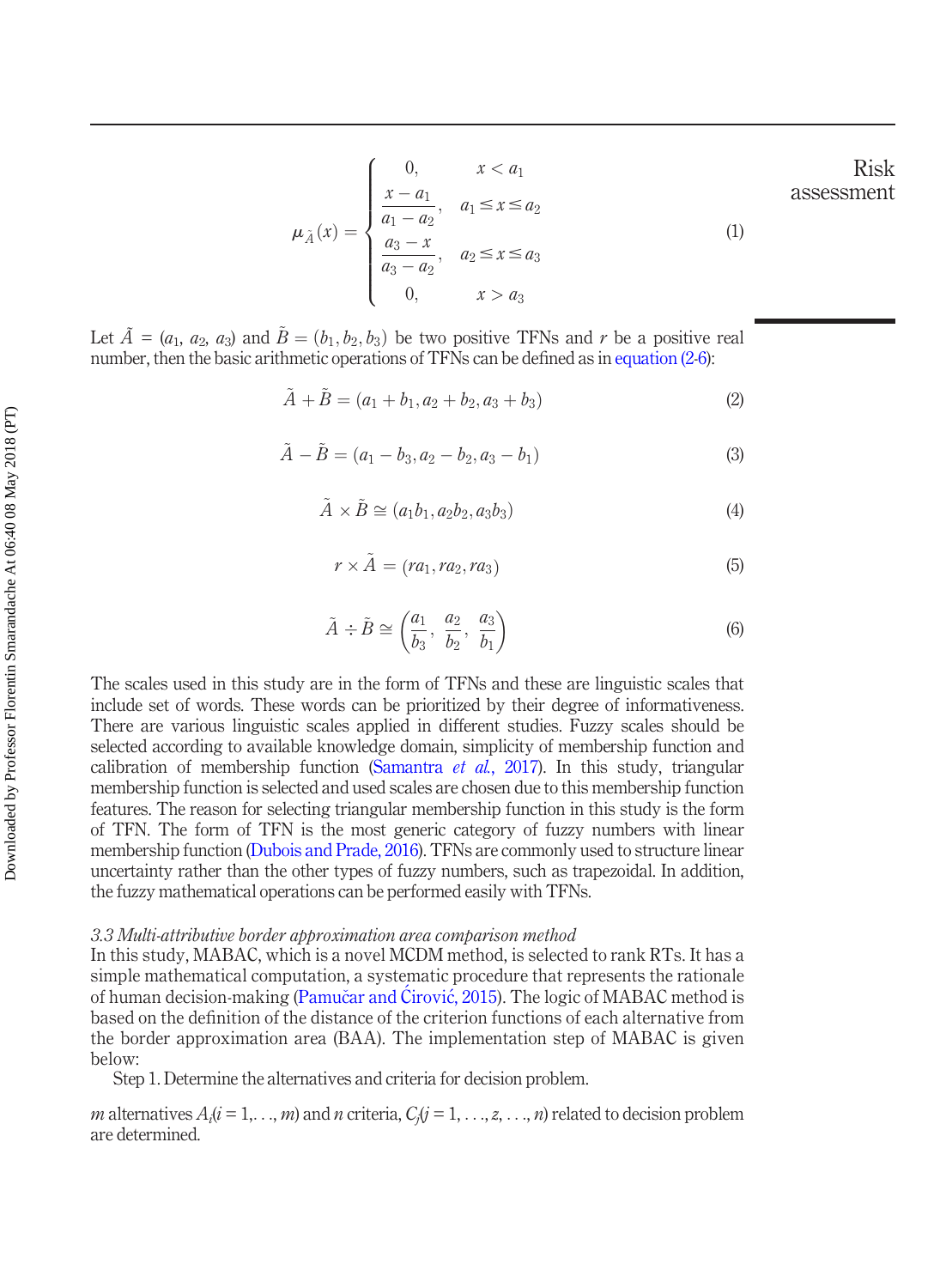Step 2. Formulate the initial decision matrix.

m alternatives are evaluated according to n criteria and  $x_{ii}$  is obtained.  $x_{ii}$  is the performance value of the *ith* alternative for the *jth* criterion ( $i = 1, 2, \ldots, m; j = 1, 2, \ldots, n$ ).  $x_{ij}$  forms initial decision matrix  $[X]$  as in equation (7):

$$
[X] = \begin{bmatrix} x_{11} & x_{12} & \dots & x_{1n} \\ x_{21} & x_{22} & \dots & x_{2n} \\ \vdots & \vdots & \vdots & \vdots \\ x_{m1} & x_{m2} & \dots & x_{mn} \end{bmatrix}
$$
(7)

Step 3. Normalize the initial decision matrix.

[X] is normalized for cost- and benefit-type criteria separately and normalized initial decision matrix [N] is formed. Higher values of the criteria are preferable for benefit type criteria and lower values are preferable for cost type criteria. Normalization processes are given in equations (8) and (9) for cost- and benefit-type criteria, respectively:

$$
n_{ij} = \frac{x_{ij} - x_i^{-}}{x_i^{+} - x_i^{-}}
$$
 (8)

$$
n_{ij} = \frac{x_{ij} - x_i^{+}}{x_i^{+} - x_i^{-}}
$$
 (9)

where,  $x_i^+$  is the criterion in [X] that has the maximum value among the observed criteria according to the alternatives:

$$
x_i^+ = max(x_1, x_2, \ldots, x_m),
$$

 $x_i^-$  is the criterion in [X] that has the minimum value among the observed criteria according to the alternatives:

$$
x_i^- = min(x_1, x_2, \ldots, x_m),
$$

 $n_{ij}$  is the normalized performance value of *ith* alternative according to *jth* criterion in  $[M]$ .

Step 4. Formulate the weighted decision matrix.

Weighted decision matrix  $[V]$  given in equation (11) is formed by using equation (10). The element of [V] is denoted as  $v_{ij}$ .  $v_{ij}$  is the weighted performance values of *ith* alternative according to *jth* criterion:

$$
v_{ij} = w_j \times (n_{ij} + 1) \tag{10}
$$

where  $w_i$  is the importance weight of *ith* criterion: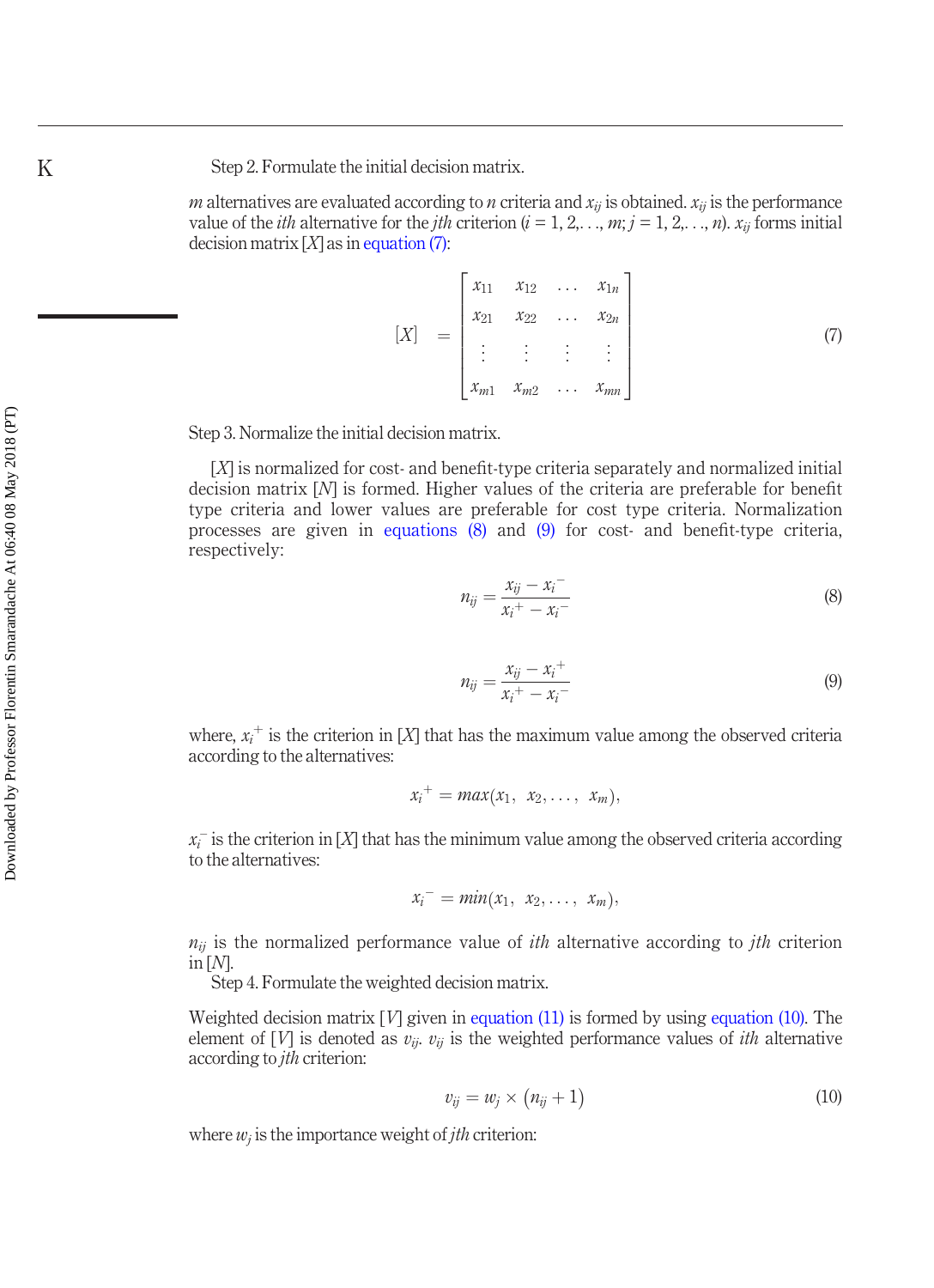$$
[V] = \begin{bmatrix} v_{11} & v_{12} & \dots & v_{1n} \\ v_{21} & v_{22} & \dots & v_{2n} \\ \vdots & \vdots & \vdots & \vdots \\ v_{m1} & v_{m2} & \dots & v_{mn} \end{bmatrix}
$$
  
= 
$$
\begin{bmatrix} w_1 \times (n_{11} + 1) & w_2 \times (n_{12} + 1) & \dots & w_n \times (n_{1n} + 1) \\ w_1 \times (n_{21} + 1) & w_2 \times (n_{22} + 1) & \dots & w_n \times (n_{2n} + 1) \\ \vdots & \vdots & \vdots & \vdots \\ w_1 \times (n_{11} + 1) & w_2 \times (n_{11} + 1) & \dots & w_n \times (n_{11} + 1) \end{bmatrix}
$$
(11)

Step 5. Determine the BAA.

BAA is determined for each criterion as in equation (12):

$$
g_i = \left(\prod_{j=1}^m v_{ij}\right)^{\frac{1}{m}}\tag{12}
$$

Risk

assessment

After calculating the value  $g_i$  for each criterion, BAA matrix [G] is formed as in equation (13) in the format of  $n \times 1$  (*n* is the total number of criteria):

$$
[G] = \begin{bmatrix} C_1 & C_2 & \dots & C_n \\ g_1 & g_2 & \dots & g_n \end{bmatrix}
$$
 (13)

Step 6. Formulate the distance matrix.

The distance of each alternative from the BAA is calculated and distance matrix [Q] is formed as in equation (14). The element of [Q] is denoted as  $q_{ij}$ :

$$
[Q] = [V] - [G] = \begin{bmatrix} v_{11} & v_{12} & \dots & v_{1n} \\ v_{21} & v_{22} & \dots & v_{2n} \\ \vdots & \vdots & \vdots & \vdots \\ v_{m1} & v_{m2} & \dots & v_{mn} \end{bmatrix} - \begin{bmatrix} g_1 & g_2 & \dots & g_n \\ g_1 & g_2 & \dots & g_n \\ \vdots & \vdots & \vdots & \vdots \\ g_1 & g_2 & \dots & g_n \end{bmatrix}
$$
(14)

Alternative  $A_i$  could belong to the BAA (G), upper approximation area ( $G^+$ ) or lower approximation area (G  $^-,$  that is,  $A_i\in (G\vee G^+\vee G^-).$  The upper approximation area ( $G^+$ ) is the area that contains the ideal alternatives ( $A^+$ ), whereas the lower approximation area ( $G^-$ ) is the area that contains the anti-ideal alternatives  $(A^-)$ . These conditions are given in equation (15):

$$
A_{i} = \begin{cases} G^{+} \; if & q_{ij} > 0 \\ G \; if & q_{ij} = 0 \\ G^{-} \; if & q_{ij} < 0 \end{cases}
$$
 (15)

If the value  $q_{ij} > 0$ , that is  $q_{ij} \in G^+$ , then alternative  $A_i$  is near or equal to the ideal alternative. If the value  $q_{ij} < 0$ , that is  $q_{ij} \in G$ , it shows that alternative  $A_i$  is near or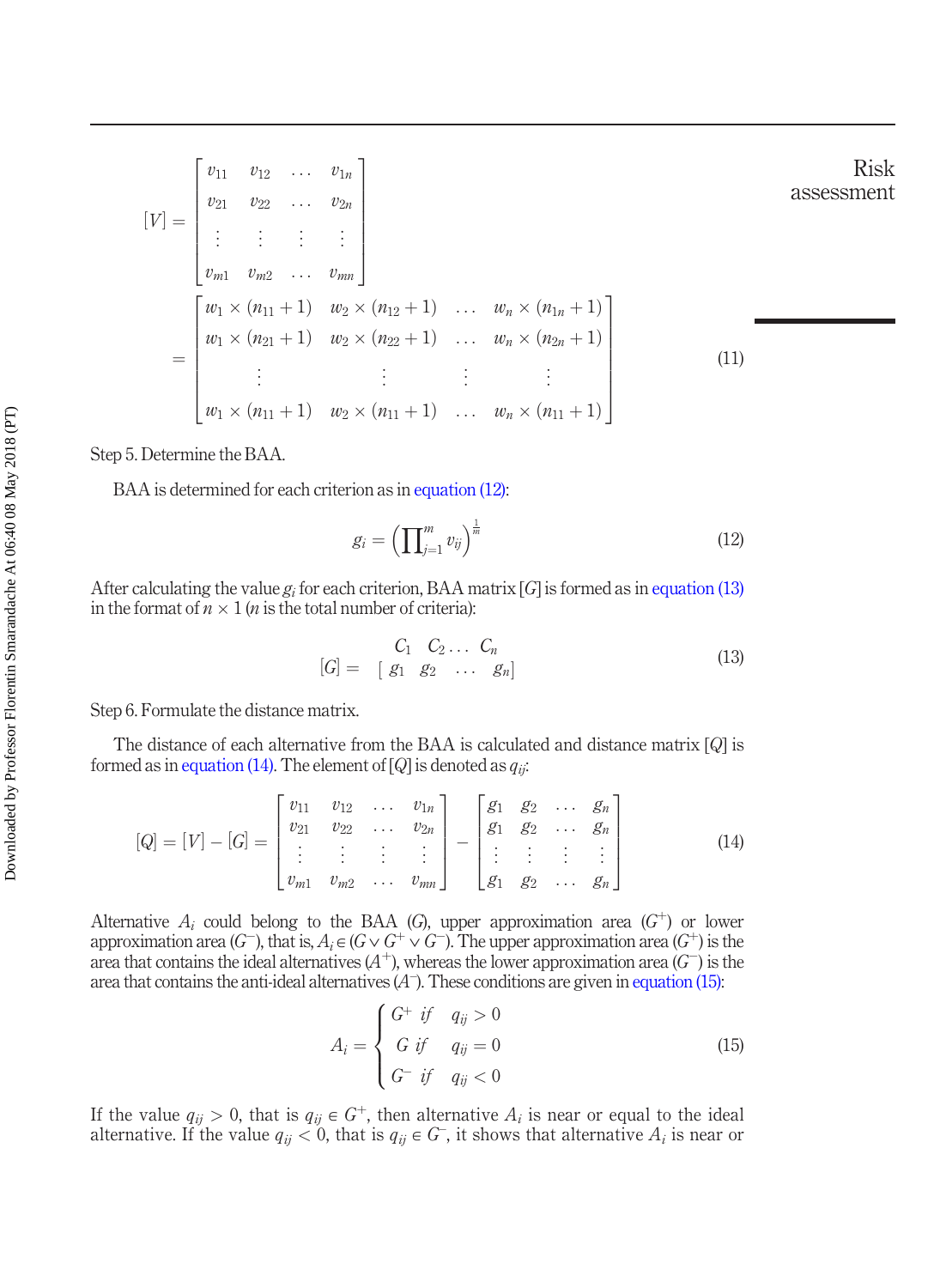<span id="page-10-1"></span>equal to the anti-ideal alternative. If  $A_i$  is selected as the best among all alternatives, it has to have many criteria as possible belonging to  $(G<sup>+</sup>)$ .

#### 3.4 The proposed risk assessment approach

The proposed approach has three stages as *determining importance weights of RFs*, determining risk degrees of RTs and determining the ranking of CPMs. The steps of the proposed approach are given in [Figure 2.](#page-10-0)

3.4.1 First stage: determining importance weights of risk factors. Step 1. Form the expert team and determine the potential RTs and RFs.

l experts  $E_k(k = 1, \ldots, m)$  form the expert team. This team is responsible for assessment of RFs' importance weights, determining fuzzy risk degrees of RTs and ranking CPMs. m RTs  $RT_i(i = 1, \ldots, m)$  related to work place are identified and these RTs are assessed due to n RFs,  $RF_i$  $(j = 1, \ldots z, \ldots, n)$ .

Step 2. Assign relative importance values to each expert.

The fuzzy relative assessment importance of each expert is denoted as  $\tilde{\beta}_k$  according to their experience level via using the fuzzy assessment importance scale given in [Table I](#page-11-0). Here, it is ensured that the opinion of the expert with more experience has more influence on the RA.

 $\tilde{\beta}_k$  is converted into crisp value  $\beta_{kdef}$  as in equation (16). Then, crisp weight of each expert,  $C_k$  is computed as in [equation \(17\)](#page-11-1).



<span id="page-10-0"></span>Figure 2. The steps of the proposed approach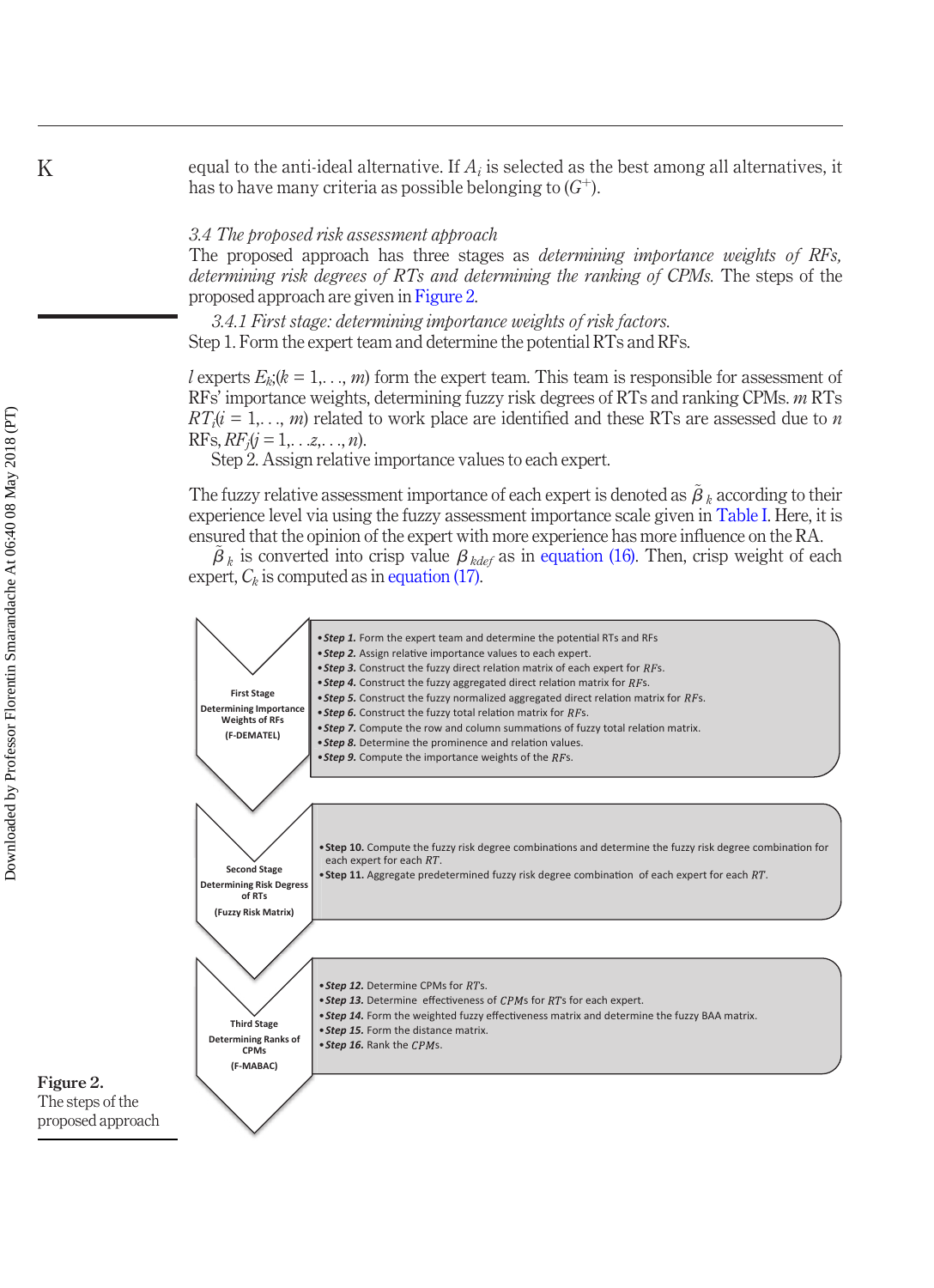$$
\beta_{\text{kdef}} = \frac{1}{4}(a_1 + 2a_2 + a_3) \tag{16}
$$

$$
C_k = \frac{\beta_{kdef}}{\sum_{k=1}^{l} \beta_{kdef}} \tag{17}
$$

<span id="page-11-1"></span>Step 3. Construct the fuzzy direct relation matrix of each expert for RFs.

Fuzzy direct relation matrix of each expert  $[\tilde{P}]_k$  is constructed as in equation (18) by using fuzzy effect scale depicted in [Table II](#page-11-2).  $\tilde{p}_{jzk} = (p_{j21} \, k, \, p_{j22} \, k, p_{j23} \, k)$  is an element of  $[\tilde{P}]_k$  denoting the effect level of *ith* RF on *zth* RF for *kth* expert:

$$
\left[\tilde{P}\right]_{k} = \begin{bmatrix}\n(p_{111k}, p_{112k}, p_{113k}) & (p_{121k}, p_{122k}, p_{123k}) & \dots & (p_{1v1k}, p_{1v2k}, p_{1v3k}) \\
(p_{211k}, p_{212k}, p_{213k}) & (p_{221k}, p_{222k}, p_{223k}) & \dots & (p_{2v1k}, p_{2v2k}, p_{2v3k}) \\
\vdots & \vdots & \vdots & \vdots \\
(p_{m11k}, p_{m12k}, p_{m13k}) & (p_{m21k}, p_{m22k}, p_{m23k}) & \dots & (p_{mv1k}, p_{mv2k}, p_{mv3k})\n\end{bmatrix}
$$
\n(18)

Step 4. Construct the fuzzy aggregated direct relation matrix for RFs.

Fuzzy aggregated direct relation matrix is denoted as  $[\tilde{P}$ .  $\tilde{p}_{iz} = (p_{jz1}, p_{jz2}, p_{jz3})$  is the element of  $[\tilde{P}]$ . Fuzzy weighted geometric mean operator is used for aggregation as in equation (19):

<span id="page-11-2"></span><span id="page-11-0"></span>
$$
\tilde{p}_{jz} = \prod_{i=1}^{n} \tilde{p}_{jzk}^{c_k / \sum_{j=1}^{n} c_k}
$$
\n(19)

Step 5. Construct the fuzzy normalized aggregated direct relation matrix for RFs.

|                    |                | $\beta_k$      |       |                  |
|--------------------|----------------|----------------|-------|------------------|
| Definition         | a <sub>2</sub> | a <sub>2</sub> | $a_3$ |                  |
| Inexperienced      |                |                |       |                  |
| Nearly 5 years     |                |                |       |                  |
| Nearly 10 years    |                |                |       | Table I.         |
| Nearly 15 years    |                |                |       | Fuzzy assessment |
| More than 15 years |                |                |       | importance scale |

|                      |            | Triangular fuzzy no. |            |                    |
|----------------------|------------|----------------------|------------|--------------------|
| Definition           | $p_{iz1k}$ | $p_{iz2k}$           | $p_{iz3k}$ |                    |
| Ineffective          |            |                      |            |                    |
| Low effective        |            |                      |            |                    |
| Moderately effective |            |                      |            |                    |
| Highly effective     |            |                      |            | Table II.          |
| Very effective       |            |                      |            | Fuzzy effect scale |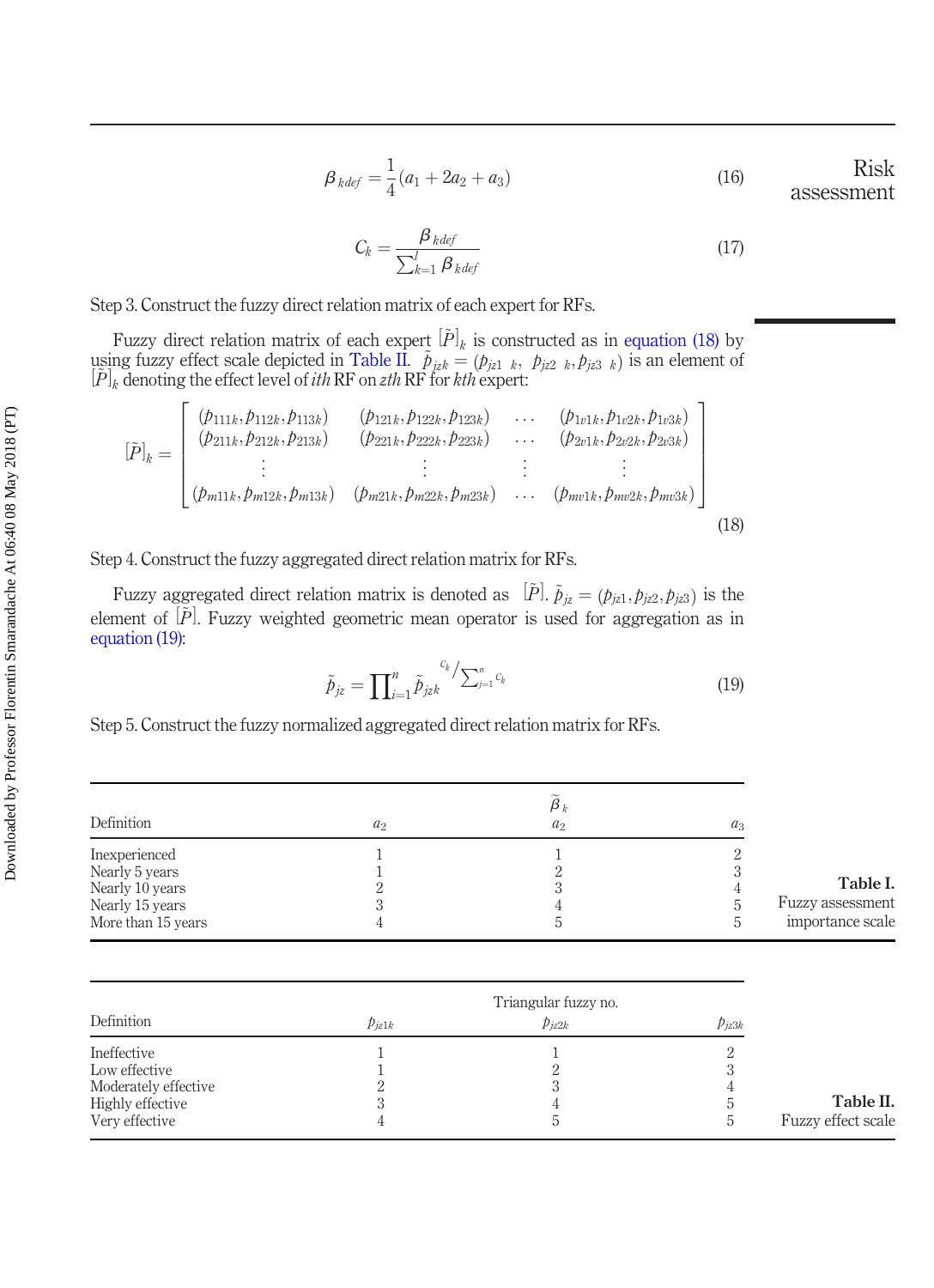<span id="page-12-0"></span>Fuzzy normalized aggregated direct relation matrix is denoted as  $[\tilde{N}]$ .  $\tilde{n}_{iz} = (n_{iz1}, n_{iz2}, n_{zi3})$  is the element of  $[\tilde{N}]$ . Columns of  $[\tilde{P}]$  are summed as in equation (20). Then, the maximum value of column summation is selected as r. All elements of  $[\tilde{P}]$  are divided by r as in equation (21) and  $[\tilde{N}]$  is constructed:

$$
r = \max_{1 \le z \le n} \sum_{j=1}^{n} p_{jz3}
$$
 (20)

$$
\tilde{n}_{jz} = \frac{\tilde{p}_{jz}}{r} = \left(\frac{p_{jz1}}{r}, \frac{p_{jz2}}{r}, \frac{p_{jz3}}{r}\right)
$$
\n(21)

Step 6. Construct the fuzzy total relation matrix for RFs.

Total relation matrix  $[\tilde{T}] = \left[\tilde{t}_{jz}\right]_{n \times n}$  is constructed by using equation (22):  $\tilde{T} = \tilde{N}^1 + \tilde{N}^2 + \dots$   $= \sum_{i=1}^{\infty} \tilde{N}^i = \tilde{N} (I - \tilde{N})$  $1$  (22)

Step 7. Compute the row and column summations of fuzzy total relation matrix.

The row summation of  $|T|$  is denoted as  $D = (d_1, d_2, d_3)$  and the column summation is indicated as  $\hat{R} = (r_1, r_2, r_3)$  computed as in equations (23) and (24), respectively:

$$
\tilde{D} = \sum_{z=1}^{n} \tilde{t}_{jz} \tag{23}
$$

$$
\tilde{R} = \sum_{z=1}^{n} \tilde{t}_{jz} \tag{24}
$$

Step 8. Determine the prominence and relation values.

 $\tilde{D}-\tilde{R}=(s_1, s_2, s_3)$  and  $\tilde{D}+\tilde{R}=(u_1, u_2, u_3)$  values are computed for each RF by using [equations \(2\)](#page-7-0) and [\(3\).](#page-7-0)  $\tilde{D} + \tilde{R}$  value is called as prominence,  $\tilde{D} - \tilde{R}$  value is named as relation. Then, these values are defuzzified as in equations (25) and (26):

$$
(\tilde{D} - \tilde{R})_{def} = \frac{1}{4}(s_1 + 2s_2 + s_3)
$$
\n(25)

$$
\left(\tilde{D} + \tilde{R}\right)_{def} = \frac{1}{4} (u_1 + 2u_2 + u_3)
$$
\n(26)

RFs with positive  $(\tilde{D}-\tilde{R})_{def}$  values have higher effect on the other RFs and these types of RFs have higher priority than the others. RFs with negative  $(\tilde{D} - \tilde{R})_{def}$  values are affected more than the other RFs. In addition,  $(\tilde{D} + \tilde{R})_{def}$  values show the relation with the other RFs and RFs with high  $(\tilde{D} + \tilde{R})_{def}$  values have more relation with the other RFs. RFs with low  $(\tilde{D} + \tilde{R})_{def}$  values have less relation between the other RFs ([Fontela](#page-27-0) [and Gabus, 1974\)](#page-27-0).

Step 9. Compute the importance weights of the RFs.

Importance weights of RFs,  $w_i$ ;  $(j = 1, 2, 3, \ldots, n)$  are computed as in equations (27) and [\(28\)](#page-13-0):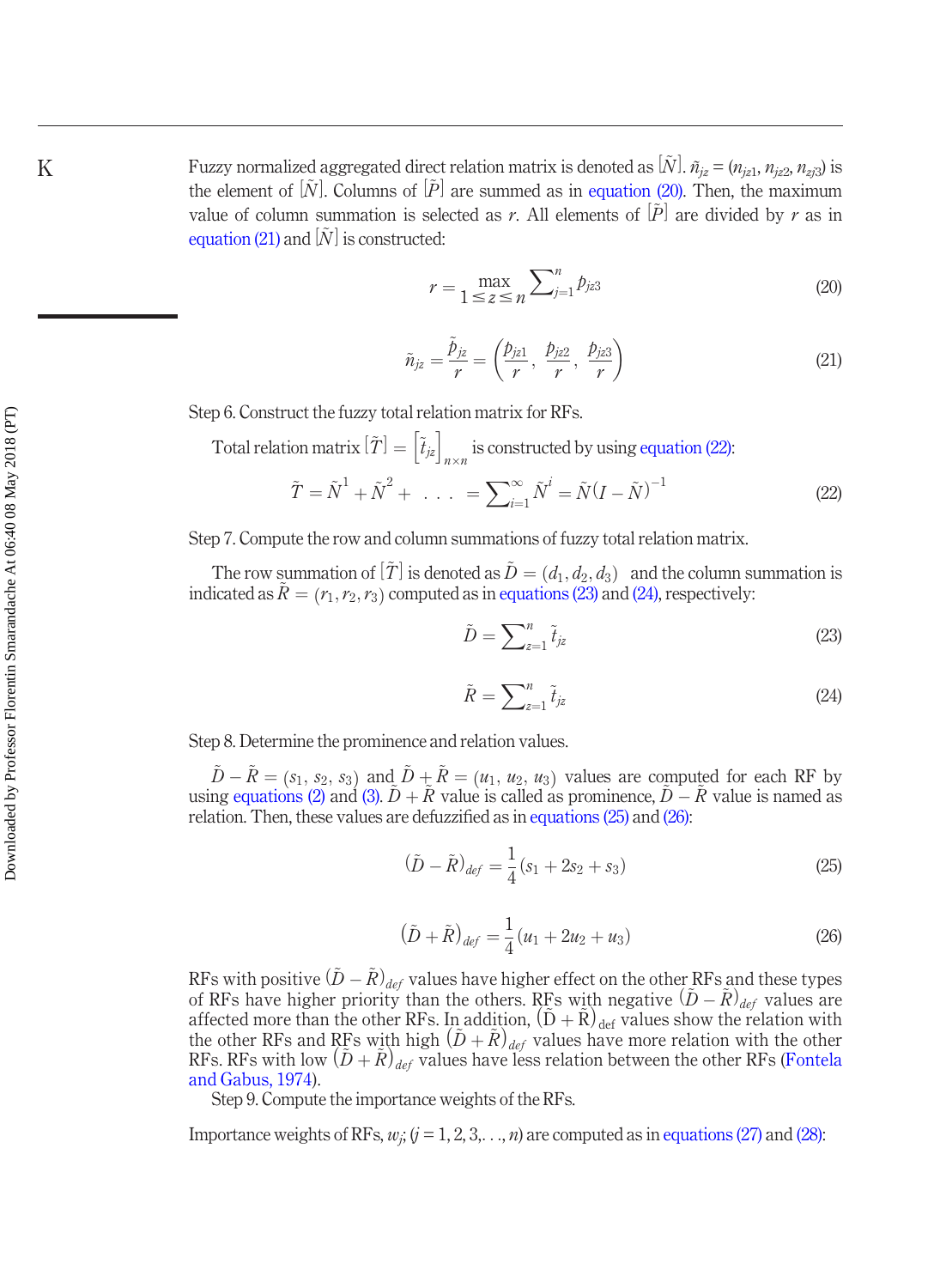$$
w_j = \sqrt{(\tilde{D} + \tilde{R})_{def}^2 + (\tilde{D} - \tilde{R})_{def}^2}
$$
 Risk  
assessment

$$
w_j = \frac{W_j}{\sum_{j=1}^n W_j}
$$
 (28)

#### <span id="page-13-0"></span>3.4.2 Second stage: determining risk degrees of risk types.

Step 10. Compute the fuzzy risk degree combinations and determine the fuzzy risk degree combination for each expert for each RT.

Fuzzy risk score,  $FRS_b$ ,  $b = 1, \ldots, d$  are computed by using fuzzy evaluation scales of each RF depicted in [Table V.](#page-17-0) Scores in the scales are multiplied and  $FRS_b$  are obtained. Then,  $FRS_b$  are multiplied with the  $w_i$  as in equation (29) and weighted fuzzy risk degree combinations  $FRDC_b = (x_1, x_2, x_3)$  are computed. In this way, it is ensured that the most important RF more affects the  $FRDC<sub>b</sub>$  than the other RFs:

$$
FRDC_b = w_j \times FRS_b \tag{29}
$$

Each expert evaluates each RT for each RF and identifies  $FRDC_b$  as  $FRDC_{bk}$ ;  $\tilde{x}_k =$  $(x_{1k}, x_{2k}, x_{3k})$  for each RT.

Step 11. Aggregate predetermined fuzzy risk degree combination of each expert for each RT.

 $FRDC_{bk}$  is aggregated as in equation (30) and it is denoted as  $FRDC_i$ ;  $\tilde{y} = (y_{i1}, y_{i2}, y_{i3})$ :

<span id="page-13-1"></span>
$$
\tilde{\mathbf{y}} = \prod_{i=1}^{n} FRDC_{bk}^{c_k} / \sum_{j=1}^{n} c_k
$$
\n(30)

3.4.3 Third stage: determining the ranks of CPMs according to weighted fuzzy risk degrees of RTs by using fuzzy multi-attributive border approximation area comparison.

Step 12. Determine CPMs for RTs.

Occupational health and safety expert team determines CPMs for RTs. Step 13. Determine effectiveness of CPMs for RTs for each expert.

Each occupational health and safety expert determines the effectiveness of CPMs for each RTs by using fuzzy effectiveness scale given in [Table III](#page-13-1) and fuzzy effectiveness matrix for

|       |                           | Triangular fuzzy no. |        |        |                            |
|-------|---------------------------|----------------------|--------|--------|----------------------------|
| Score | Definition                | l ti 1 k             | J ti2k | J ti3k |                            |
|       | Ineffective (IE)          |                      |        |        |                            |
| 2     | Low effective (LE)        |                      |        |        |                            |
| 3     | Moderately effective (ME) |                      |        |        | Table III.                 |
|       | Effective (E)             |                      |        |        | <b>Fuzzy effectiveness</b> |
| 5     | Highly effective (HE)     |                      |        |        | scale                      |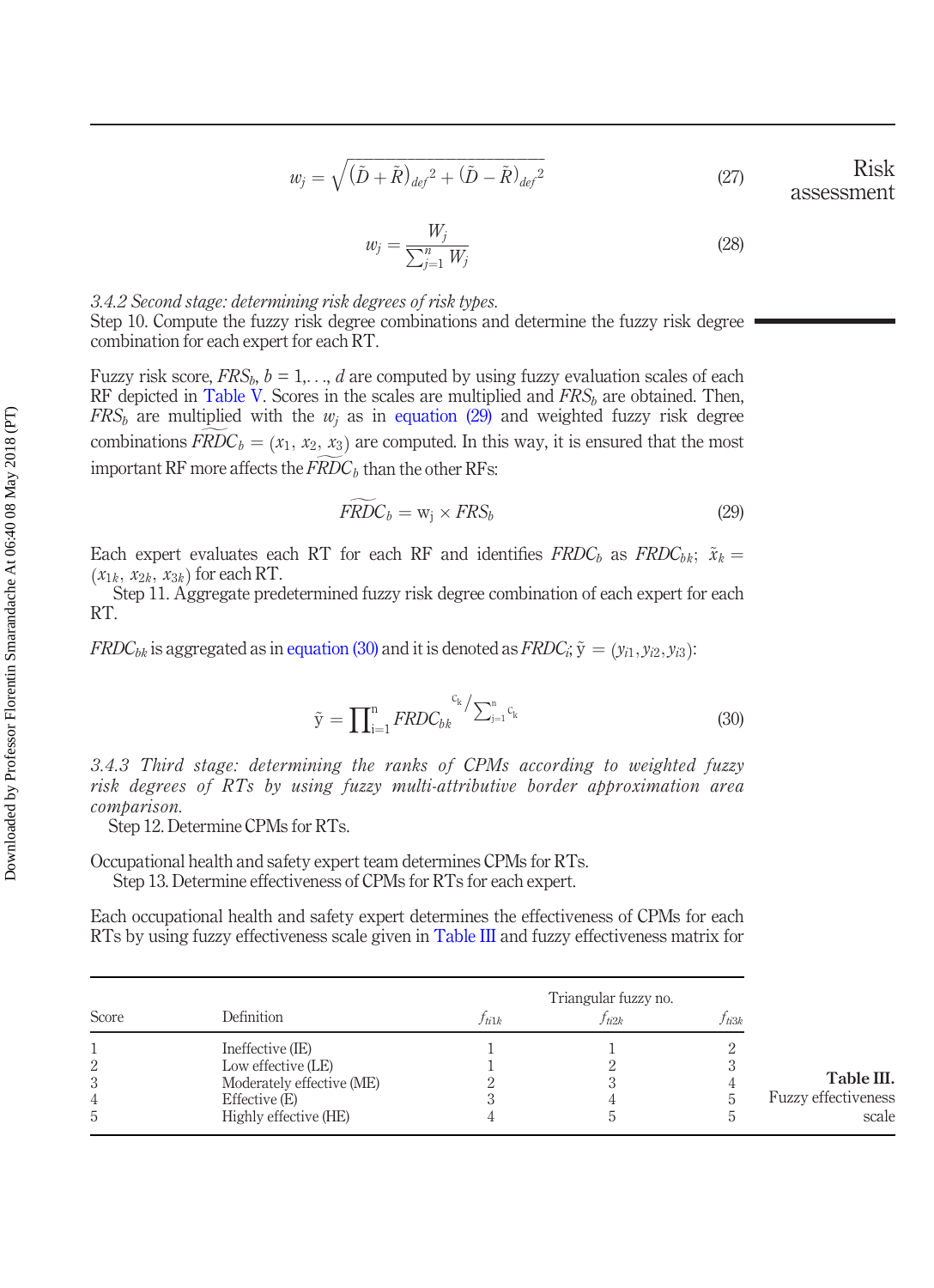<span id="page-14-0"></span>each expert  $[\tilde{F}]_k$  given in equation (31) is formed. The effectiveness shows which CPM can more effectively prevent which one of the RTs.

The element of  $|F|_k$  is denoted as  $f_{tik} = (f_{tik}, f_{tik}, f_{tik})$  indicating fuzzy effectiveness degree of tth measure  $(CPM_t, t = 1, 2, \ldots, p)$  for ith RT  $(RT_i, i = 1, 2, \ldots, m)$  for expert k  $(E_k,$  $k = 1, 2, \ldots, l$ :

RT<sub>1</sub> RT<sub>2</sub> ... RT<sub>m</sub>  
\n
$$
M_1 \begin{bmatrix} (f_{111}, f_{112}, f_{113})_k & (f_{121}, f_{122}, f_{123})_k & \dots & (f_{1m1}, f_{1m2}, f_{1m3})_k \\ (f_{211}, f_{212}, f_{213})_k & (f_{221}, f_{222}, f_{223})_k & \dots & (f_{2m1}, f_{2m2}, f_{2m3})_k \\ \vdots & \vdots & \vdots & \ddots & \vdots \\ M_p \end{bmatrix}
$$
\n
$$
(f_{p11}, f_{p12}, f_{p13})_k \quad (f_{p21}, f_{p22}, f_{p23})_k \cdots \quad (f_{pm1}, f_{pm2}, f_{pm3})_k
$$
\n(31)

Then,  $[\tilde{F}]_k$  is multiplied with the assessment importance of each expert  $(C_k, k =$ 1, 2,... $\ell$ ) as in equation (32) and aggregated fuzzy relationship matrix  $\begin{bmatrix} \tilde{F} \end{bmatrix}$  is obtained:

$$
\left[\tilde{F}\right] = \sum_{k=1}^{l} C_k \left(f_{ij}\right)_k \tag{32}
$$

Step 14. Form the weighted fuzzy effectiveness matrix and determine the fuzzy BAA matrix.

To form the weighted fuzzy effectiveness matrix  $|\tilde{V}|$ ,  $\tilde{y}$  values calculated in Step 11 is multiplied by the aggregated fuzzy effectiveness matrix  $|F|$  as in equation (33):

$$
[\tilde{V}] = \tilde{y}[\tilde{F}] \tag{33}
$$

The element of  $[\tilde{V}]$  is indicated as  $v_{ti} = (v_{ti1}, v_{ti2}, v_{ti3})$  denoting the weighted fuzzy effectiveness degree of tth measure  $(CPM_t, t = 1, 2, \ldots, p)$  for ith RT  $(RT_i, i = 1, 2, \ldots, m)$ . For each RT, the fuzzy BAA matrix  $|\tilde{G}|$  given in equation (35) is formed by  $\tilde{g}_i = (g_{i1}, g_{i2}, g_{i3})$ ,  $i = 1, 2, ..., m$  as in equation (34):

$$
\tilde{g}_i = \left[ \left( \prod_{t=1}^p v_{ti1} \right)^{1/p}, \left( \prod_{t=1}^p v_{ti2} \right)^{1/p}, \left( \prod_{t=1}^p v_{ti3} \right)^{1/p} \right], \quad i = 1, 2, \dots, m \tag{34}
$$

$$
[G] = \begin{bmatrix} RT_1 & RT_2 & \dots & RT_m \\ \tilde{g}_1 & \tilde{g}_2 & \dots & \tilde{g}_m \end{bmatrix}
$$
 (35)

Step 15. Form the distance matrix.

Distance matrix  $\left[\tilde{Q}\right]$  given in equation (36) is obtained by [equation \(37\):](#page-15-0)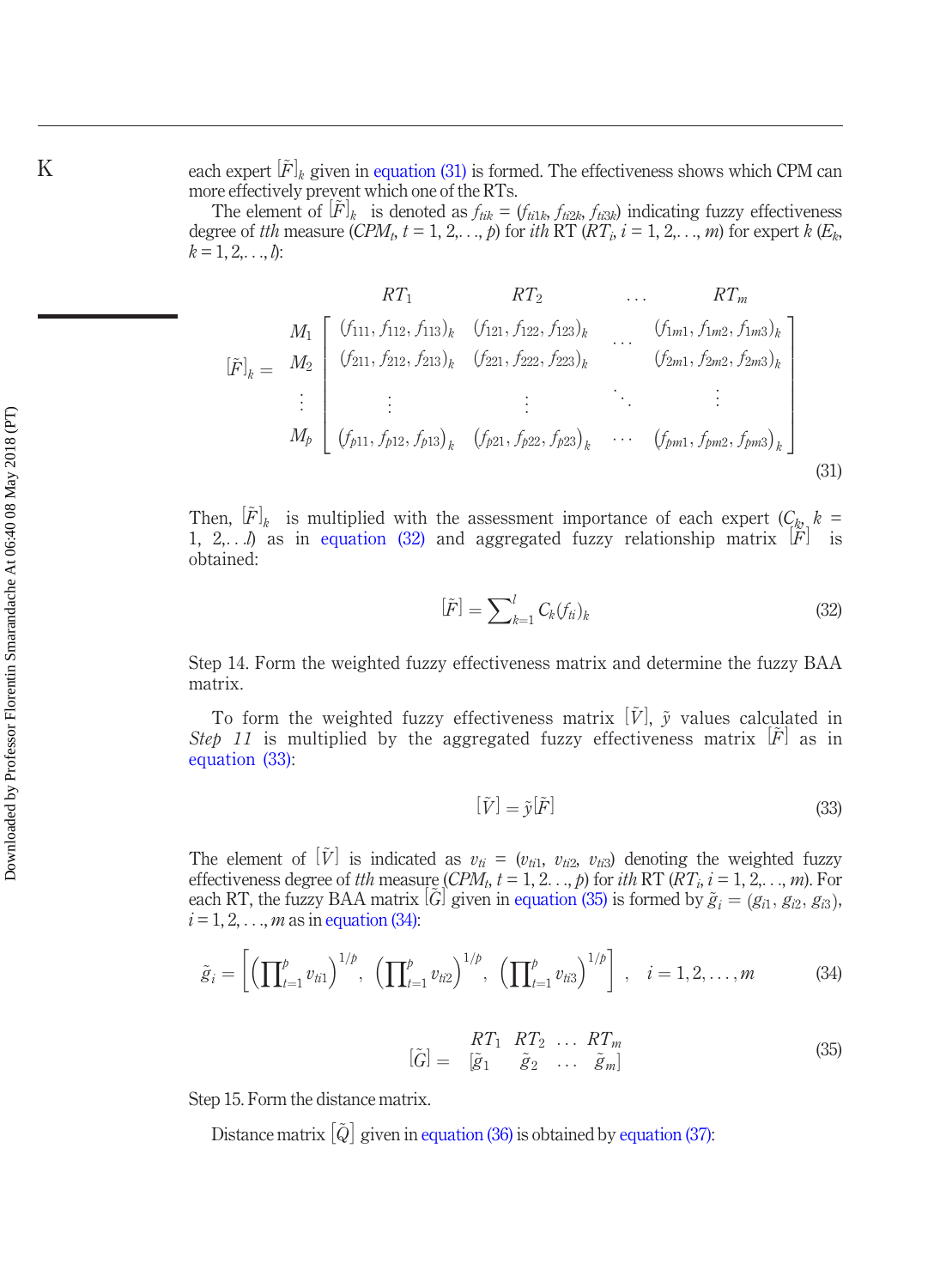<span id="page-15-0"></span>
$$
\begin{bmatrix}\n\tilde{Q} \\
\tilde{q} \\
\tilde{q}_1 & \tilde{q}_2 & \tilde{q}_2 \\
\vdots & \ddots & \vdots \\
\tilde{q}_{p1} & \tilde{q}_{p2} & \cdots & \tilde{q}_{pm}\n\end{bmatrix}
$$
\n
$$
= \begin{bmatrix}\n(q_{111}, q_{112}, q_{113}) & (q_{121}, q_{122}, q_{123}) & (q_{1m1}, q_{1m2}, q_{1m3}) \\
(q_{211}, q_{212}, q_{213}) & (q_{221}, q_{222}, q_{223}) & (q_{2m1}, q_{2m2}, q_{2m3}) \\
\vdots & \ddots & \vdots \\
(q_{p11}, q_{p12}, q_{113}) & (q_{p21}, q_{p22}, q_{p23}) & \cdots & (q_{pm1}, q_{pm2}, q_{pm3})\n\end{bmatrix}
$$
\n(36)

where  $\tilde{q}_{ti}$ ,  $t = 1, 2, \ldots, p; i = 1, 2, \ldots, m$  is the distance of CPMs from the BAA:

$$
\left[\tilde{Q}\right] = \left[\tilde{V}\right] - \left[\tilde{G}\right] \tag{37}
$$

Risk

 $[\tilde{G}]$  is formed as in equation (38):

$$
[\tilde{G}] = \begin{bmatrix} (g_{11}, g_{12}, g_{13}) & (g_{21}, g_{22}, g_{23}) & \dots & (g_{m1}, g_{m2}, g_{m3}) \\ (g_{11}, g_{12}, g_{13}) & (g_{21}, g_{22}, g_{23}) & (g_{m1}, g_{m2}, g_{m3}) \\ \vdots & \vdots & \ddots & \vdots \\ (g_{11}, g_{12}, g_{13}) & (g_{21}, g_{22}, g_{23}) & \dots & (g_{m1}, g_{m2}, g_{m3}) \end{bmatrix}
$$
(38)

Step 16. Rank the CPMs.

Sum of the distance from the BAA of each CPM,  $\tilde{S}_t$  for each RTs is computed as in equation (39):

$$
\tilde{S}_t = \left(S_{t1} = \sum_{i=1}^m q_{i1}, S_{t2} = \sum_{i=1}^m q_{i2}, S_{t3} = \sum_{i=1}^m q_{i3}\right), t = 1, 2, \dots, p
$$
\n(39)

 $\tilde{S}_t$  is converted into crisp value;  $\tilde{S}_{tdef}$  as in [equation \(16\).](#page-10-1) Then, crisp distance value of each CPM is computed as in equation (40):

$$
S_t = \frac{S_{tdef}}{\sum_{t=1}^{p} S_{tdef}} \tag{40}
$$

According to equation (41), the belonging of a  $\mathbb{C}PM_t$  to the approximation area  $(G, G^+$  or  $G^+$ is determined:

$$
CPM_t \in \begin{cases} G^+ \text{ if crisp value of } \tilde{q}_{tj} > 0 \\ G & \text{ if crisp value of } \tilde{q}_{tj} = 0 \\ G^- \text{ if crisp value of } \tilde{q}_{tj} < 0 \end{cases}
$$
(41)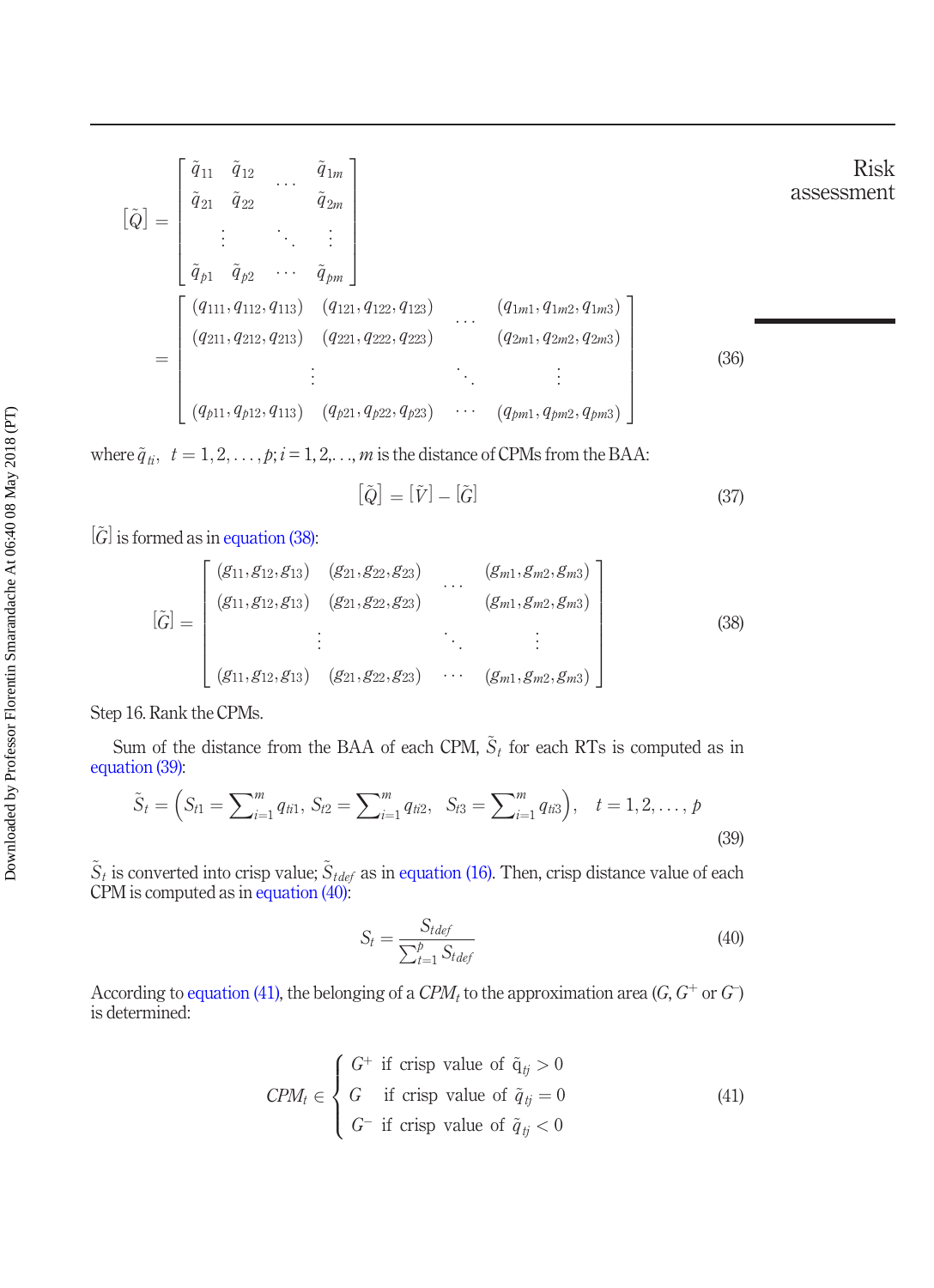If a CPM<sub>t</sub> is selected as the best in the set of corrective-preventive measures (CPM<sub>t</sub>,  $t = 1$ , 2,..., *m*), it must have as many *RT*s (*RT*<sub>*i*</sub>, *i* = 1, 2,..., *p*) as possible belonging to the upper approximate area  $(G<sup>+</sup>)$ . For example,  $CPM_t$  has six RTs (out of a total of seven RTs) belonging to the upper approximate area, and one  $RT$  belonging to the lower approximate area (G<sup>-</sup>); it means that according to the six RTs, the CPM<sub>t</sub> is near or equal to the ideal CPM, whereas for one  $RT$ , it is near or equal to the anti-ideal  $CPM$ .

If the crisp value of  $\tilde{q}_{ij} > 0$ , that is  $\tilde{q}_{ij} \in G^+$ , then  $CPM_t$  is near or equal to the ideal *CPM*. If the crisp value  $\tilde{q}_{ij} < 0$ , that is  $\tilde{q}_{ij} \in G^-$ , it shows that  $CPM_t$  is near or equal to the anti-ideal CPM.

#### 4. Application of the proposed risk assessment approach in a warehouse

The proposed approach is performed for dispatching and delivery areas in the warehouse of a tractor manufacturing factory in Turkey. The proposed approach is used step by step as follows.

#### 4.1 First stage: determining importance weights of risk factors

Step 1. Form the expert team and determine the potential RTs and potential RFs.

Three experts  $(E_k, k = 1, 2, 3)$  form the expert team. One of them has an A class, the others have B class occupational safety expert certificate. Expert who has A class certificate has nearly 15 years' working experiences in tractor manufacturing. He is a mechanical engineer and he has a special expertise on handling equipment. Expert who has B class certificate has more than 15 years' working experiences in tractor manufacturing and he is an industrial engineer. He has an expertise on ergonomic working conditions. In addition, he has Occupational Safety and Health Administration ergonomics certificate. The other expert has nearly 10 years' working experiences in automotive sector. He is a mechanical engineer and he has an expertise on lifting equipment. These three experts are working in occupational health and safety directorate of the company.

According to 12th item of the directive on the duties, authorities, responsibilities and training of occupational safety experts issued in accordance with Law No. 6331 on occupational health and safety in Turkey, companies with 500 or more employees who are involved in the dangerous class must employ at least one occupational safety expert who will work full time for every 500 employees. There are 1,700 people working in this company and four occupational safety experts are employed. In the study, only three of the four experts were taken into consideration because the fourth expert has just started to work and does not have enough knowledge about tractor manufacturing. In addition, he has C class occupational safety expert certificate and he has worked for five years in a firm that produced dishwasher previously. In this study, the most experienced experts working at this company were selected for RA.

In this company, RA is performed every year, periodically. RA is carried out separately for each department within the company. RA is implemented in accordance with a procedure prepared by the company. According to this procedure, all occupational safety experts observe the related department for a month. Each expert prepares his own RT list than a meeting is held to discuss the RTs in the prepared lists. The final RT list is prepared by combining the RT list of each expert. After that, each expert determines the risk degrees of RTs considering probability, frequency and severity RFs. Then, risk degree assessments of each expert are aggregated. Ranking of RTs is obtained in this way. Finally, CPMs are identified and prioritized according to this ranking by expert group. In this study, this RA procedure was performed by using proposed algorithm after the final list-preparing phase.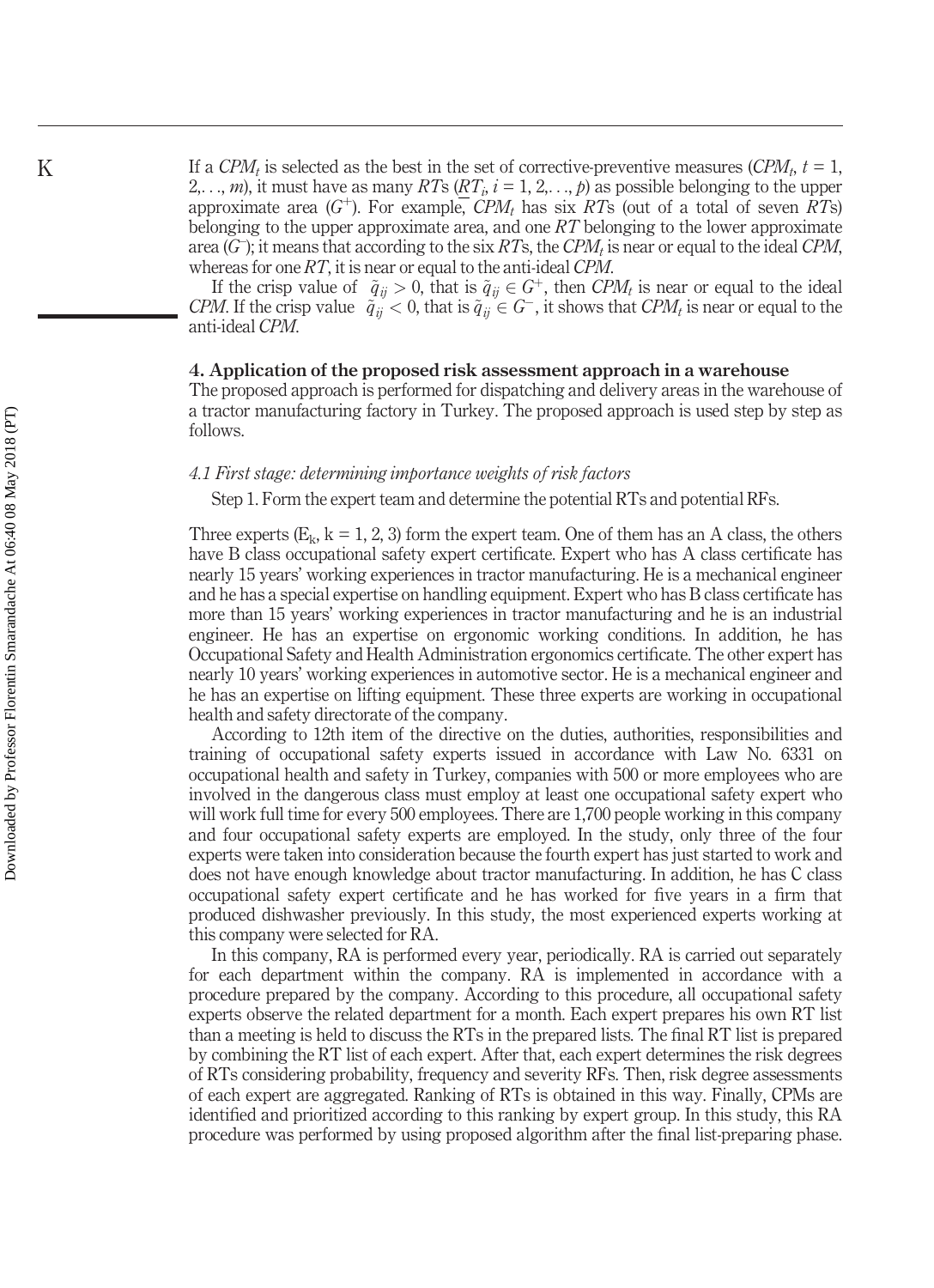After this phase, each expert determined the impact of each of the RFs on each other via using [Table II](#page-11-2). These impact values are used for computing importance weights of RFs. Then, each expert identified fuzzy risk scores of each RT using [Table V](#page-17-0). Finally, each expert specifies the effectiveness level of each CPM on each RT by using fuzzy effect scale depicted in [Table III.](#page-13-1)

18 RTs  $RT_i(i = 1, \ldots, 18)$  for two areas given in [Table IV](#page-17-1) are identified by experts. Expert team assessed these RTs according to three RFs,  $RF<sub>i</sub>(j = 1,2,3)$  as probability  $(RF<sub>1</sub>)$ , frequency  $(RF_2)$  and severity  $(RF_3)$ . Probability of risk defines the chance of something happening that damages workers, work places or machines. Frequency of risk explains how often the danger occurs. Severity of risk represents which bad results related to the risk may emerge.

The fuzzy evaluation scales of these three RFs are given in [Table V](#page-17-0).

Step 2. Assign relative assessment importance to each expert.

 $\beta_k$  is assigned by using [Table I](#page-11-0).  $\beta_{kdef}$  and  $C_k$  (k = 1,2,3) are computed as in [equations \(16\)](#page-10-1) and [\(17\),](#page-11-1) respectively.  $\overline{\beta}_k$  and  $C_k$  values are depicted in [Tables VI](#page-18-0) and [VII.](#page-18-1) Step 3. Construct the fuzzy direct relation matrix of each expert for RFs.

| Dispatching area                                                      | $RT_i$          |                       |
|-----------------------------------------------------------------------|-----------------|-----------------------|
| Entry of vehicles such as waste tractor, car, etc. to the area        | $RT_1$          |                       |
| Entry of pedestrians to the area                                      | RT <sub>2</sub> |                       |
| Entry of non-authorized truck drivers to the area                     | $RT_3$          |                       |
| Not to use of the PPEs given to truck drivers at the factory entrance | $RT_4$          |                       |
| More than one forklift work in the area at the same time              | $RT_5$          |                       |
| Hitting of equipment to trucks or baskets                             | RT <sub>6</sub> |                       |
| Hitting of out-of-control equipment to workers/drivers                | RT <sub>7</sub> |                       |
| Dispatching of parts to production environment                        |                 |                       |
| Hitting of forklifts to baskets or equipment                          | $RT_{8}$        |                       |
| Crashing of forklifts with each other                                 | $RT_{\rm o}$    |                       |
| Overflow of forklifts to pedestrian paths                             | $RT_{10}$       |                       |
| Hitting of forklifts to operators or workers in the area              | $RT_{11}$       |                       |
| Hitting of forklifts to workers or equipment during maneuvering       | $RT_{12}$       |                       |
| Extension of the stopping distance of the vehicle                     | $RT_{13}$       |                       |
| Connecting more cars than needed to tow car                           | $RT_{14}$       |                       |
| Pulling out of KIT cars from tow car without a full stop              | $RT_{15}$       | Table IV.             |
| Getting off tow car without a full stop                               | $RT_{16}$       | RTs in dispatching    |
| Getting off idea without a full stop                                  | $RT_{17}$       | and delivery areas of |
| Carriage of box materials on the palette by idea fork                 | $RT_{18}$       | warehouse             |

<span id="page-17-1"></span><span id="page-17-0"></span>

| Probability/Frequency/Severity                                                   | u | $a_2$ | $a_3$ |                              |
|----------------------------------------------------------------------------------|---|-------|-------|------------------------------|
| Not expected/Very rare/No impact<br>Unlikely/Rare/Small Damage                   |   |       |       |                              |
| Possible/Sometimes/Significant damage<br>High possibility/Often/Permanent damage |   |       |       | Table V.<br>Fuzzy evaluation |
| Exact/Continuous/Lethal damage                                                   |   |       |       | scales of RFs                |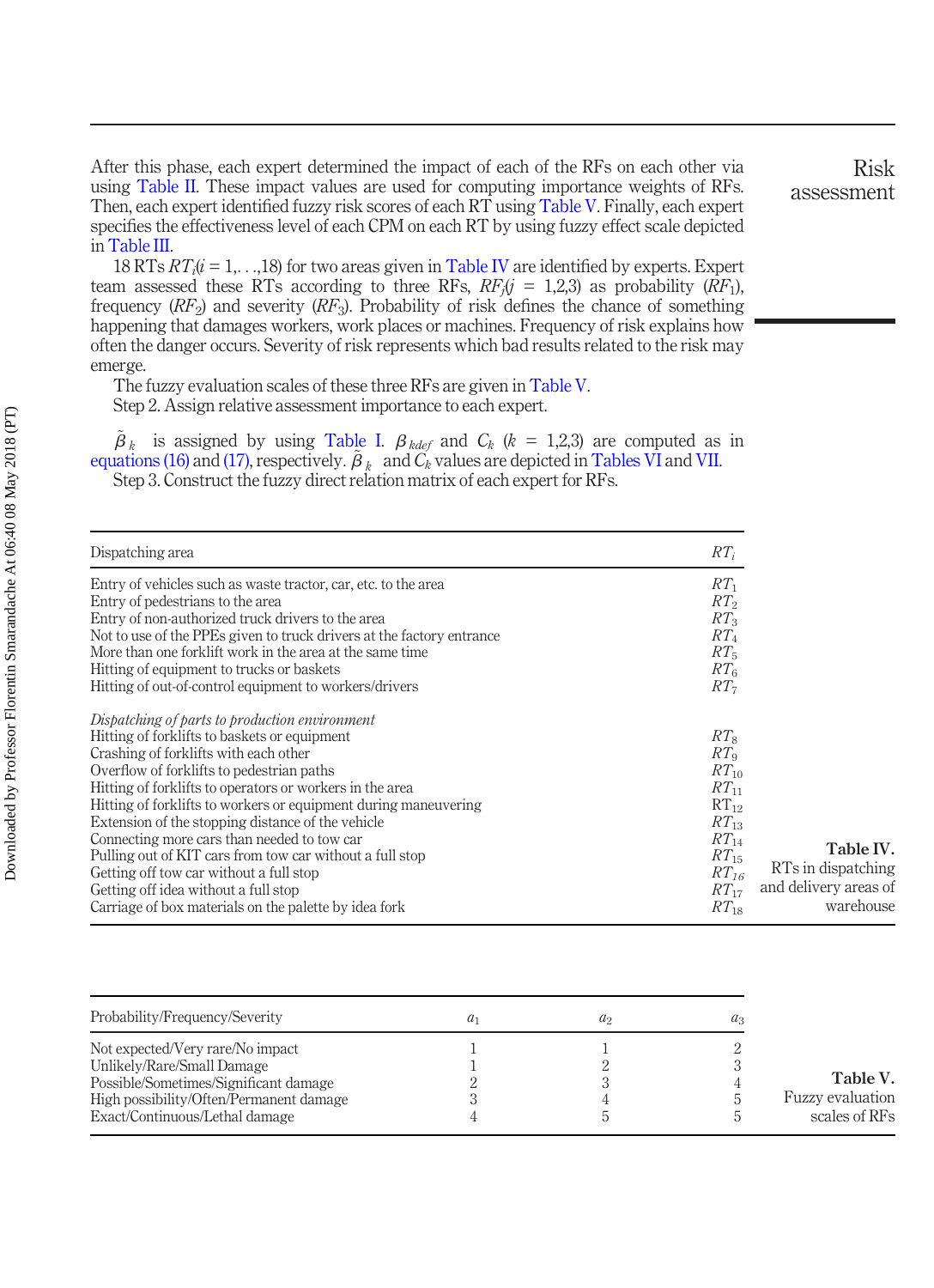<span id="page-18-3"></span><span id="page-18-2"></span><span id="page-18-1"></span><span id="page-18-0"></span>

| K                                                                                    | $ \tilde{P} _k$ is constructed as in equation (18) by using fuzzy effect scale depicted in Table II. $[\tilde{P}]_1$ for<br>$E_1$ is given in Table VIII as an example.<br>Step 4. Construct the fuzzy aggregated direct relation matrix for RFs. |                                                                                                                                                                                |                                           |                                                                                                                                                             |                                           |                                           |                                            |                                                      |                                      |                                              |  |  |
|--------------------------------------------------------------------------------------|---------------------------------------------------------------------------------------------------------------------------------------------------------------------------------------------------------------------------------------------------|--------------------------------------------------------------------------------------------------------------------------------------------------------------------------------|-------------------------------------------|-------------------------------------------------------------------------------------------------------------------------------------------------------------|-------------------------------------------|-------------------------------------------|--------------------------------------------|------------------------------------------------------|--------------------------------------|----------------------------------------------|--|--|
|                                                                                      |                                                                                                                                                                                                                                                   | $\left  \overline{P} \right $ depicted in Table IX is constructed by using equation (19).<br>Step 5. Construct the fuzzy normalized aggregated direct relation matrix for RFs. |                                           |                                                                                                                                                             |                                           |                                           |                                            |                                                      |                                      |                                              |  |  |
|                                                                                      |                                                                                                                                                                                                                                                   | established by using equation (21).                                                                                                                                            |                                           | $r = (6.70, 8.72, 10.00)$ is computed as in equation (20). Then, $[\tilde{N}]$ as shown in Table X is<br>Step 6. Construct the fuzzy total relation matrix. |                                           |                                           |                                            |                                                      |                                      |                                              |  |  |
|                                                                                      |                                                                                                                                                                                                                                                   |                                                                                                                                                                                |                                           | $ \tilde{T} $ shown in Table XI is constructed as in equation (22).<br>Step 7. Compute the row and column summations of fuzzy total relation matrix.        |                                           |                                           |                                            |                                                      |                                      |                                              |  |  |
|                                                                                      |                                                                                                                                                                                                                                                   |                                                                                                                                                                                |                                           | $\tilde{D}$ and $\tilde{R}$ values given in Table XII are computed as in equations (23) and (24).                                                           |                                           |                                           |                                            |                                                      |                                      |                                              |  |  |
|                                                                                      | $E_{\rm k}$                                                                                                                                                                                                                                       |                                                                                                                                                                                | Experience level                          |                                                                                                                                                             |                                           | $a_1$                                     |                                            | $\widetilde{\boldsymbol{\beta}}_k$<br>a <sub>2</sub> |                                      | $a_3$                                        |  |  |
| Table VI.<br>$\widetilde{\beta}_k$ Values                                            | $E_1$<br>E <sub>2</sub><br>$E_3$                                                                                                                                                                                                                  |                                                                                                                                                                                | Nearly 15 years<br>Nearly 10 years        | More than 15 years                                                                                                                                          |                                           | $\,3$<br>$\overline{4}$<br>$\,2$          |                                            | $\,4\,$<br>5<br>3                                    |                                      | $\mathbf 5$<br>$\mathbf 5$<br>$\overline{4}$ |  |  |
|                                                                                      |                                                                                                                                                                                                                                                   |                                                                                                                                                                                |                                           |                                                                                                                                                             |                                           |                                           |                                            |                                                      |                                      |                                              |  |  |
|                                                                                      | $E_{\rm k}$<br>Experience level<br>$\mathcal{C}_k$                                                                                                                                                                                                |                                                                                                                                                                                |                                           |                                                                                                                                                             |                                           |                                           |                                            |                                                      |                                      |                                              |  |  |
| Table VII.<br>$C_k$ values                                                           | $E_1$<br>E <sub>2</sub><br>$\overline{E_3}$                                                                                                                                                                                                       |                                                                                                                                                                                |                                           |                                                                                                                                                             | Nearly 15 years<br>Nearly 10 years        | More than 15 years                        |                                            |                                                      |                                      | 0.34<br>0.40<br>0.26                         |  |  |
|                                                                                      |                                                                                                                                                                                                                                                   |                                                                                                                                                                                | $RF_1$                                    |                                                                                                                                                             |                                           | $\widetilde{p}_{jzk}$<br>$RF_2$           |                                            |                                                      | $RF_3$                               |                                              |  |  |
|                                                                                      |                                                                                                                                                                                                                                                   | $p_{jz11}$                                                                                                                                                                     | $p_{jz21}$                                | $p_{jz31}$                                                                                                                                                  | $p_{jz11}$                                | $p_{jz21}$                                | $p_{jz31}$                                 | $p_{jz11}$                                           | $p_{jz21}$                           | $p_{jz31}$                                   |  |  |
| Table VIII.<br>Fuzzy direct relation<br>matrix of $E_1$ , $\left[\tilde{P}\right]_1$ | $RF_1$<br>$RF_2$<br>$RF_3$                                                                                                                                                                                                                        | $\boldsymbol{0}$<br>3<br>4                                                                                                                                                     | $\mathbf{0}$<br>4<br>5                    | $\boldsymbol{0}$<br>5<br>5                                                                                                                                  | 4<br>$\boldsymbol{0}$<br>$\overline{4}$   | 5<br>$\boldsymbol{0}$<br>5                | 5<br>0<br>5                                | 4<br>3<br>$\mathbf{0}$                               | 5<br>4<br>$\overline{0}$             | $\mathbf 5$<br>5<br>$\overline{0}$           |  |  |
|                                                                                      |                                                                                                                                                                                                                                                   |                                                                                                                                                                                | $RF_1$                                    |                                                                                                                                                             |                                           | $\widetilde{p}_{jz}$<br>$RF_2$            |                                            |                                                      | $RF_3$                               |                                              |  |  |
| Table IX.<br>Fuzzy aggregated<br>direct relation<br>matrix, $\left[\tilde{P}\right]$ | $RF_1$<br>RF <sub>2</sub><br>$RF_3$<br>Total                                                                                                                                                                                                      | $p_{jz1}$<br>0.00<br>2.70<br>4.00<br>6.70                                                                                                                                      | $p_{jz2}$<br>0.00<br>3.72<br>5.00<br>8.72 | $p_{jz3}$<br>0.00<br>4.72<br>5.00<br>9.72                                                                                                                   | $p_{jz1}$<br>3.31<br>0.00<br>3.31<br>6.62 | $p_{jz2}$<br>4.32<br>0.00<br>4.32<br>8.63 | $p_{jz3}$<br>5.00<br>0.00<br>5.00<br>10.00 | $p_{jz1}$<br>3.56<br>3.00<br>0.00<br>6.56            | Pjz2<br>4.57<br>4.00<br>0.00<br>8.57 | $p_{jz3}$<br>5.00<br>5.00<br>0.00<br>10.00   |  |  |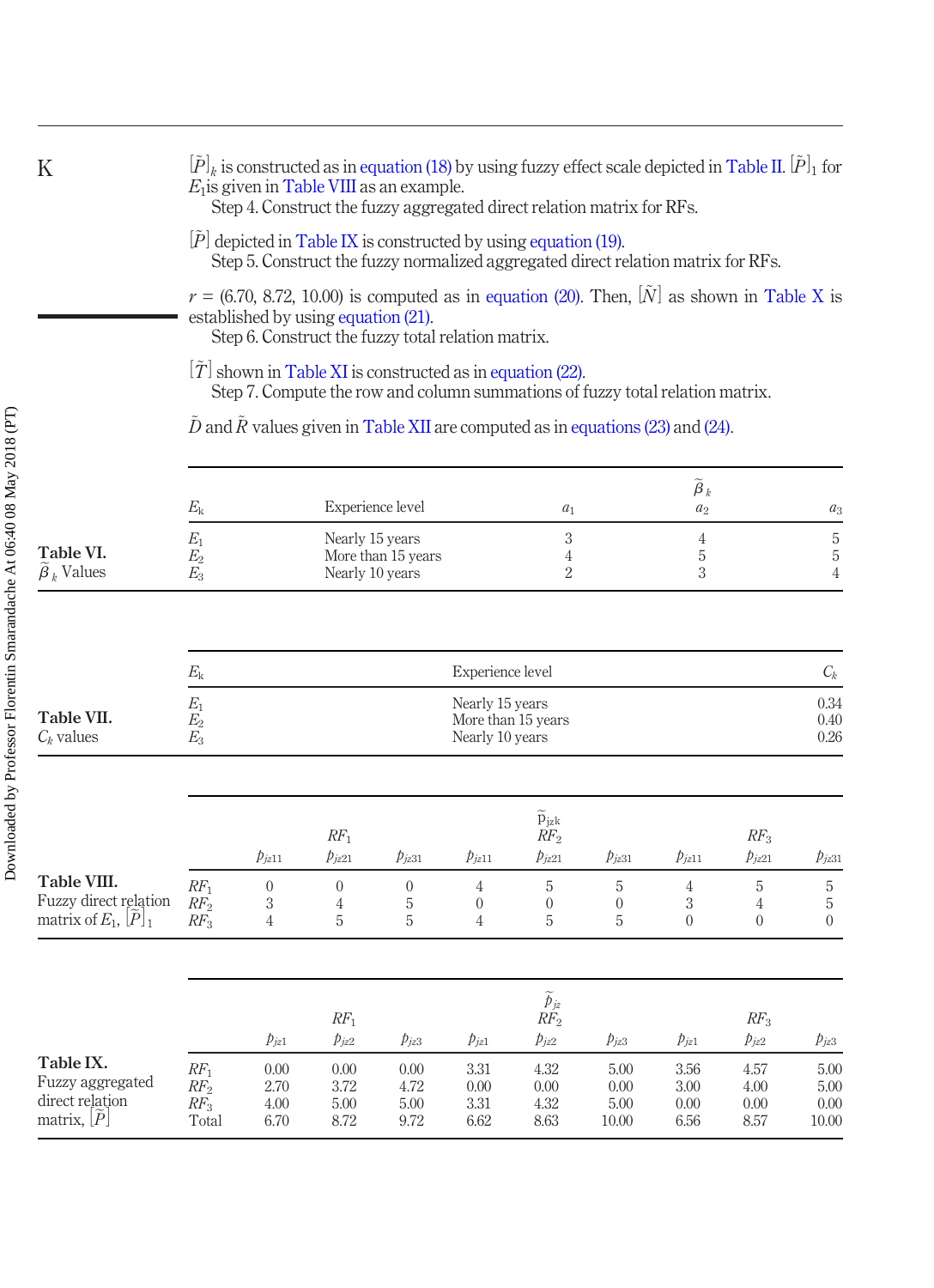Step 8. Determine the prominence and relation values.

 $\tilde{D}-\tilde{R}$  and  $\tilde{D}+\tilde{R}$  values are computed as in [Table XIII](#page-19-3). Then, these values are defuzzified by using [equation \(25\)](#page-12-0) and [\(26\)](#page-12-0).

As seen from [Table XIII,](#page-19-3) frequency  $(RF_2)$  has higher priority than the other RFs for RA in these delivery and dispatching areas. Severity  $(RF_3)$  has higher effect on the other  $RFs$ than the others for the same areas.

Step 9. Compute the importance weights of the RFs.

 $w_i$ ;  $(j = 1, 2, 3, \ldots, n)$  given in [Table XIV](#page-20-0) are computed as in [equations \(27\)](#page-12-0) and [\(28\)](#page-13-0).

As seen from [Table XIV](#page-20-0), severity  $(RF_3)$  is the most important RF for DMs for the warehouse.

|                            |                      | $RF_1$               |                      |                      | $\tilde{n}_{jz}$<br>RF <sub>2</sub> |                      |                      | $RF_3$               |                      |                                                                                      |
|----------------------------|----------------------|----------------------|----------------------|----------------------|-------------------------------------|----------------------|----------------------|----------------------|----------------------|--------------------------------------------------------------------------------------|
|                            | $n_{iz1}$            | $n_{iz2}$            | $n_{iz3}$            | $n_{iz1}$            | $n_{iz2}$                           | $n_{iz3}$            | $n_{iz1}$            | $n_{iz2}$            | $n_{jz3}$            | Table X.                                                                             |
| $RF_1$<br>$RF_2$<br>$RF_3$ | 0.00<br>0.40<br>0.60 | 0.00<br>0.43<br>0.57 | 0.00<br>0.47<br>0.50 | 0.49<br>0.00<br>0.49 | 0.50<br>0.00<br>0.50                | 0.50<br>0.00<br>0.50 | 0.53<br>0.45<br>0.00 | 0.52<br>0.46<br>0.00 | 0.50<br>0.50<br>0.00 | Fuzzy normalized<br>aggregated direct<br>relation matrix, $\left[ \tilde{N} \right]$ |

|                            | $\widetilde{\phantom{m}}$<br>$\iota_{iz1}$ | $RF_1$<br>$\widetilde{\phantom{m}}$<br>$t_{i22}$ | $\widetilde{\phantom{m}}$<br>$t_{jz3}$ | $\widetilde{\phantom{m}}$<br>$\iota_{iz1}$ | $\widetilde{\phantom{m}}$<br>l jz<br>RF <sub>2</sub><br>$t_{jz2}$ | $\widetilde{\phantom{m}}$<br>l iz3 | $\widetilde{\phantom{m}}$<br>$\iota_{iz1}$ | $RF_3$<br>$t_{iz2}$    | $\tilde{\phantom{a}}$<br>$\iota_{jz3}$ |                                                                     |
|----------------------------|--------------------------------------------|--------------------------------------------------|----------------------------------------|--------------------------------------------|-------------------------------------------------------------------|------------------------------------|--------------------------------------------|------------------------|----------------------------------------|---------------------------------------------------------------------|
| $RF_1$<br>$RF_2$<br>$RF_3$ | 0.00<br>10.46<br>18.35                     | 0.00<br>14.65<br>22.42                           | 0.00<br>16.43<br>17.72                 | 14.42<br>0.00<br>15.03                     | 18.61<br>0.00<br>19.21                                            | 18.06<br>0.00<br>18.06             | 15.44<br>11.45<br>0.00                     | 19.61<br>15.60<br>0.00 | 18.06<br>17.72<br>0.00                 | Table XI.<br>Fuzzy total relation<br>$\lfloor T \rfloor$<br>matrix, |

|                            | $\widetilde{\phantom{m}}$ |                         |                         |                         |                         |                         |                                                               |
|----------------------------|---------------------------|-------------------------|-------------------------|-------------------------|-------------------------|-------------------------|---------------------------------------------------------------|
| RF.                        | $a_1$                     | a <sub>2</sub>          | $a_3$                   |                         | $r_{\circ}$             | $r_3$                   |                                                               |
| $RF_1$<br>$RF_2$<br>$RF_3$ | 29.85<br>21.90<br>33.39   | 38.22<br>30.24<br>41.63 | 36.11<br>34.15<br>35.78 | 28.81<br>29.45<br>26.89 | 37.07<br>37.82<br>35.21 | 34.15<br>36.11<br>35.78 | Table XII.<br>$\widetilde{\phantom{m}}$<br>$D$ and $R$ Values |

| $RF_i$                     | S <sub>1</sub>          | $(D+R)$<br>$S_2$        | $S_3$                   | $u_1$                   | $(\widetilde{\mathrm{D}} - \widetilde{\mathrm{R}})$<br>u <sub>2</sub> | $u_3$                   | $(\widetilde{D}+\widetilde{R})_{def}$ | $\left(\widetilde{D}-\widetilde{R}\right)_{def}$ | Table XIII.                                                                                                                  |
|----------------------------|-------------------------|-------------------------|-------------------------|-------------------------|-----------------------------------------------------------------------|-------------------------|---------------------------------------|--------------------------------------------------|------------------------------------------------------------------------------------------------------------------------------|
| $RF_1$<br>$RF_2$<br>$RF_3$ | 29.85<br>21.90<br>33.39 | 38.22<br>30.24<br>41.63 | 36.11<br>34.15<br>35.78 | 28.81<br>29.45<br>26.89 | 37.07<br>37.82<br>35.21                                               | 34.15<br>36.11<br>35.78 | 35.60<br>29.13<br>38.11               | 34.28<br>35.30<br>33.27                          | $\tilde{D} - \tilde{R}$ , $\tilde{D} + \tilde{R}$ ,<br>ಸು<br>$(D \pm R)_{def}$ and<br>$-\widetilde{R}$ <sub>def</sub> values |

assessment

<span id="page-19-3"></span><span id="page-19-2"></span><span id="page-19-1"></span><span id="page-19-0"></span>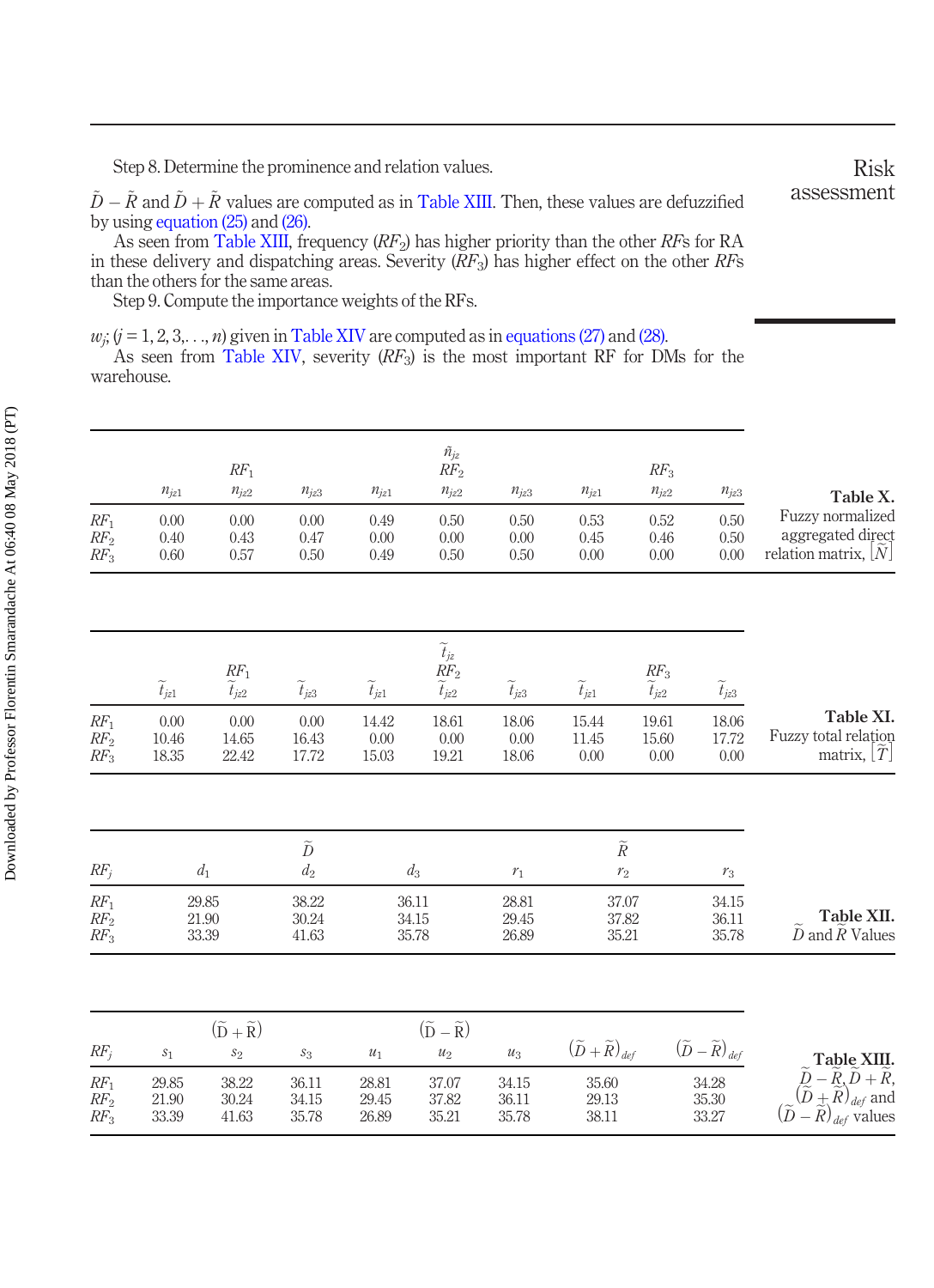4.2 Second stage: determining risk degrees of risk types

Step 10. Compute the fuzzy risk degree combinations and determine the fuzzy risk degree combinations for each expert for each RT.

 $FRDC<sub>b</sub>$  presented in [Table XV](#page-20-1) is computed by using [equation \(29\)](#page-13-0).

 $FRDC_{h1}$  is given for  $E_1$  in [Table XVI](#page-21-0) as an example.

Step 11. Aggregate the predetermined fuzzy risk degree combination of each expert for each RT.

 $FRDC_{hk}$  is aggregated as in [equation \(30\)](#page-13-0) and  $FRDC_i$  values are shown in [Table XVII.](#page-21-1)

4.3 Third stage: determining the ranks of corrective-preventive measures according to the weighted fuzzy risk degrees of risk types by using F-MABAC Step 12. Determine CPMs for RTs.

Three experts determined 12 preventive corrective measures  $(CPM_t t = 1,2,\ldots,12)$  given in [Table XVIII](#page-22-0) for the RTs for delivery and dispatching areas.

Step 13. Determine the effectiveness of CPMs for RTs for each expert.

Each expert determines the effectiveness of each CPM on each RT. Fuzzy effectiveness matrix for  $E_1$ ,  $[\tilde{F}]_1$  is given in [Table XIX](#page-23-0). In addition, a part of  $[\tilde{F}]$  given in [Table XX](#page-24-0) is established as in [equation \(32\).](#page-14-0)

Step 14. Form the weighted fuzzy effectiveness matrix and determine the fuzzy BAA.

<span id="page-20-0"></span>

| Table XIV.<br>Importance weights |       | Κľ   | RFc  | $RF_3$ |
|----------------------------------|-------|------|------|--------|
| of the RFs, $w_i$                | $w_i$ | 0.33 | 0.24 | 0.42   |

<span id="page-20-1"></span>

|                   | $\widetilde{FRDC}_b$              | $x_1$    | Fuzzy risk degree combinations<br><b>FRDC</b><br>$x_2$ | $x_3$ |
|-------------------|-----------------------------------|----------|--------------------------------------------------------|-------|
|                   | $\overline{F\widetilde{RDC}_1}$   | 0.03     | 0.03                                                   | 0.27  |
|                   | $\widetilde{\mathit{FRDC}}_2$     | 0.03     | 0.07                                                   | 0.41  |
|                   | $\widetilde{FRDC}_3$              | 0.03     | 0.07                                                   | 0.41  |
|                   | $F\overline{RDC}_4$               | 0.07     | 0.10                                                   | 0.55  |
|                   | $F\widetilde{RDC}_5$              | 0.03     | 0.07                                                   | 0.41  |
|                   | $F\overline{RDC}_6$               | 0.10     | 0.14                                                   | 0.69  |
|                   | $F\widetilde{RDC}_7$              | 0.07     | 0.10                                                   | 0.55  |
|                   | $F\overline{RDC}_8$               | 0.07     | 0.10                                                   | 0.55  |
|                   |                                   | $\vdots$ |                                                        |       |
|                   | $\widetilde{\mathit{FRDC}}_{121}$ | 1.24     | 2.75                                                   | 4.30  |
| Table XV.         | $\widetilde{FRDC}_{122}$          | 1.65     | 3.44                                                   | 4.30  |
| Fuzzy risk degree | $\widetilde{FRDC}_{123}$          | 1.65     | 3.44                                                   | 4.30  |
| combinations,     | $FRDC_{124}$                      | 1.65     | 3.44                                                   | 4.30  |
| FRDC <sub>h</sub> | $F\widetilde{RDC}_{125}$          | 2.20     | 4.30                                                   | 4.30  |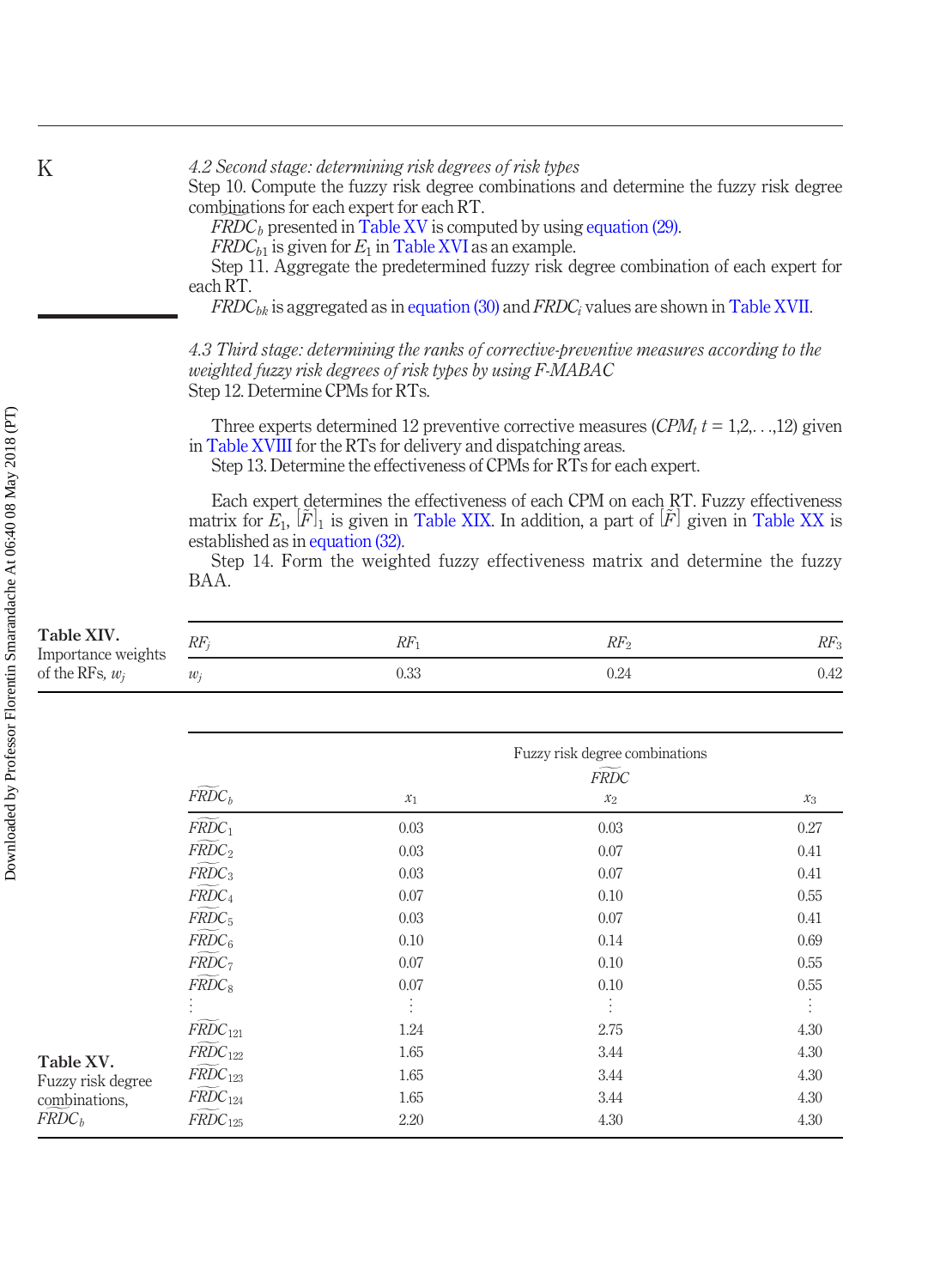| Risk<br>assessment    |          | $FRS_{b1}$ |          |            |
|-----------------------|----------|------------|----------|------------|
|                       | $x_{31}$ | $x_{21}$   | $x_{11}$ | $RT_i$     |
|                       | 0.62     | 0.14       | 0.03     | $RT_1$     |
|                       | 2.75     | 1.24       | 0.41     | $RT_2$     |
|                       | 2.06     | 1.03       | 0.27     | $RT_3$     |
|                       | 3.44     | 1.65       | 0.62     | $RT_4$     |
|                       | 2.58     | 1.72       | 0.55     | $RT_5$     |
|                       | 2.06     | 1.03       | 0.27     | $RT_6$     |
|                       | 2.75     | 1.24       | 0.41     | $RT_7$     |
|                       | 2.75     | 1.55       | 0.55     | $RT_8$     |
|                       | 2.58     | 1.37       | 0.41     | $RT_9$     |
|                       | 4.30     | 2.20       | 0.93     | $RT_{310}$ |
|                       | 4.30     | 3.44       | 1.65     | $RT_{11}$  |
|                       | 1.72     | 0.86       | 0.55     | $RT_{12}$  |
|                       | 1.65     | 0.62       | 0.14     | $RT_{13}$  |
|                       | 3.44     | 2.06       | 0.82     | $RT_{14}$  |
|                       | 1.24     | 0.41       | 0.07     | $RT_{15}$  |
| Table XVI.            | 4.30     | 3.44       | 1.65     | $RT_{16}$  |
| Fuzzy risk degree     | 2.75     | 1.24       | 0.41     | $RT_{17}$  |
| combination for $E_1$ | 2.58     | 1.37       | 0.41     | $RT_{18}$  |

<span id="page-21-0"></span>

|                 |          | $FRDC_i$ |          |                                |
|-----------------|----------|----------|----------|--------------------------------|
| $RT_i$          | $y_{i1}$ | $y_{i2}$ | $y_{i3}$ |                                |
| $RT_1$          | 0.16     | 0.37     | 1.15     |                                |
| $RT_2$          | 0.35     | 1.15     | 2.45     |                                |
| $RT_3$          | 0.26     | 0.99     | 2.09     |                                |
| $RT_4$          | 0.47     | 1.46     | 2.84     |                                |
| $RT_5$          | 0.71     | 1.91     | 3.30     |                                |
| $RT_6$          | 0.46     | 1.44     | 2.72     |                                |
| RT <sub>7</sub> | 0.26     | 1.00     | 2.14     |                                |
| $RT_8$          | 0.72     | 1.87     | 3.18     |                                |
| $RT_9$          | 0.51     | 1.58     | 2.78     |                                |
| $RT_{10}$       | 0.50     | 1.52     | 3.07     |                                |
| $RT_{11}$       | 0.62     | 1.75     | 3.02     |                                |
| $RT_{12}$       | 0.61     | 1.36     | 2.48     |                                |
| $RT_{13}$       | 0.34     | 1.16     | 2.38     |                                |
| $RT_{14}$       | 1.11     | 2.57     | 3.64     |                                |
| $RT_{15}$       | 0.26     | 0.98     | 2.16     |                                |
| $RT_{16}$       | 0.71     | 1.90     | 3.15     | Table XVII.                    |
| $RT_{17}$       | 0.38     | 1.25     | 2.41     | $FRDC_i$ ; $i = 1, \ldots, 18$ |
| $RT_{18}$       | 0.55     | 1.26     | 2.35     | values                         |

<span id="page-21-1"></span>A part of  $[\tilde{V}]$  given in [Table XXI](#page-24-1) is constructed as in [equation \(33\)](#page-14-0).

For each RT  $(RT_i, i = 1, 2, \ldots, 18)$ , the fuzzy BAA is determined by using [equation \(34\)](#page-14-0).  $[\tilde{G}]$  formed as in [equation \(34\)](#page-14-0) and [\(35\)](#page-14-0) is given in [Table XXII](#page-24-2). As an example, the fuzzy BAA for  $RT_1$  is computed by using [equation \(34\)](#page-14-0) as seen below.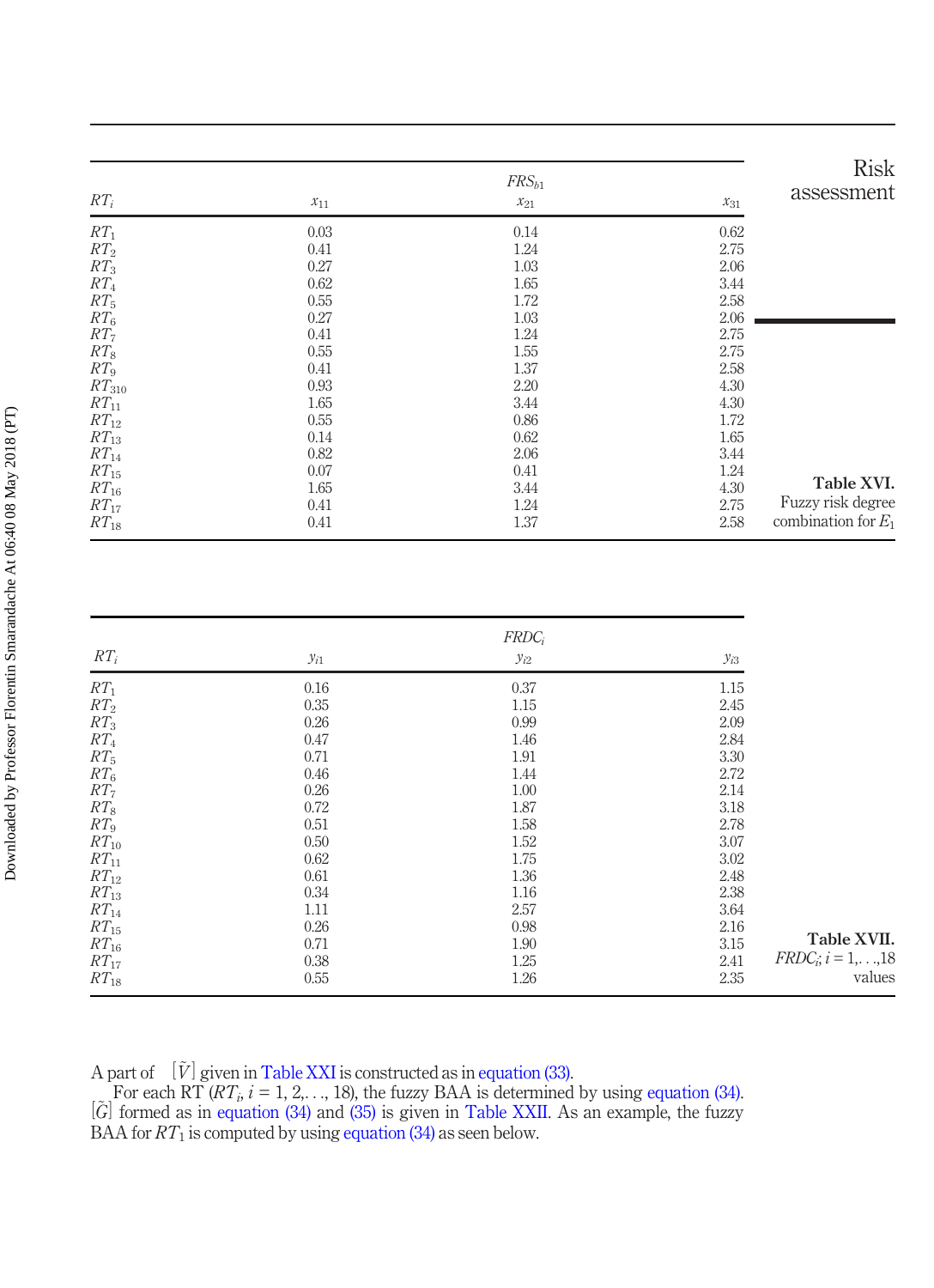| Κ            | <b>CPMs</b>                                               | $\mathit{CPM}_t$     |  |  |  |
|--------------|-----------------------------------------------------------|----------------------|--|--|--|
|              | Revision of pedestrian paths                              |                      |  |  |  |
|              | Developing waiting areas for truck drivers                | CPM <sub>2</sub>     |  |  |  |
|              | Developing instructions for material loading or unloading | CPM <sub>3</sub>     |  |  |  |
|              | Determining extra unloading region outside                | $CPM_A$              |  |  |  |
|              | Launching the blue light project                          | CPM <sub>5</sub>     |  |  |  |
|              | Placing extra warning signs in the work area              | CPM <sub>6</sub>     |  |  |  |
|              | Keeping empty of forklift paths                           | CPM <sub>7</sub>     |  |  |  |
|              | Developing instructions for using the equipment           | $CPM_{8}$            |  |  |  |
|              | Weight reduction in the manual carrying operations        | $CPM_{\rm Q}$        |  |  |  |
|              | Staff training and preparation of training documents      | $\mathcal{CPM}_{10}$ |  |  |  |
| Table XVIII. | Developing instructions for pallet carriage               | $\mathcal{CPM}_{11}$ |  |  |  |
| CPMs for RTs | Making periodic checks of equipment                       | $\mathcal{C}PM_{12}$ |  |  |  |

<span id="page-22-0"></span>
$$
\tilde{g}_1 = \left[ (0.53 \cdot 0.57 \dots \cdot 0.16)^{\frac{1}{12}}, (1.75 \cdot 1.70 \dots \cdot 0.74)^{1/12}, (5.73 \cdot 5.73 \dots \cdot 3.43)^{1/12} \right]
$$
  
= [0.23, 0.75, 3.50]

Step 15. Form the distance matrix.

A part of  $\small [\tilde{Q} ]$  calculated as in [equation \(37\)](#page-15-0) is formed as in [equation \(38\)](#page-15-0). A part of  $\small [\tilde{Q}]$  is given in [Table XXIII](#page-24-3). As an example,  $\tilde{q}_{11}$  is calculated as follow:

$$
\tilde{q}_{11} = \tilde{v}_{11} - \tilde{g}_{11} = [053, 1.75, 5.73] - [0.23, 0.75, 3.50] = [0.23, 0.75, 3.50]
$$

Step 16. Rank the CPMs.

The criterion function value of  $RT_i$  for the alternatives (CPM<sub>t</sub>) is obtained by the sum of each row of elements from the fuzzy matrix  $[\tilde{Q}]$  as given in [equation \(39\)](#page-15-0). Then, values of  $\tilde{S}_i$ are defuzzified by using [equation \(16\)](#page-10-1) and  $S_t$  is calculated as in [equation \(40\)](#page-15-0). The criterion function of the first alternative  $CPM<sub>1</sub>$  is calculated using [equation \(39\)](#page-15-0) as below:

$$
\tilde{S}_1 = \left( S_{11} = \sum_{i=1}^{18} q_{1i1}, \ S_{12} = \sum_{i=1}^{18} q_{1i2}, S_{13} = \sum_{i=1}^{18} q_{1i3} \right)
$$
  
= [(0.30 + 0.66 + ... + (-0.33)), (1.00 + 2.94 + (-1.46)),  
(2.33 + 3.99 + ... + (-2.68)] = (-2.08, -8.84, -15.93)

[Table XXIV](#page-25-0) shows  $\tilde{S}_t$ ,  $S_{t_{def}}$  and the rank of the CPMs. Distribution of CPMs in lower, upper and BAAs is given in [Figure 3.](#page-25-1)

As seen from [Table XXIV](#page-25-0), developing instructions for material loading or unloading  $(CPM_3)$  should be implemented first in the warehouse.

#### 5. Discussion

The main objective of the study is to enable experts to prioritize the CPMs considering effectiveness level of CPMs on RTs and to determine interrelations between RFs. Proposed RA approach is used in warehouse acceptance process of a tractor manufacturing company.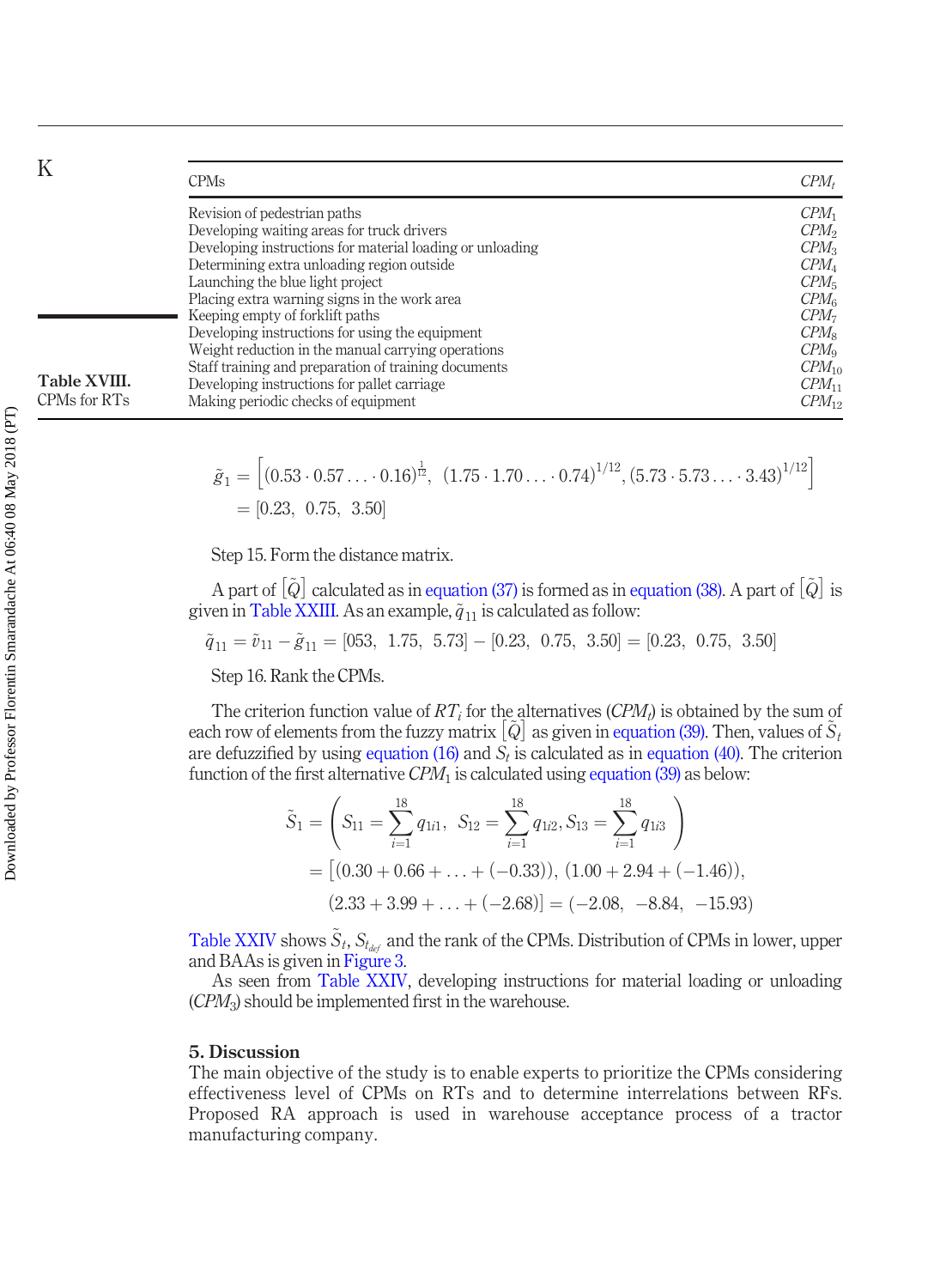<span id="page-23-0"></span>

Risk assessment

Table XIX. Fuzzy effectiveness matrix for Expert 1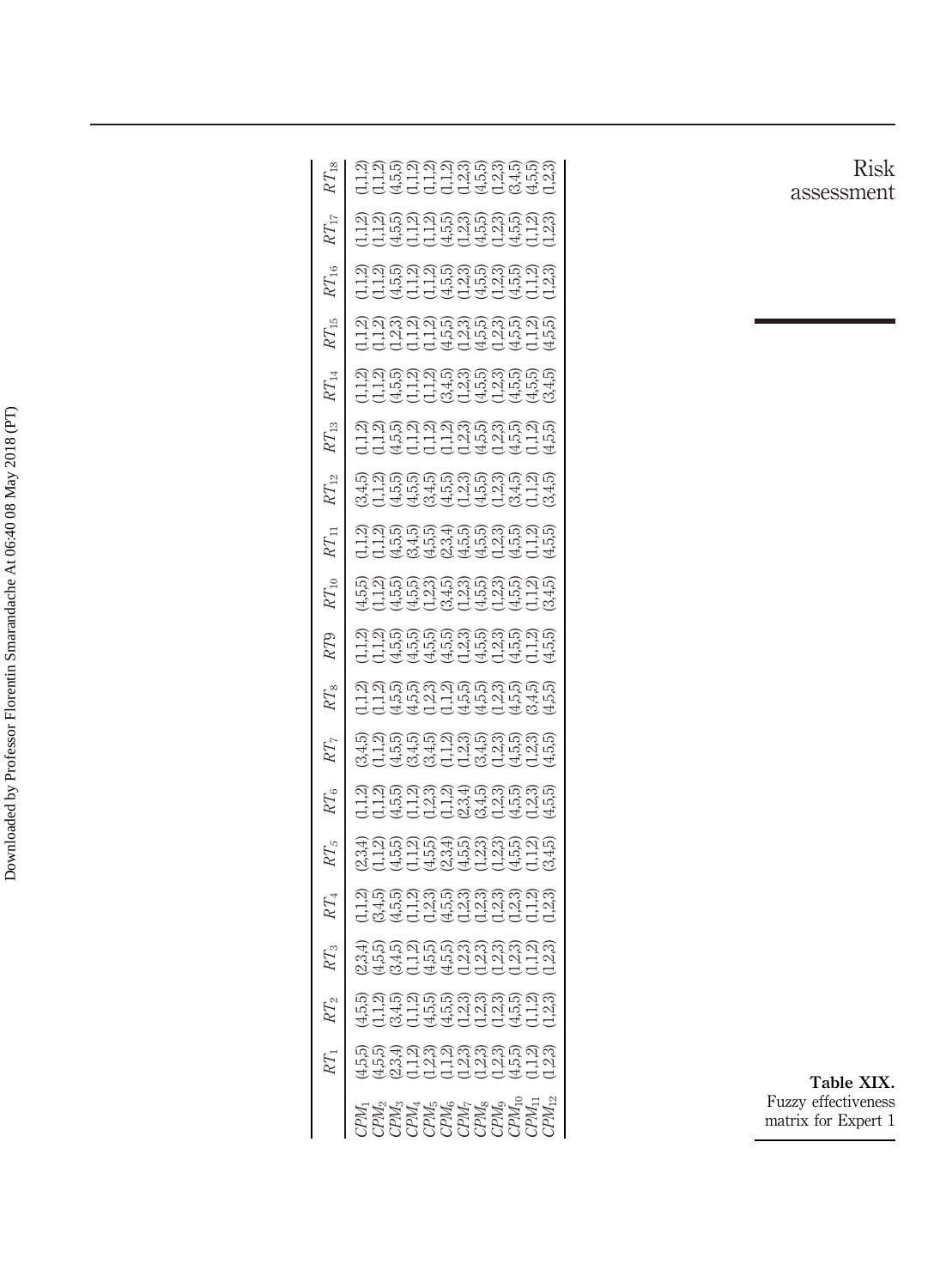As seen from prominence and relation results [\(Table XIII](#page-19-3)), severity  $(RF_3)$  has the highest relation among the other RFs. This means that severity  $(RF_3)$  has higher effect on the other RFs. In addition, frequency  $(RF_2)$  has the highest priority among the other RFs. This is an expectable result because it is not desirable to expose to risks frequently in a company that is in dangerous class.

<span id="page-24-3"></span><span id="page-24-2"></span><span id="page-24-1"></span><span id="page-24-0"></span>

|                                                                   |                                                                            | $RT_1$                                                                                                                            | RT <sub>2</sub>                                                              | $RT_3$                                                                                                                                |                                                                            | $RT_{18}$                                                                                                                          |
|-------------------------------------------------------------------|----------------------------------------------------------------------------|-----------------------------------------------------------------------------------------------------------------------------------|------------------------------------------------------------------------------|---------------------------------------------------------------------------------------------------------------------------------------|----------------------------------------------------------------------------|------------------------------------------------------------------------------------------------------------------------------------|
| Table XX.                                                         | $CPM_1$<br>CPM <sub>2</sub><br>CPM <sub>3</sub>                            | (3.34, 4.74, 5.00)<br>(3.60, 4.60, 5.00)<br>(2.00, 3.00, 4.00)                                                                    | (3.60, 5.00, 5.00)<br>(1.00, 1.26, 2.26)<br>(3.00, 4.00, 5.00)               | (2.26, 3.26, 4.26)<br>(3.74, 4.74, 5.00)<br>(3.00, 4.00, 5.00)                                                                        |                                                                            | (1.00, 1.00, 2.00)<br>(1.00, 1.00, 2.00)<br>(4.00, 5.00, 5.00)                                                                     |
| A Part of weighted<br>fuzzy relationship<br>matrix $[F]$          |                                                                            |                                                                                                                                   |                                                                              |                                                                                                                                       |                                                                            |                                                                                                                                    |
|                                                                   | $\mathcal{C}PM_{12}$                                                       | (1.00, 2.00, 3.00)                                                                                                                | (1.00, 2.00, 3.00)                                                           | (1.00, 2.00, 3.00)                                                                                                                    |                                                                            | (1.26, 2.26, 3.26)                                                                                                                 |
|                                                                   |                                                                            | $RT_1$                                                                                                                            | $RT_2$                                                                       | $RT_3$                                                                                                                                |                                                                            | $RT_{18}$                                                                                                                          |
| Table XXI.<br>A Part of fuzzy                                     | $CPM_1$<br>CPM <sub>2</sub><br>$\mathcal{C}PM_3$                           | (0.53, 1.75, 5.73)<br>(0.57, 1.70, 5.73)<br>(0.32, 1.11, 4.58)                                                                    | (1.26, 5.75, 12.24)<br>(0.35, 1.44, 5.52)<br>(1.05, 4.6, 12.24)              | (0.58, 3.21, 8.90)<br>(0.96, 4.68, 10.46)<br>(0.77, 3.95, 10.46)                                                                      |                                                                            | (0.56, 1.26, 4.71)<br>(0.56, 1.26, 4.71)<br>(2.21, 6.3, 11.77)                                                                     |
| weighted<br>relationship<br>matrix $ \tilde{V} $                  | $\mathbb{C}PM_{12}$                                                        | (0.16, 0.74, 3.44)                                                                                                                | (0.35, 2.30, 7.34)                                                           | (0.26, 1.97, 6.27)                                                                                                                    |                                                                            | (0.78, 3.03, 8.01)                                                                                                                 |
|                                                                   |                                                                            |                                                                                                                                   |                                                                              |                                                                                                                                       |                                                                            |                                                                                                                                    |
|                                                                   | $RT_i$                                                                     | $\widetilde{g}_i$                                                                                                                 | $RT_i$                                                                       | $\widetilde{g}_i$                                                                                                                     | $RT_i$                                                                     | $\widetilde{g}_i$                                                                                                                  |
| Table XXII.<br>Elements of border<br>approximation area<br>matrix | $RT_1$<br>RT <sub>2</sub><br>$RT_3$<br>$RT_4$<br>$RT_5$<br>RT <sub>6</sub> | (0.23, 0.75, 3.50)<br>(0.60, 2.80, 8.24)<br>(0.42, 2.43, 7.16)<br>(0.69, 3.13, 8.94)<br>(1.37, 4.92, 11.54)<br>(0.43, 2.38, 7.06) | RT <sub>7</sub><br>$RT_8$<br>$RT_{9}$<br>$RT_{10}$<br>$RT_{11}$<br>$RT_{12}$ | (0.55, 2.87, 8.15)<br>(1.55, 5.29, 11.75)<br>(1.14, 4.45, 10.21)<br>(1.09, 4.47, 11.71)<br>(1.49, 5.52, 11.81)<br>(1.47, 4.35, 10.03) | $RT_{13}$<br>$RT_{14}$<br>$RT_{15}$<br>$RT_{16}$<br>$RT_{17}$<br>$RT_{18}$ | (0.53, 2.22, 6.92)<br>(2.17, 6.51, 12.69)<br>(0.40, 2.05, 6.66)<br>(1.20, 4.26, 10.07)<br>(0.59, 2.54, 7.30)<br>(0.89, 2.72, 7.39) |
|                                                                   |                                                                            |                                                                                                                                   |                                                                              |                                                                                                                                       |                                                                            |                                                                                                                                    |
|                                                                   |                                                                            | $RT_1$                                                                                                                            | RT <sub>2</sub>                                                              | $RT_3$                                                                                                                                | $\cdots$                                                                   | $RT_{18}$                                                                                                                          |
| Table XXIII.<br>A part of distance of<br>the CPM from the         | $CPM_1$<br>CPM <sub>2</sub><br>CPM <sub>3</sub>                            | (0.30, 1.00, 2.23)<br>(0.34, 0.94, 2.24)<br>(0.09, 0.35, 1.09)                                                                    | (0.66, 2.94, 3.99)<br>$(-0.25, -1.36, -2.72)$<br>(0.45, 1.79, 3.99)          | (0.15, 0.78, 1.74)<br>(0.54, 2.25, 3.30)<br>(0.35, 1.52, 3.30)                                                                        | .                                                                          | $(-0.33, -1.46, -2.68)$<br>$(-0.33, -1.46, -2.68)$<br>(1.33, 3.59, 4.38)                                                           |
| <b>BAA</b> matrix                                                 |                                                                            | $CPM_{12}$ (-0.07, -0.02, -0.06) (-0.25, -0.51, -0.90)                                                                            |                                                                              | $(-0.16, -0.46, -0.88)$                                                                                                               |                                                                            | $(-0.11, 0.31, 0.62)$                                                                                                              |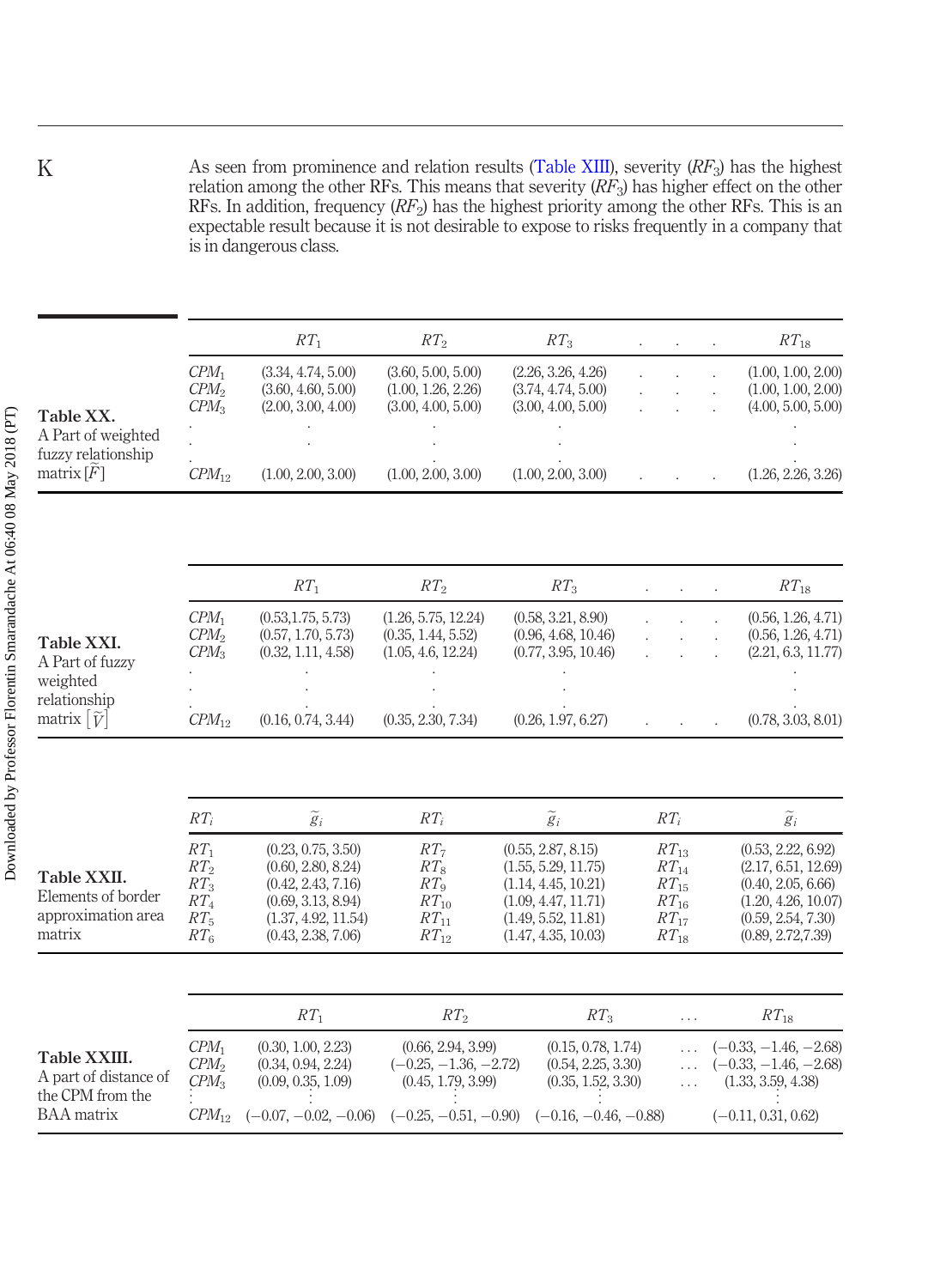|                      |                                                         |          | $\widetilde{S}_t$ |              |            |           |                | <b>Risk</b>   |
|----------------------|---------------------------------------------------------|----------|-------------------|--------------|------------|-----------|----------------|---------------|
| $CPM_i$              | <b>CPMs</b>                                             | $S_{t1}$ | $S_{t2}$          | $S_{t3}$     | $S_{tdef}$ | $S_t$     | Ranking        | assessment    |
| $CPM_1$              | Revision of pedestrian paths                            | $-2.08$  | $-8.84$           | $-15.93$     | $-0.5209$  | $-0.0532$ | 10             |               |
| CPM <sub>2</sub>     | Developing waiting areas for<br>truck drivers           | $-5.87$  | $-26.61$          | $-45.44$     | $-1.4683$  | $-0.1499$ | 11             |               |
| $\mathcal{CPM}_3$    | Developing instructions for<br>material unloading       | 15.77    | 52.81             | 66.79        | 3.9433     | 0.4027    | $\mathbf{1}$   |               |
| $CPM_A$              | Determining extra unloading<br>region outside           | 0.57     | $-2.70$           | $-12.48$     | 0.1423     | 0.0145    | 7              |               |
| CPM <sub>5</sub>     | Launching the blue light project                        | 1.68     | 6.94              | 2.30         | 0.4212     | 0.0430    | 6              |               |
| CPM <sub>6</sub>     | Placing extra warning signs in<br>the work area         | 7.69     | 25.42             | 30.67        | 1.9226     | 0.1963    | $\overline{4}$ |               |
| CPM <sub>7</sub>     | Keeping empty of forklift paths                         | $-1.89$  | 2.18              | $-0.11$      | $-0.4713$  | $-0.0481$ | 9              |               |
| $CPM_{8}$            | Developing instructions for using<br>the equipment      | 10.36    | 36.72             | 45.64        | 2.5911     | 0.2646    | 3              |               |
| $CPM_{\rm Q}$        | Weight reduction in the manual<br>carrying operations   | $-7.04$  | $-11.63$          | $-17.76$     | $-1.7595$  | $-0.1797$ | 12             |               |
| $\mathcal{C}PM_{10}$ | Staff training and preparation of<br>training documents | 14.34    | 50.07             | 62.39        | 3.5846     | 0.3660    | $\overline{2}$ |               |
| $CPM_{11}$           | Developing instructions for pallet<br>carriage          | $-1.64$  | $-15.22$          | $-35.02$     | $-0.4110$  | $-0.0420$ | 8              |               |
| $\mathcal{C}PM_{12}$ | Making periodic checks of<br>equipment                  | 7.28     | 30.50             | 42.22        | 1.8189     | 0.1857    | 5              | Table XXIV.   |
|                      |                                                         |          |                   | <b>TOTAL</b> | 9.7931     |           |                | CPMs' ranking |

<span id="page-25-1"></span><span id="page-25-0"></span>

Importance weights results ([Table XIV](#page-20-0)) showed that severity  $(RF_3)$  has higher importance than the other two RFs according to DMs. Actually this result is also appropriate because company where the application is performed is in dangerous class for occupational safety and health conditions. RTs occurring in this company may cause serious injuries and deaths.

According to CPMs ranking results, developing instructions for material loading or unloading  $(CPM_3)$  is the most important CPM for delivery and dispatching areas of the warehouse. Workers should know the potential hazards associated with the task at hand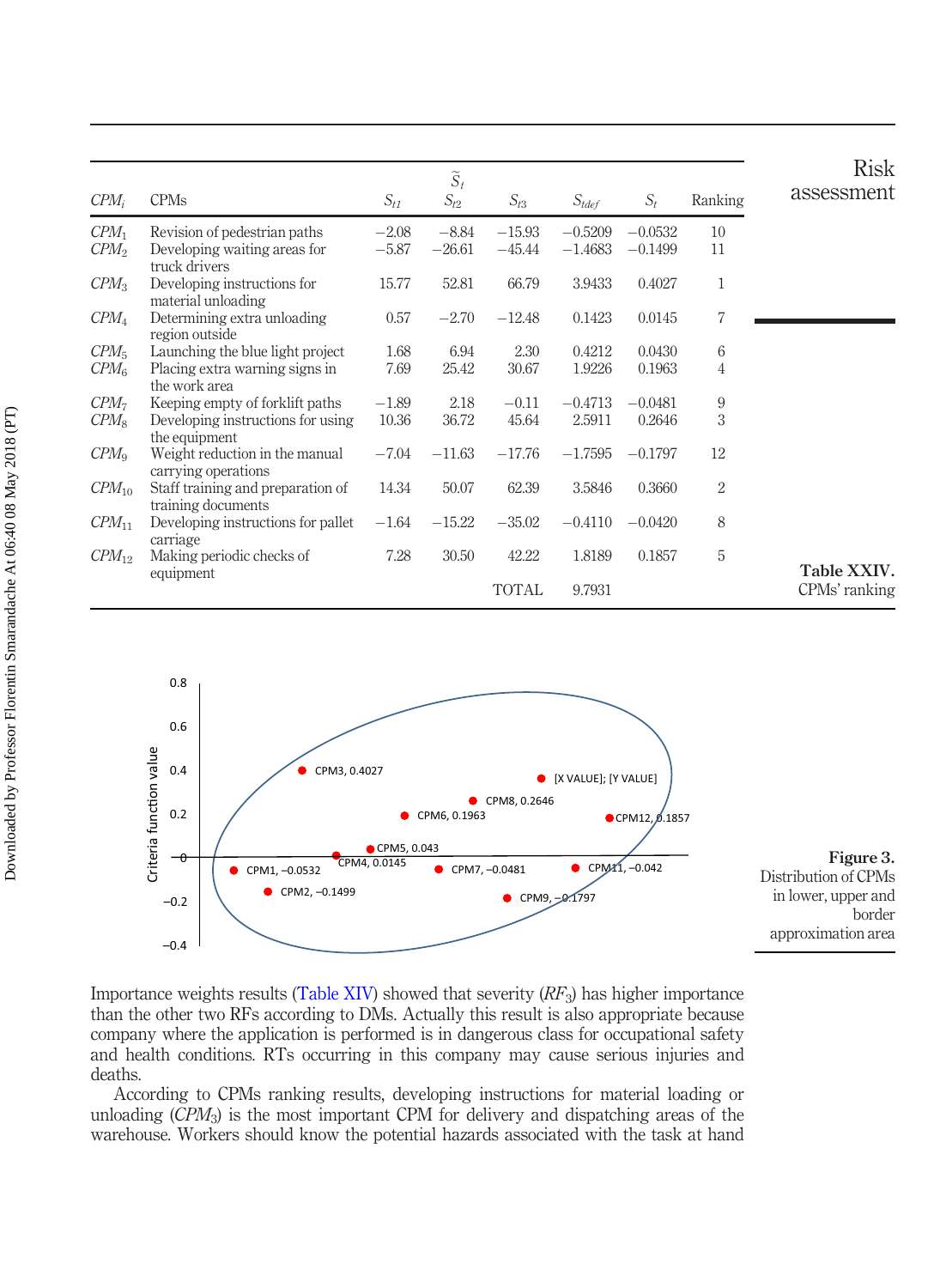and how to control their workplaces to minimize the danger because numerous injuries can result from improperly moving, handling, and storing materials. Workers must be aware of both manual handling safety concerns and safe equipment operating techniques. Thus,  $CPM<sub>3</sub>$  is a vital action to prevent injury because there are various materials that have different size and weights in tractor manufacturing especially heavy ones. These materials are sometimes loaded or unloaded with equipment, sometimes manually. In addition,  $CPM<sub>3</sub>$ can prevent all dispatching and delivery areas-related RTs mentioned in this study. Due to this, it is reasonable to determine  $CPM<sub>3</sub>$  as the most important one. The mean of "the most" important one" is that  $CPM_3$  should be implemented in warehouse first.

According to importance weights of RFs results, severity  $(RF_3)$  is the most important RF for RA in warehouse. The severity of risk is the extent of the damage to the institution, workers and goals of institution resulting from a risk event occurring. Severity may change from discomfort, slight bruising, small cut, abrasion, basic first aid need strain, sprain, incapacitation for several days, fracture, hospitalization, incapacitation to death. In this concept, it affects the risk degree of a RT mostly. In the proposed approach, the most effective RF on risk degree of RTs is considered as severity because warehouse includes various types of task, some of them performed with equipment such as crane, truck, forklift, some of them are performed by workers. This leads to various RTs in warehouses so there are different risks that cause different severity levels.

#### 6. Conclusion

In this study, an integrated fuzzy approach based on fuzzy risk matrix combining F-DEMATEL and F-MABAC is proposed for RA. The proposed approach is used for delivery and dispatching areas of a warehouse as a generic one. The proposed approach support to reflectively handle the vagueness and uncertainty included subjective human judgment in a logical way. The differentiations between experts' opinions can be combined more accurately and a systematic categorization of RTs is proposed by considering importance weights of RFs, interrelations between them and risk degrees of RTs. This approach serves as a powerful tool for health and safety managers to plan CPMs effectively by implementing fuzzy MCDM structure.

Generally, only RTs are prioritized according to their risk degrees. Bu in this study, 125 different risk degree combinations were created and these risk degrees are considered as importance of RTs. Then via taking into consideration these importance CPMs are prioritized. In this way, a work plan for occupational safety experts or managers could be obtained.

RA in work places consists of danger identification, risk determination, risk prioritization and CPM determination. An occupational safety expert as a DM is responsible for RA procedure. One of the most difficult tasks in RA is that which CPM is implemented first. In this study, the proposed approach helps occupational safety experts to prioritize CPMs considering effectiveness of CPMs for RTs. Sometimes one CPM may prevent one more than RTs, sometimes one more than CPMs may prevent one RT. For this reason, effectiveness relations should be taken into consideration for prioritization of CPMs. In addition, in the proposed approach, importance weights of RFs are computed considering causal relations between them. Occupational safety experts can see these relations in RA process and recognize that which RF has the most effect on the other RFs.

In traditional RA approaches, three or sometimes two RFs are considered and these RFs are multiplied to obtain risk degree of RTs. It is a well-known fact that multiplication operation is sensitive to changes in scale values of RFs and the same risk degrees may be obtained in different conditions. For example, it is assumed that severity, probability and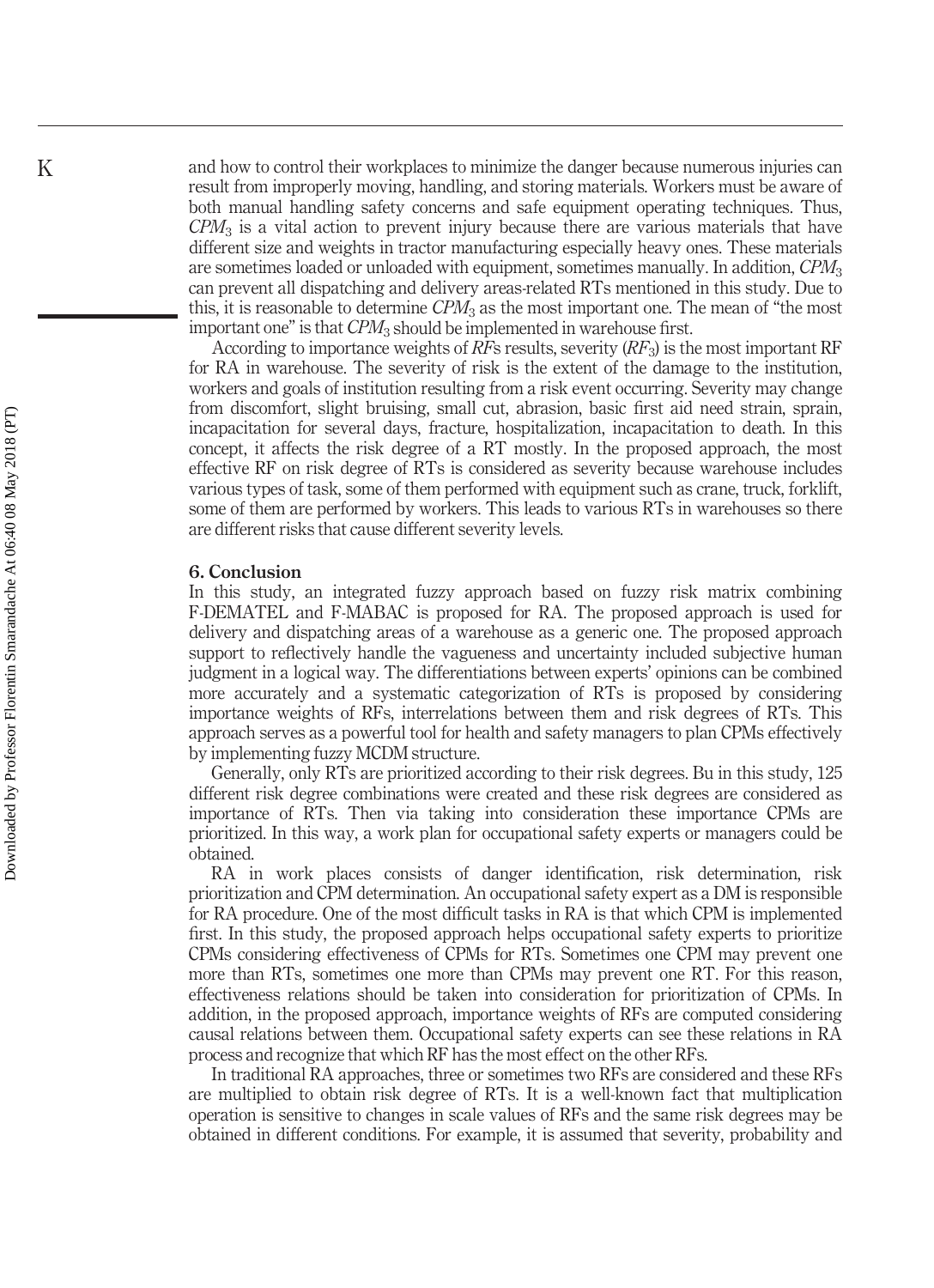frequency have the values 1, 2 and 4, respectively; in this condition, the risk degree is computed as 8. At the same time, it is assumed that severity, probability and frequency have the values 2, 2 and 2, respectively for another RT. At this time, the risk degree is computed as 8 again. However, both of these two RTs have not the same characteristic and negative results. The proposed approach can overcome this limitation because of its mathematical MCDM procedure.

This study has a limitation as in every research because small numbers of experts are considered for RA because of legal requirements in Turkey, so expert group was not selected randomly. This may lead to nonoccurrence of unbiased evaluations. Different experts may report different ideas. However, the results obtained are trusted because DMs who are expert in their fields and the tractor manufacturing were selected for RA.

For the future researches, different RFs may be used for RA in warehouses. In addition, this approach can be implemented in an intuitionistic fuzzy, grey or stochastic manner and different MCDM approaches can be integrated for RA.

#### References

- <span id="page-27-7"></span>Abdullah, L. and Zulkifli, N. (2015), "Integration of fuzzy AHP and interval type-2 fuzzy DEMATEL: an application to human resource management", *[Expert Systems with Applications](https://www.emeraldinsight.com/action/showLinks?doi=10.1108%2FK-12-2017-0497&crossref=10.1016%2Fj.eswa.2015.01.021&isi=000352748900020&citationId=p_1)*, Vol. 42 No. 9, pp. 4397-4409.
- <span id="page-27-10"></span>Abdullah, L. and Zulkifli, N. (2018), "A new DEMATEL method based on interval type-2 fuzzy sets for developing causal relationship of knowledge management criteria", Neural Computing and Applications, pp. 1-17.
- <span id="page-27-9"></span>Baykasoglu, A. and Gölcük, I. (2017), "Development of an interval type-2 fuzzy sets based hierarchical MADM model by combining DEMATEL and TOPSIS", *[Expert Systems with Applications](https://www.emeraldinsight.com/action/showLinks?doi=10.1108%2FK-12-2017-0497&crossref=10.1016%2Fj.eswa.2016.11.001&isi=000389162000003&citationId=p_3)*, Vol. 70, pp. 37-51.
- <span id="page-27-3"></span>Beriha, G.S., Patnaik, B., Mahapatra, S.S. and Pathee, S. (2010), "Assessment of safety performance in Indian industries using fuzzy approach", [Expert Systems with Applications](https://www.emeraldinsight.com/action/showLinks?doi=10.1108%2FK-12-2017-0497&crossref=10.1016%2Fj.eswa.2011.09.018&isi=000297823300114&citationId=p_4), Vol. 39 No. 3, pp. 3311-3323.
- <span id="page-27-2"></span>Biswas, T. and Das, M. (2018), "Selection of hybrid vehicle for green environment using multiattributive border approximation area comparison method", *[Management Science Letters](https://www.emeraldinsight.com/action/showLinks?doi=10.1108%2FK-12-2017-0497&crossref=10.5267%2Fj.msl.2017.11.004&citationId=p_5)*, Vol. 8 No. 2, pp. 121-130.
- <span id="page-27-5"></span>Božanic, D.I., Pamucar, D.S. and Karovic, S.M. (2016), "Use of the fuzzy AHP-MABAC hybrid model in ranking potential locations for preparıng laying-up positions", Vojnotehnicki [Glasnik/Military](https://www.emeraldinsight.com/action/showLinks?doi=10.1108%2FK-12-2017-0497&crossref=10.5937%2Fvojtehg64-9261&citationId=p_6) [Technical Courier](https://www.emeraldinsight.com/action/showLinks?doi=10.1108%2FK-12-2017-0497&crossref=10.5937%2Fvojtehg64-9261&citationId=p_6), Vol. 64 No. 3, pp. 705-729.
- <span id="page-27-6"></span>Büyüközkan, G. and Çifçi, G. (2012), "A novel hybrid MCDM approach based on fuzzy DEMATEL, fuzzy ANP and fuzzy TOPSIS to evaluate green suppliers", **[Expert Systems with Applications](https://www.emeraldinsight.com/action/showLinks?doi=10.1108%2FK-12-2017-0497&crossref=10.1016%2Fj.eswa.2011.08.162&isi=000297823300081&citationId=p_7)**, Vol. 39 No. 3, pp. 3000-3011.
- <span id="page-27-8"></span>Chang, K.H. and Cheng, C.H. (2010), "A risk assessment methodology using intuitionistic fuzzy set in FMEA", [International Journal of Systems Science](https://www.emeraldinsight.com/action/showLinks?doi=10.1108%2FK-12-2017-0497&crossref=10.1080%2F00207720903353633&isi=000283314600005&citationId=p_8), Vol. 41 No. 12, pp. 1457-1471.
- <span id="page-27-1"></span>Chatterjee, K., Zavadskas, E.K., Tamošaitienė, J., Adhikary, K. and Kar, S. (2017), A Hybrid MCDM Technique for Risk Management in 2 Construction Projects 3, [Preprints, doi:](https://www.emeraldinsight.com/action/showLinks?doi=10.1108%2FK-12-2017-0497&crossref=10.20944%2Fpreprints201711.0163.v1&citationId=p_9) [10.20944/](http://dx.doi.org/10.20944/preprints201711.0163.v1) [preprints201711.0163.v1](https://www.emeraldinsight.com/action/showLinks?doi=10.1108%2FK-12-2017-0497&crossref=10.20944%2Fpreprints201711.0163.v1&citationId=p_9).
- <span id="page-27-4"></span>Demir, P., Gul, M. and Guneri, A.F. (2018), "Evaluating occupational health and safety service quality by SERVQUAL: a field survey study", *[Total Quality Management & Business Excellence](https://www.emeraldinsight.com/action/showLinks?doi=10.1108%2FK-12-2017-0497&crossref=10.1080%2F14783363.2018.1433029&citationId=p_10)*, pp. 1-18.
- <span id="page-27-11"></span>Dubois, D. and Prade, H. (2016), The Emergence of Fuzzy Sets: A Historical Perspective, in [Fuzzy Logic in](https://www.emeraldinsight.com/action/showLinks?doi=10.1108%2FK-12-2017-0497&crossref=10.1007%2F978-3-319-31093-0_1&citationId=p_11) [Its 50th Year](https://www.emeraldinsight.com/action/showLinks?doi=10.1108%2FK-12-2017-0497&crossref=10.1007%2F978-3-319-31093-0_1&citationId=p_11), Springer International Publishing, pp. 3-19.
- <span id="page-27-0"></span>Fontela, E. and Gabus, A. (1974), DEMATEL, Innovative Methods. Report No. 2 Structural Analysis of the World Problematique, Battelle Geneva Research Institute, pp. 67-69.

Risk assessment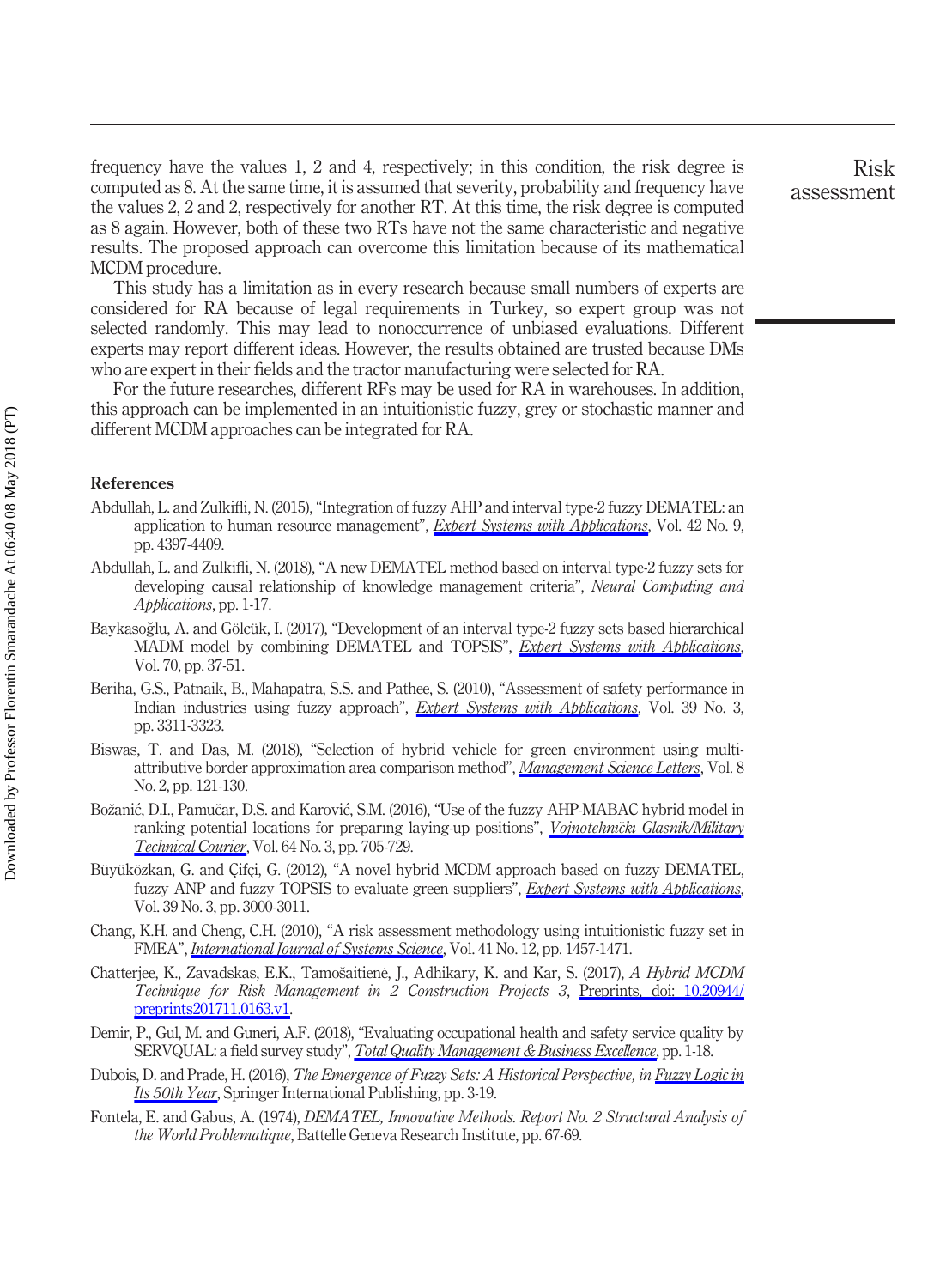- <span id="page-28-11"></span>Gigovic, L., Pamucar, D., Božanic, D. and Ljubojevic, S. (2017), "Application of the GIS-DANP-MABAC multi-criteria model for selecting the location of wind farms: a case study of vojvodina, Serbia", [Renewable Energy](https://www.emeraldinsight.com/action/showLinks?doi=10.1108%2FK-12-2017-0497&crossref=10.1016%2Fj.renene.2016.11.057&isi=000392769800044&citationId=p_13), Vol. 103, pp. 501-521.
- <span id="page-28-16"></span>Gölcük, İ. and Baykasoğlu, A. (2016), "An analysis of DEMATEL approaches for criteria interaction handling within ANP", *[Expert Systems with Applications](https://www.emeraldinsight.com/action/showLinks?doi=10.1108%2FK-12-2017-0497&crossref=10.1016%2Fj.eswa.2015.10.041&isi=000367112400029&citationId=p_14)*, Vol. 46, pp. 346-366.
- <span id="page-28-9"></span>Gul, M. and Celik, E. (2018), "Fuzzy rule-based Fine–Kinney risk assessment approach for rail transportation systems", Human and Ecological Risk Assessment: An International Journal, pp. 1-27.
- <span id="page-28-6"></span>Gürcanlı, G.E. and Müngen, U. (2009), "An occupational safety risk analysis method at construction sites using fuzzy sets", *[International Journal of Industrial Ergonomics](https://www.emeraldinsight.com/action/showLinks?doi=10.1108%2FK-12-2017-0497&crossref=10.1016%2Fj.ergon.2008.10.006&isi=000264417800012&citationId=p_16)*, Vol. 39 No. 2, pp. 371-387.
- <span id="page-28-18"></span>Huang, D., Chen, T. and Wang, M.J.J. (2001), "A fuzzy set approach for event tree analysis", [Fuzzy Sets](https://www.emeraldinsight.com/action/showLinks?doi=10.1108%2FK-12-2017-0497&crossref=10.1016%2FS0165-0114%2898%2900288-7&isi=000166268000012&citationId=p_17) [and Systems](https://www.emeraldinsight.com/action/showLinks?doi=10.1108%2FK-12-2017-0497&crossref=10.1016%2FS0165-0114%2898%2900288-7&isi=000166268000012&citationId=p_17), Vol. 118 No. 1, pp. 153-165.
- <span id="page-28-8"></span>Ilbahar, E., Karasan, A., Cebi, S. and Kahraman, C. (2018), "A novel approach to risk assessment for occupational health and safety using Pythagorean fuzzy AHP & fuzzy inference system", [Safety](https://www.emeraldinsight.com/action/showLinks?doi=10.1108%2FK-12-2017-0497&crossref=10.1016%2Fj.ssci.2017.10.025&isi=000424722000012&citationId=p_18) [Science](https://www.emeraldinsight.com/action/showLinks?doi=10.1108%2FK-12-2017-0497&crossref=10.1016%2Fj.ssci.2017.10.025&isi=000424722000012&citationId=p_18), Vol. 103, pp. 124-136.
- <span id="page-28-7"></span>Jeong, K.-S., Lee, K.-W. and Lim, H.-K. (2010), "Risk assessment on hazards for decommissioning safety of a nuclear facility", *[Annals of Nuclear Energy](https://www.emeraldinsight.com/action/showLinks?doi=10.1108%2FK-12-2017-0497&crossref=10.1016%2Fj.anucene.2010.07.002&isi=000283010900015&citationId=p_19)*, Vol. 37 No. 12, pp. 1751-1762.
- <span id="page-28-5"></span>Karwowski, W. and Mital, A. (1986), "Potential applications of fuzzy sets in industrial safety engineering", [Fuzzy Sets Systems](https://www.emeraldinsight.com/action/showLinks?doi=10.1108%2FK-12-2017-0497&crossref=10.1016%2F0165-0114%2886%2990031-X&isi=A1986C703300001&citationId=p_20), Vol. 19 No. 2, pp. 105-120.
- <span id="page-28-4"></span>Kazancoglu, Y., Kazancoglu, I. and Sagnak, M. (2018), "Fuzzy DEMATEL-based green supply chain management performance: application in cement industry", *[Industrial Management & Data](https://www.emeraldinsight.com/action/showLinks?doi=10.1108%2FK-12-2017-0497&system=10.1108%2FIMDS-03-2017-0121&citationId=p_21)* [Systems](https://www.emeraldinsight.com/action/showLinks?doi=10.1108%2FK-12-2017-0497&system=10.1108%2FIMDS-03-2017-0121&citationId=p_21), Vol. 118 No. 2.
- <span id="page-28-15"></span>Keshavarzfard, R. and Makui, A. (2015), "An IF-DEMATEL-AHP based on triangular intuitionistic fuzzy numbers (TIFNs)", *[Decision Science Letters](https://www.emeraldinsight.com/action/showLinks?doi=10.1108%2FK-12-2017-0497&crossref=10.5267%2Fj.dsl.2014.11.002&citationId=p_22)*, Vol. 4 No. 2, pp. 237-246.
- <span id="page-28-3"></span>Kumar, A. and Dash, M.K. (2016), "Using DEMATEL to construct influential network relation map of consumer decision-making in e-marketplace", *[International Journal of Business Information](https://www.emeraldinsight.com/action/showLinks?doi=10.1108%2FK-12-2017-0497&crossref=10.1504%2FIJBIS.2016.073380&citationId=p_23)* [Systems](https://www.emeraldinsight.com/action/showLinks?doi=10.1108%2FK-12-2017-0497&crossref=10.1504%2FIJBIS.2016.073380&citationId=p_23), Vol. 21 No. 1, pp. 48-72.
- <span id="page-28-0"></span>Kumar, A., Kaviani, M.A., Hafezalkotob, A. and Zavadskas, E.K. (2017a), "Evaluating innovation capabilities of real estate firms: a combined fuzzy Delphi and DEMATEL approach", [International Journal of Strategic Property Management](https://www.emeraldinsight.com/action/showLinks?doi=10.1108%2FK-12-2017-0497&crossref=10.3846%2F1648715X.2017.1409291&isi=000422908000006&citationId=p_24), Vol. 21 No. 4, pp. 401-416.
- <span id="page-28-1"></span>Kumar, A., Mussada, E.K., Ashif, M., Tyagi, D. and Srivastava, A.K. (2017b), "Fuzzy Delphi and hybrid AH-MATEL integration for monitoring of paint utilization", *[Advances in Production](https://www.emeraldinsight.com/action/showLinks?doi=10.1108%2FK-12-2017-0497&crossref=10.14743%2Fapem2017.1.238&isi=000398745100004&citationId=p_25)* [Engineering & Management](https://www.emeraldinsight.com/action/showLinks?doi=10.1108%2FK-12-2017-0497&crossref=10.14743%2Fapem2017.1.238&isi=000398745100004&citationId=p_25), Vol. 12 No. 1, p. 41.
- <span id="page-28-2"></span>Kumar, A., Luthra, S., Khandelwal, D.K., Mehta, R., Chaudhary, N. and Bhatia, S. (2017c), "Measuring and improving customer retention at authorised automobile workshops after free services", [Journal of Retailing and Consumer Services](https://www.emeraldinsight.com/action/showLinks?doi=10.1108%2FK-12-2017-0497&crossref=10.1016%2Fj.jretconser.2017.07.007&isi=000416654300010&citationId=p_26), Vol. 39, pp. 93-102.
- <span id="page-28-12"></span>Lin, R.J. (2013), "Using fuzzy DEMATEL to evaluate the green supply chain management practices", [Journal of Cleaner Production](https://www.emeraldinsight.com/action/showLinks?doi=10.1108%2FK-12-2017-0497&crossref=10.1016%2Fj.jclepro.2011.06.010&isi=000312173200005&citationId=p_27), Vol. 40, pp. 32-39.
- <span id="page-28-17"></span>Lin, K.P., Tseng, M.L. and Pai, P.F. (2018), "Sustainable supply chain management using approximate fuzzy DEMATEL method", [Resources, Conservation and Recycling](https://www.emeraldinsight.com/action/showLinks?doi=10.1108%2FK-12-2017-0497&crossref=10.1016%2Fj.resconrec.2016.11.017&isi=000417658500017&citationId=p_28), Vol. 128, pp. 134-142.
- <span id="page-28-13"></span>Liu, Y.E., Lee, S.T., Kascak, L.R. and Sanford, J.A. (2015)., "The bridge connecting theory to practice-A case study of universal design process", [International Conference on Universal Access in](https://www.emeraldinsight.com/action/showLinks?doi=10.1108%2FK-12-2017-0497&crossref=10.1007%2F978-3-319-20678-3_7&citationId=p_29) Human-Computer Interaction[, Springer International Publishing](https://www.emeraldinsight.com/action/showLinks?doi=10.1108%2FK-12-2017-0497&crossref=10.1007%2F978-3-319-20678-3_7&citationId=p_29), pp. 64-73.
- <span id="page-28-10"></span>Liu, H.C., You, J.X. and Duan, C.Y. (2017), "An integrated approach for failure mode and effect analysis under interval-valued intuitionistic fuzzy environment", International Journal of Production Economics.
- <span id="page-28-14"></span>Luthra, S., Govindan, K., Kharb, R.K. and Mangla, S.K. (2016), "Evaluating the enablers in solar power developments in the current scenario using fuzzy DEMATEL: an Indian perspective", [Renewable and Sustainable Energy Reviews](https://www.emeraldinsight.com/action/showLinks?doi=10.1108%2FK-12-2017-0497&crossref=10.1016%2Fj.rser.2016.04.041&isi=000379887700027&citationId=p_31), Vol. 63, pp. 379-397.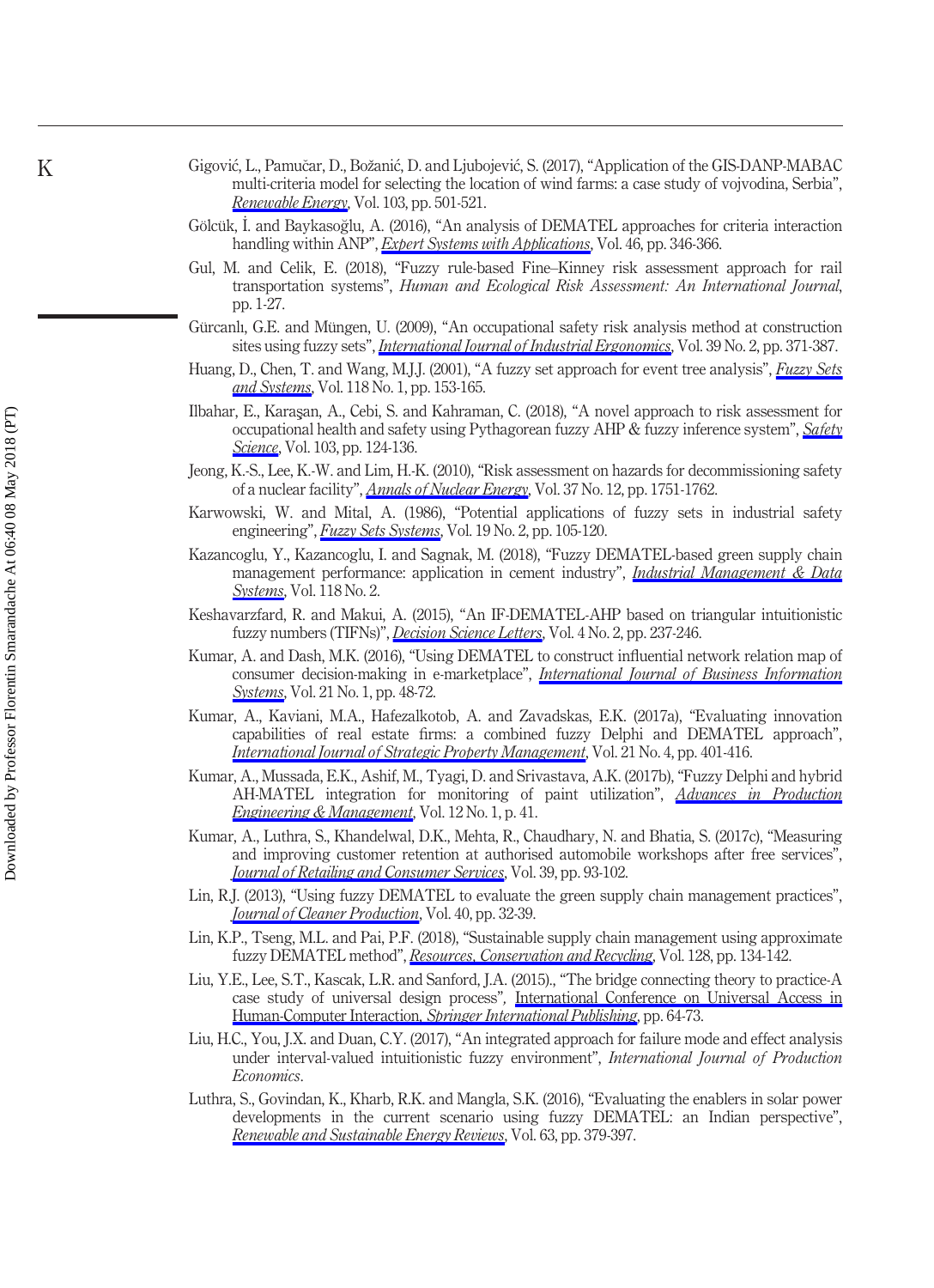- <span id="page-29-5"></span>Maiti, J. and Bhattacherjee, A. (1999), "Evaluation of risk of occupational injuries among underground coal mine workers through multinomial logit analysis", *[Journal of Safety Research](https://www.emeraldinsight.com/action/showLinks?doi=10.1108%2FK-12-2017-0497&crossref=10.1016%2FS0022-4375%2899%2900003-1&isi=000080569800002&citationId=p_32)*, Vol. 30 No. 2, pp. 93-101.
- <span id="page-29-7"></span>Markowski, A.S.M. and Mannan, S. (2008), "Fuzzy risk matrix", *[Journal of Hazardous Materials](https://www.emeraldinsight.com/action/showLinks?doi=10.1108%2FK-12-2017-0497&crossref=10.1016%2Fj.jhazmat.2008.03.055&isi=000260447300023&citationId=p_33)*, Vol. 159 No. 1, pp. 152-157.
- <span id="page-29-3"></span>McCauley-Bell, M.S.P. and Badiru, A.B. (1992), "A fuzzy linguistics model for job related injury risk assessment", [Computers and Industrial Engineering](https://www.emeraldinsight.com/action/showLinks?doi=10.1108%2FK-12-2017-0497&crossref=10.1016%2F0360-8352%2892%2990100-X&isi=A1992KA10500051&citationId=p_34), Vol. 23 Nos 1/4, pp. 209-212.
- <span id="page-29-4"></span>McCauley-Bell, M.S.P. and Crumpton, L. (1997), "A fuzzy linguistic model for the prediction of carpal tunnel syndrome risks in an occupational environment", [Ergonomics](https://www.emeraldinsight.com/action/showLinks?doi=10.1108%2FK-12-2017-0497&crossref=10.1080%2F001401397187784&isi=A1997XM91700002&citationId=p_35), Vol. 40 No. 8, pp. 790-799.
- <span id="page-29-18"></span>Nguyen, H.T. and Elbert, A.W. (2005), A First Course in Fuzzy Logic, 3rd ed., Chapman and Hall/CRC.
- <span id="page-29-8"></span>Nieto-Morote, A. and Ruz-Vila, F.A. (2011), "Fuzzy approach to construction project risk assessment", [International Journal of Project Management](https://www.emeraldinsight.com/action/showLinks?doi=10.1108%2FK-12-2017-0497&crossref=10.1016%2Fj.ijproman.2010.02.002&isi=000286955300010&citationId=p_37), Vol. 29 No. 2, pp. 220-231.
- <span id="page-29-15"></span>Nikjoo, A.V. and Saeedpoor, M. (2014), "An intuitionistic fuzzy DEMATEL methodology for prioritizing the components of SWOT matrix in the Iranian insurance industry", *[International](https://www.emeraldinsight.com/action/showLinks?doi=10.1108%2FK-12-2017-0497&crossref=10.1504%2FIJOR.2014.063152&citationId=p_38)* [Journal of Operational Research](https://www.emeraldinsight.com/action/showLinks?doi=10.1108%2FK-12-2017-0497&crossref=10.1504%2FIJOR.2014.063152&citationId=p_38), Vol. 20 No. 4, pp. 439-452.
- <span id="page-29-0"></span>Ocampo, L.A., Tan, T.A.G. and Sia, L.A. (2018), "Using fuzzy DEMATEL in modeling the causal relationships of the antecedents of organizational citizenship behavior (OCB) in the hospitality industry: a case study in the Philippines", *[Journal of Hospitality and Tourism Management](https://www.emeraldinsight.com/action/showLinks?doi=10.1108%2FK-12-2017-0497&crossref=10.1016%2Fj.jhtm.2017.11.002&isi=000426446200002&citationId=p_39)*, Vol. 34, pp. 11-29.
- <span id="page-29-10"></span>Oliveira, M.D., Lopes, D.F. and Bana e Costa, C.A. (2018), "Improving occupational health and safety risk evaluation through decision analysis", *[International Transactions in Operational Research](https://www.emeraldinsight.com/action/showLinks?doi=10.1108%2FK-12-2017-0497&crossref=10.1111%2Fitor.12339&isi=000413724200016&citationId=p_40)*, Vol. 25 No. 1, pp. 375-403.
- <span id="page-29-9"></span>Özceylan, E., Erbas, M., Çetinkaya, C. and Kabak, M. (2017), "A GIS-based risk reduction approach for the hazardous materials routing problem in Gaziantep", *Human and Ecological Risk Assessment*: [An International Journal](https://www.emeraldinsight.com/action/showLinks?doi=10.1108%2FK-12-2017-0497&crossref=10.1080%2F10807039.2017.1325713&citationId=p_41), Vol. 23 No. 6, pp. 1437-1453.
- <span id="page-29-1"></span>Pamučar, D. and Ćirović, G. (2015), "The selection of transport and handling resources in logistics centers using multi-attributive border approximation area comparison (MABAC)", *[Expert](https://www.emeraldinsight.com/action/showLinks?doi=10.1108%2FK-12-2017-0497&crossref=10.1016%2Fj.eswa.2014.11.057&isi=000349271500015&citationId=p_42)* [Systems with Applications](https://www.emeraldinsight.com/action/showLinks?doi=10.1108%2FK-12-2017-0497&crossref=10.1016%2Fj.eswa.2014.11.057&isi=000349271500015&citationId=p_42), Vol. 42 No. 6, pp. 3016-3028.
- <span id="page-29-2"></span>Pamucar, D., Petrovic, I. and Cirovic, G. (2018), "Modification of the best–worst and MABAC methods: a novel approach based on interval-valued fuzzy-rough numbers", *[Expert Systems with](https://www.emeraldinsight.com/action/showLinks?doi=10.1108%2FK-12-2017-0497&crossref=10.1016%2Fj.eswa.2017.08.042&isi=000414619600008&citationId=p_43)* [Applications](https://www.emeraldinsight.com/action/showLinks?doi=10.1108%2FK-12-2017-0497&crossref=10.1016%2Fj.eswa.2017.08.042&isi=000414619600008&citationId=p_43), Vol. 91, pp. 89-106.
- <span id="page-29-16"></span>Pandey, A. and Kumar, A. (2017), "Commentary on 'evaluating the criteria for human resource for science and technology (HRST) based on an integrated fuzzy AHP and fuzzy DEMATEL approach", *[Applied Soft Computing](https://www.emeraldinsight.com/action/showLinks?doi=10.1108%2FK-12-2017-0497&crossref=10.1016%2Fj.asoc.2016.12.008&isi=000395836900026&citationId=p_44)*, Vol. 51, pp. 351-352.
- <span id="page-29-14"></span>Patil, S.K. and Kant, R. (2014), "A hybrid approach based on fuzzy DEMATEL and FMCDM to predict success of knowledge management adoption in supply chain", *[Applied Soft Computing](https://www.emeraldinsight.com/action/showLinks?doi=10.1108%2FK-12-2017-0497&crossref=10.1016%2Fj.asoc.2014.01.027&isi=000333056400011&citationId=p_45)*, Vol. 18, pp. 126-135.
- <span id="page-29-13"></span>Peng, X. and Dai, J. (2017b), "Algorithms for interval neutrosophic multiple attribute decision-making based on MABAC, similarity measure, and EDAS", *[International Journal for Uncertainty](https://www.emeraldinsight.com/action/showLinks?doi=10.1108%2FK-12-2017-0497&crossref=10.1615%2FInt.J.UncertaintyQuantification.2017020416&isi=000415634100002&citationId=p_46)* [Quanti](https://www.emeraldinsight.com/action/showLinks?doi=10.1108%2FK-12-2017-0497&crossref=10.1615%2FInt.J.UncertaintyQuantification.2017020416&isi=000415634100002&citationId=p_46)fication, Vol. 7 No. 5.
- <span id="page-29-17"></span>Peng, X. and Dai, J. (2017a), "Hesitant fuzzy soft decision making methods based on WASPAS, MABAC and COPRAS with combined weights", *[Journal of Intelligent & Fuzzy Systems](https://www.emeraldinsight.com/action/showLinks?doi=10.1108%2FK-12-2017-0497&crossref=10.3233%2FJIFS-17124&isi=000406149900054&citationId=p_47)*, Vol. 33 No. 2, pp. 1313-1325.
- <span id="page-29-12"></span>Peng, X., Dai, J. and Yuan, H. (2017), "Interval-valued fuzzy soft decision making methods based on MABAC, similarity measure and EDAS", [Fundamenta Informaticae](https://www.emeraldinsight.com/action/showLinks?doi=10.1108%2FK-12-2017-0497&crossref=10.3233%2FFI-2017-1525&isi=000401338000003&citationId=p_48), Vol. 152 No. 4, pp. 373-396.
- <span id="page-29-11"></span>Peng, X. and Yang, Y. (2016), "Pythagorean fuzzy Choquet ıntegral based MABAC method for multiple attribute group decision making", *[International Journal of Intelligent Systems](https://www.emeraldinsight.com/action/showLinks?doi=10.1108%2FK-12-2017-0497&crossref=10.1002%2Fint.21814&isi=000380925200003&citationId=p_49)*, Vol. 31 No. 10, pp. 989-1020.
- <span id="page-29-6"></span>Pokoradi, L. (2002), "Fuzzy logic-based risk assessment", AARMS, Vol. 1 No. 1, pp. 63-73.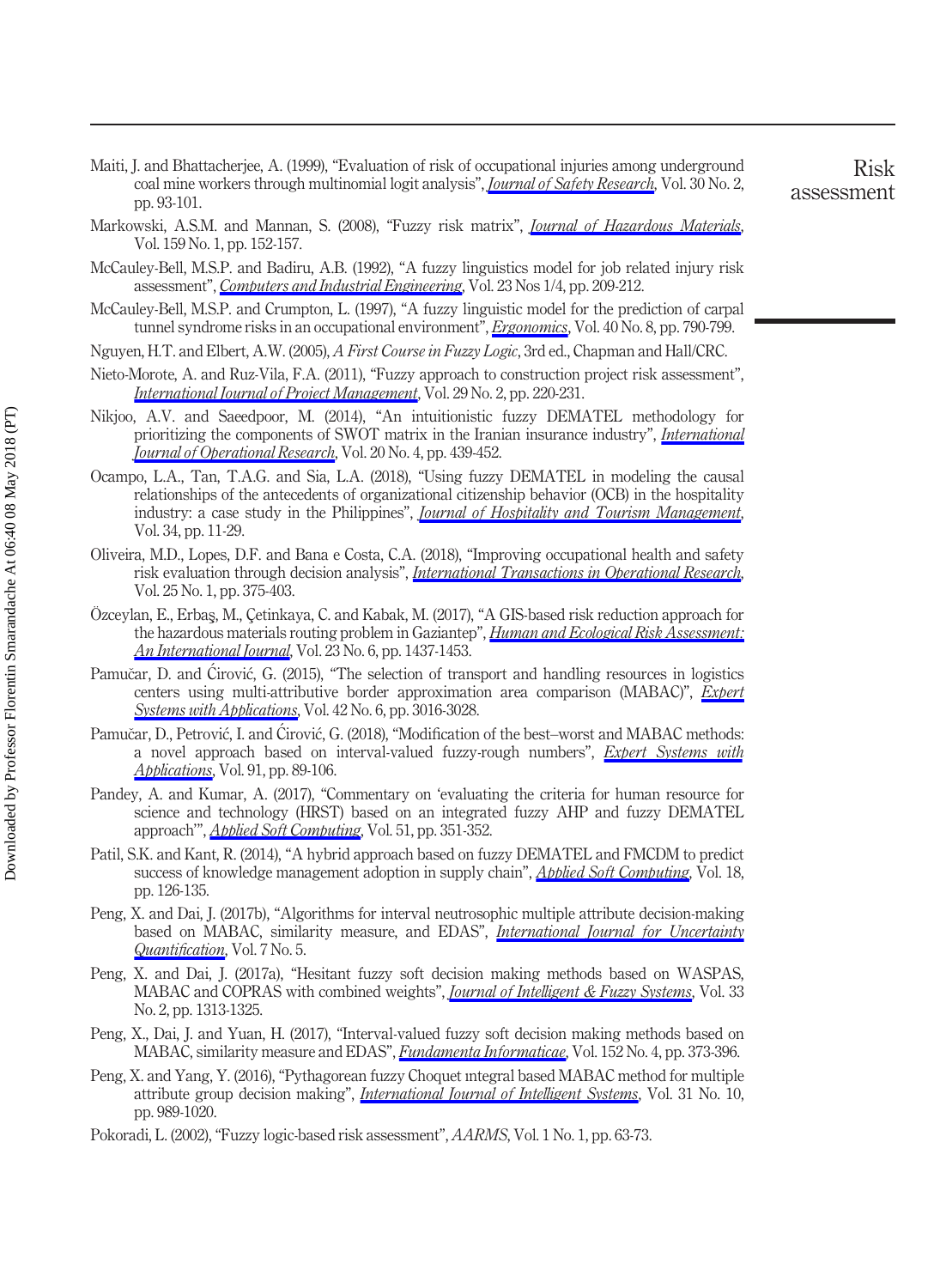- <span id="page-30-0"></span>Ross, T.J. (2010), [Fuzzy Logic with Engineering Applications](https://www.emeraldinsight.com/action/showLinks?doi=10.1108%2FK-12-2017-0497&crossref=10.1002%2F9781119994374&citationId=p_51), 3rd ed., Wiley, Chichester.
- <span id="page-30-18"></span>Ross, T.J. (2016), Fuzzy Logic with Engineering Applications, 4th ed., Wiley, Hoboken, NJ.
- <span id="page-30-6"></span>Roy, J., Ranjan, A. and Debnath, A. (2016), "An extended MABAC for multi-attribute decision making using trapezoidal interval type-2 fuzzy numbers", arXiv preprint arXiv:1607.01254.
- <span id="page-30-7"></span>Roy, J., Chatterjee, K., Bandhopadhyay, A. and And Kar, S. (2016), "Evaluation and selection of medical tourism sites: a rough AHP based MABAC approach", available at: [https://arxiv.org/ftp/arxiv/](https://arxiv.org/ftp/arxiv/papers/1606/1606.08962.pdf) [papers/1606/1606.08962.pdf](https://arxiv.org/ftp/arxiv/papers/1606/1606.08962.pdf)
- <span id="page-30-1"></span>Samantra, C., Datta, S. and Mahapatra, S.S. (2017), "Analysis of occupational health hazards and associated risks in fuzzy environment: a case research in an Indian underground coal mine", [International Journal of Injury Control and Safety Promotion](https://www.emeraldinsight.com/action/showLinks?doi=10.1108%2FK-12-2017-0497&crossref=10.1080%2F17457300.2016.1178298&isi=000406783900005&citationId=p_55), Vol. 24 No. 3, pp. 311-327.
- <span id="page-30-10"></span>Sangaiah, A.K., Gopal, J., Basu, A. and Subramaniam, P.R. (2017), "An integrated fuzzy DEMATEL, TOPSIS, and ELECTRE approach for evaluating knowledge transfer effectiveness with reference to GSD project outcome", [Neural Computing and Applications](https://www.emeraldinsight.com/action/showLinks?doi=10.1108%2FK-12-2017-0497&crossref=10.1007%2Fs00521-015-2040-7&isi=000392419100009&citationId=p_56), Vol. 28 No. 1, pp. 111-123.
- <span id="page-30-9"></span>Sennaroglu, B. and Celebi, G.V. (2018), "A military airport location selection by AHP integrated PROMETHEE and VIKOR methods", *[Transportation Research Part D: Transport and](https://www.emeraldinsight.com/action/showLinks?doi=10.1108%2FK-12-2017-0497&crossref=10.1016%2Fj.trd.2017.12.022&isi=000428100700014&citationId=p_57) [Environment](https://www.emeraldinsight.com/action/showLinks?doi=10.1108%2FK-12-2017-0497&crossref=10.1016%2Fj.trd.2017.12.022&isi=000428100700014&citationId=p_57)*, Vol. 59, pp. 160-173.
- <span id="page-30-3"></span>Shahi, E., Alavipoor, F.S. and Karimi, S. (2018), "The development of nuclear power plants by means of modified model of fuzzy DEMATEL and GIS in Bushehr, Iran", [Renewable and Sustainable](https://www.emeraldinsight.com/action/showLinks?doi=10.1108%2FK-12-2017-0497&crossref=10.1016%2Fj.rser.2017.10.073&isi=000428613200003&citationId=p_58) [Energy Reviews](https://www.emeraldinsight.com/action/showLinks?doi=10.1108%2FK-12-2017-0497&crossref=10.1016%2Fj.rser.2017.10.073&isi=000428613200003&citationId=p_58), Vol. 83, pp. 33-49.
- <span id="page-30-4"></span>Sii, H.S., Ruxton, T. and Wang, J.A. (2001), "Fuzzy-logic-based approach to qualitative safety modelling for marine systems", [Reliability Engineering and System Safety](https://www.emeraldinsight.com/action/showLinks?doi=10.1108%2FK-12-2017-0497&crossref=10.1016%2FS0951-8320%2801%2900023-0&isi=000169521300002&citationId=p_59), Vol. 73 No. 1, pp. 19-34.
- <span id="page-30-8"></span>Sun, R., Hu, J., Zhou, J. and Chen, X. (2017), "A hesitant fuzzy linguistic projection-based MABAC method for patients' prioritization", International Journal of Fuzzy Systems, pp. 1-17.
- <span id="page-30-17"></span>Suo, W.L., Feng, B. and Fan, Z.P. (2012), "Extension of the DEMATEL method in an uncertain linguistic environment", [Soft Computing](https://www.emeraldinsight.com/action/showLinks?doi=10.1108%2FK-12-2017-0497&crossref=10.1007%2Fs00500-011-0751-y&isi=000300245700011&citationId=p_61), Vol. 16 No. 3, pp. 471-483.
- <span id="page-30-13"></span>Tooranloo, H.S., Azadi, M.H. and Sayyahpoor, A. (2017), "Analyzing factors affecting implementation success of sustainable human resource management (SHRM) using a hybrid approach of FAHP and type-2 fuzzy DEMATEL", Journal of Cleaner Production.
- <span id="page-30-14"></span>Toosi, S.R. and Samani, J.M.V. (2017), "Prioritizing watersheds using a novel hybrid decision model based on fuzzy DEMATEL, fuzzy ANP and fuzzy VIKOR", [Water Resources Management](https://www.emeraldinsight.com/action/showLinks?doi=10.1108%2FK-12-2017-0497&crossref=10.1007%2Fs11269-017-1667-9&isi=000403011300020&citationId=p_63), Vol. 31 No. 9, pp. 2853-2867.
- <span id="page-30-5"></span>Tremblay, A. and Badri, A. (2018), "Assessment of occupational health and safety performance evaluation tools: state of the art and challenges for small and medium-sized enterprises", [Safety](https://www.emeraldinsight.com/action/showLinks?doi=10.1108%2FK-12-2017-0497&crossref=10.1016%2Fj.ssci.2017.09.016&isi=000417009600024&citationId=p_64) [Science](https://www.emeraldinsight.com/action/showLinks?doi=10.1108%2FK-12-2017-0497&crossref=10.1016%2Fj.ssci.2017.09.016&isi=000417009600024&citationId=p_64), Vol. 101, pp. 260-267.
- <span id="page-30-2"></span>Tzeng, G.H., Chen, W.H., Yu, R.C. and Shih, M.L. (2010), "Fuzzy decision maps: a generalization of the DEMATEL methods", [Soft Computing](https://www.emeraldinsight.com/action/showLinks?doi=10.1108%2FK-12-2017-0497&crossref=10.1007%2Fs00500-009-0507-0&isi=000278839300001&citationId=p_65), Vol. 14 No. 11, pp. 1141-1150.
- <span id="page-30-12"></span>Vinodh, S., Balagi, T.S. and Patil, A. (2016), "A hybrid MCDM approach for agile concept selection using fuzzy DEMATEL, fuzzy ANP and fuzzy TOPSIS", *[The International Journal of Advanced](https://www.emeraldinsight.com/action/showLinks?doi=10.1108%2FK-12-2017-0497&crossref=10.1007%2Fs00170-015-7718-6&isi=000373156000045&citationId=p_66)* [Manufacturing Technology](https://www.emeraldinsight.com/action/showLinks?doi=10.1108%2FK-12-2017-0497&crossref=10.1007%2Fs00170-015-7718-6&isi=000373156000045&citationId=p_66), Vol. 83 Nos 9/12, pp. 1979-1987.
- <span id="page-30-16"></span>Wang, L., Cao, Q. and Zhou, L. (2018b), "Research on the influencing factors in coal mine production safety based on the combination of DEMATEL and ISM", [Safety Science](https://www.emeraldinsight.com/action/showLinks?doi=10.1108%2FK-12-2017-0497&crossref=10.1016%2Fj.ssci.2017.11.007&isi=000424722000006&citationId=p_67), Vol. 103, pp. 51-61.
- <span id="page-30-15"></span>Wang, Z., Ren, J., Goodsite, M.E. and Xu, G. (2018a), "Waste-to-energy, municipal solid waste treatment, and best available technology: comprehensive evaluation by an interval-valued fuzzy multicriteria decision making method", *[Journal of Cleaner Production](https://www.emeraldinsight.com/action/showLinks?doi=10.1108%2FK-12-2017-0497&crossref=10.1016%2Fj.jclepro.2017.10.184&isi=000423001900081&citationId=p_68)*, Vol. 172, pp. 887-899.
- <span id="page-30-11"></span>Wu, K.J., Cui, L., Tseng, M.L., Hu, J. and Huy, P.M. (2017), "Applying big data with fuzzy dematel to discover the critical factors for employee engagement in developing sustainability for the hospitality industry under uncertainty", [Supply Chain Management in the Big Data Era, IGI](https://www.emeraldinsight.com/action/showLinks?doi=10.1108%2FK-12-2017-0497&crossref=10.4018%2F978-1-5225-0956-1.ch012&citationId=p_69) [Global](https://www.emeraldinsight.com/action/showLinks?doi=10.1108%2FK-12-2017-0497&crossref=10.4018%2F978-1-5225-0956-1.ch012&citationId=p_69), pp. 218-253.